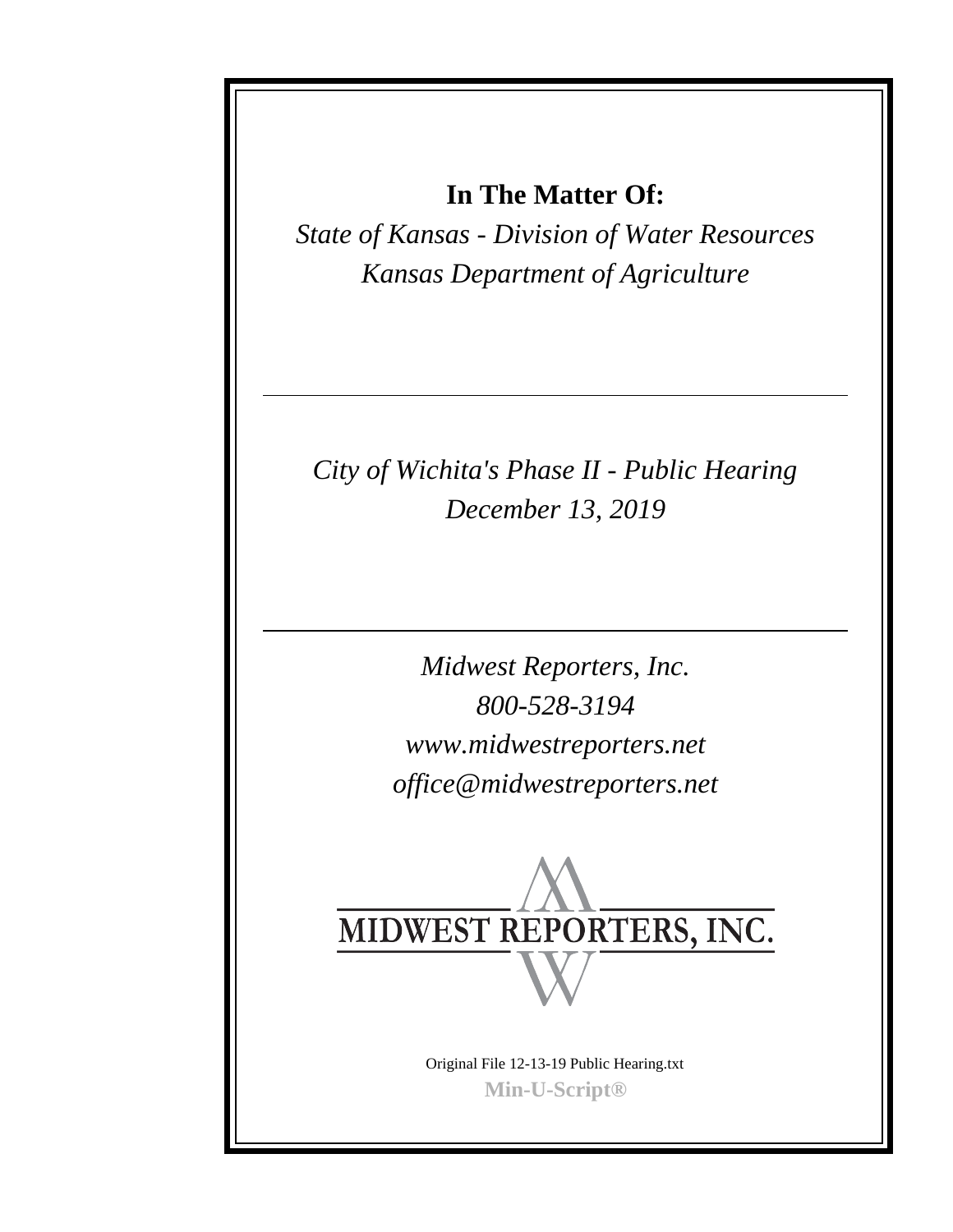## **State of Kansas - Division of Water Resources Kansas Department of Agriculture**

1 1 STATE OF KANSAS BEFORE THE DIVISION OF WATER RESOURCES 2 KANSAS DEPARTMENT OF AGRICULTURE 3 4  $5 \mid$  6 In the Matter of the ) City of Wichita's Phase II )<br>Aquifer Storage and (a) Case Number 7 Aquifer Storage and (1) Case Number Recovery Project in Harvey ) 18 WATER 14014 8 And Sedgwick Counties, Kansas. 9 ----------------------------- Pursuant to K.S.A. 81a-1901 10 and K.A.R. 5-14-3a. 11 12 13 14 PUBLIC HEARING 15 16 17 This matter came on for Public Hearing 18 before the Honorable Presiding Officer Constance 19 C. Owen for the Division of Water Resources of 20 the State of Kansas, at Halstead, Kansas, before 21 | Rachelle Smith, a Certified Shorthand Reporter  $22$  of Kansas, on December 13, 2019, at 9:01 a.m. 23 24 25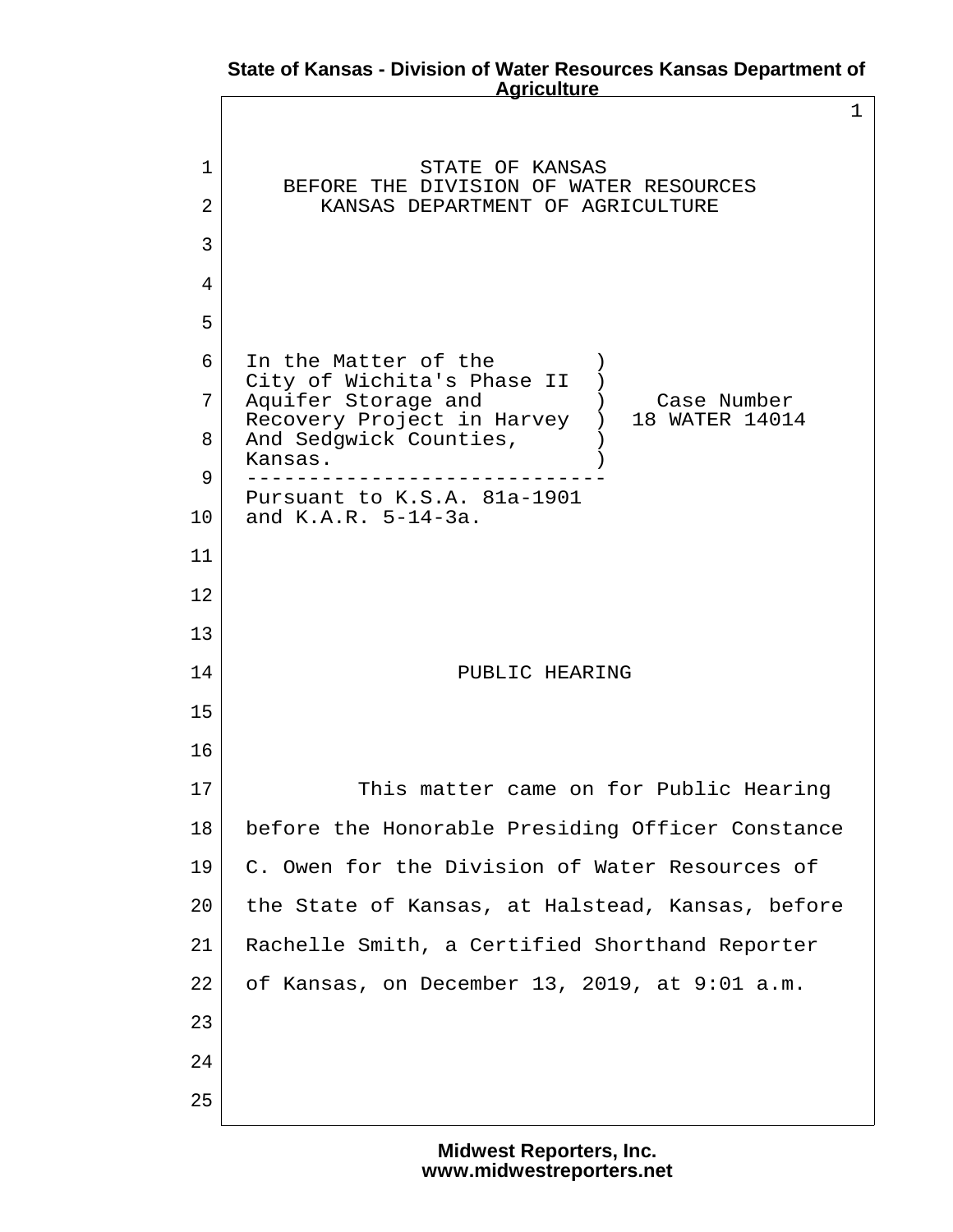|                | <b>Report Contract</b>                |                |
|----------------|---------------------------------------|----------------|
|                |                                       | $\overline{2}$ |
| $\mathbf 1$    | APPEARANCES                           |                |
| $\sqrt{2}$     |                                       |                |
| $\mathsf{3}$   | Various members of the general public |                |
| $\overline{4}$ | were in attendance.                   |                |
| 5              |                                       |                |
| $\epsilon$     |                                       |                |
| $\overline{7}$ |                                       |                |
| $\, 8$         |                                       |                |
| $\mathsf 9$    |                                       |                |
| $10\,$         |                                       |                |
| $11\,$         |                                       |                |
| $12\,$         |                                       |                |
| $13\,$         |                                       |                |
| 14             |                                       |                |
| 15             |                                       |                |
| 16             |                                       |                |
| $17\,$         |                                       |                |
| $18\,$         |                                       |                |
| 19             |                                       |                |
| 20             |                                       |                |
| 21             |                                       |                |
| $2\sqrt{2}$    |                                       |                |
| 23             |                                       |                |
| 24             |                                       |                |
| 25             |                                       |                |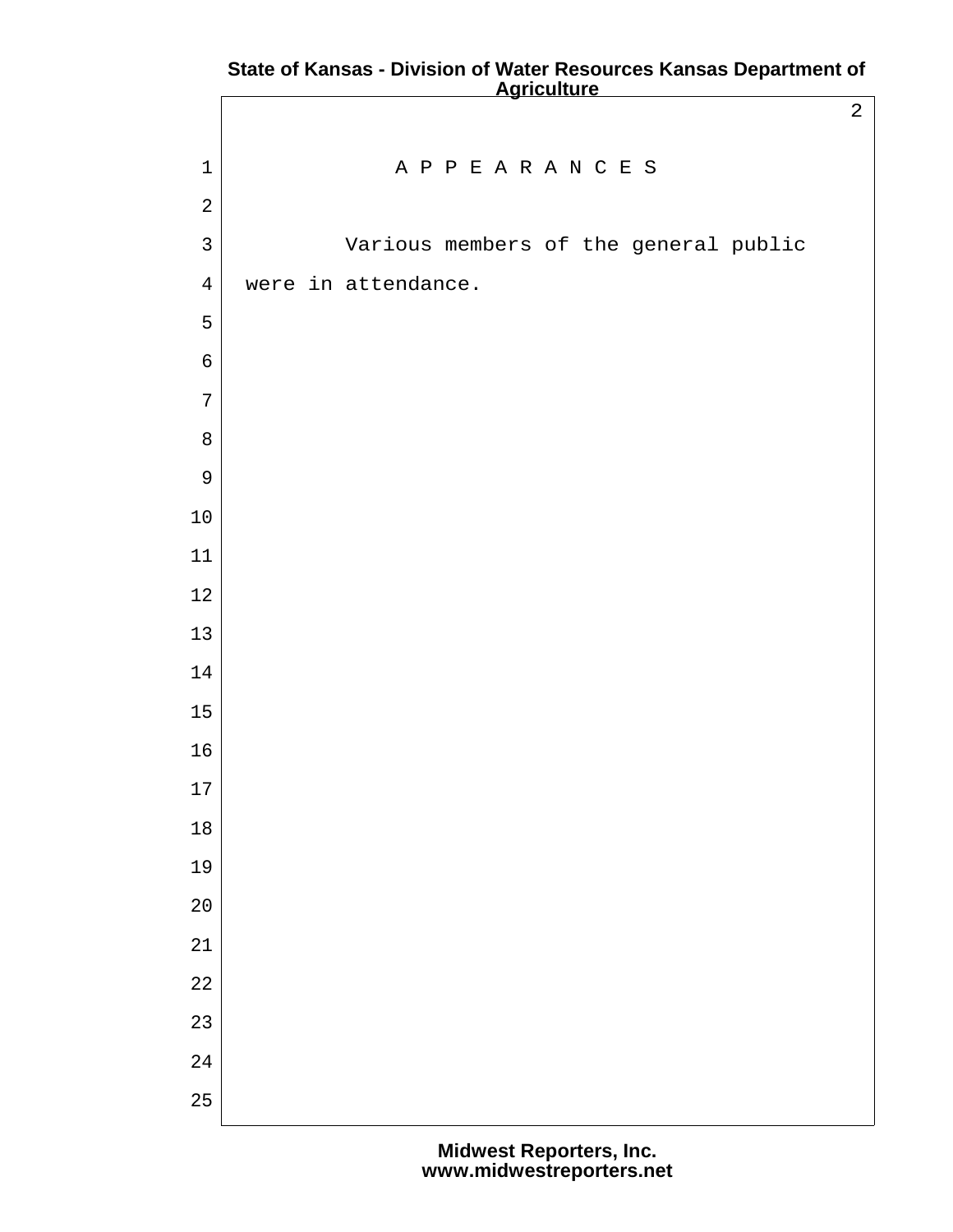## **State of Kansas - Division of Water Resources Kansas Department of Agriculture**

|                |                       | 3              |
|----------------|-----------------------|----------------|
| $\mathbf{1}$   | INDEX                 |                |
| $\overline{2}$ |                       |                |
| $\mathfrak{Z}$ | STATEMENTS BY:        | PAGE           |
| 4              |                       |                |
| 5              | BRAD BANZ             | $\overline{7}$ |
| 6              | BETH VANNATTA         | 10             |
| 7              | TOYIA BULLA           | 12             |
| 8              | TOMMY LOGUE           | 14             |
| 9              | RUTH JACOB            | 17             |
| 10             | STEPHEN OWENS         | 21             |
| 11             | ESLEY SCHMIDT         | 24             |
| 12             | MICHAEL KOEHN         | 26             |
| 13             | ROSETTA DURNER        | 32             |
| 14             | FRANK HARPER          | 33             |
| 15             | DAVID WENINGER        | 39             |
| 16             | JOE BERGKAMP          | 41             |
| 17             | ALVIN NEVILLE         | 42             |
| 18             | <b>ANTHONY SEILER</b> | 45             |
| 19             | GARY STECKLEIN        | 50             |
| 20             | JACK QUEEN            | 53             |
| 21             | JOE TREGO             | 57             |
| 22             | DAN ANDREW            | 58             |
| 23             | GINA BELL             | 62             |
| 24             | FLOYD HOLLE           | 63             |
| 25             | BRUCE SEILER          | 65             |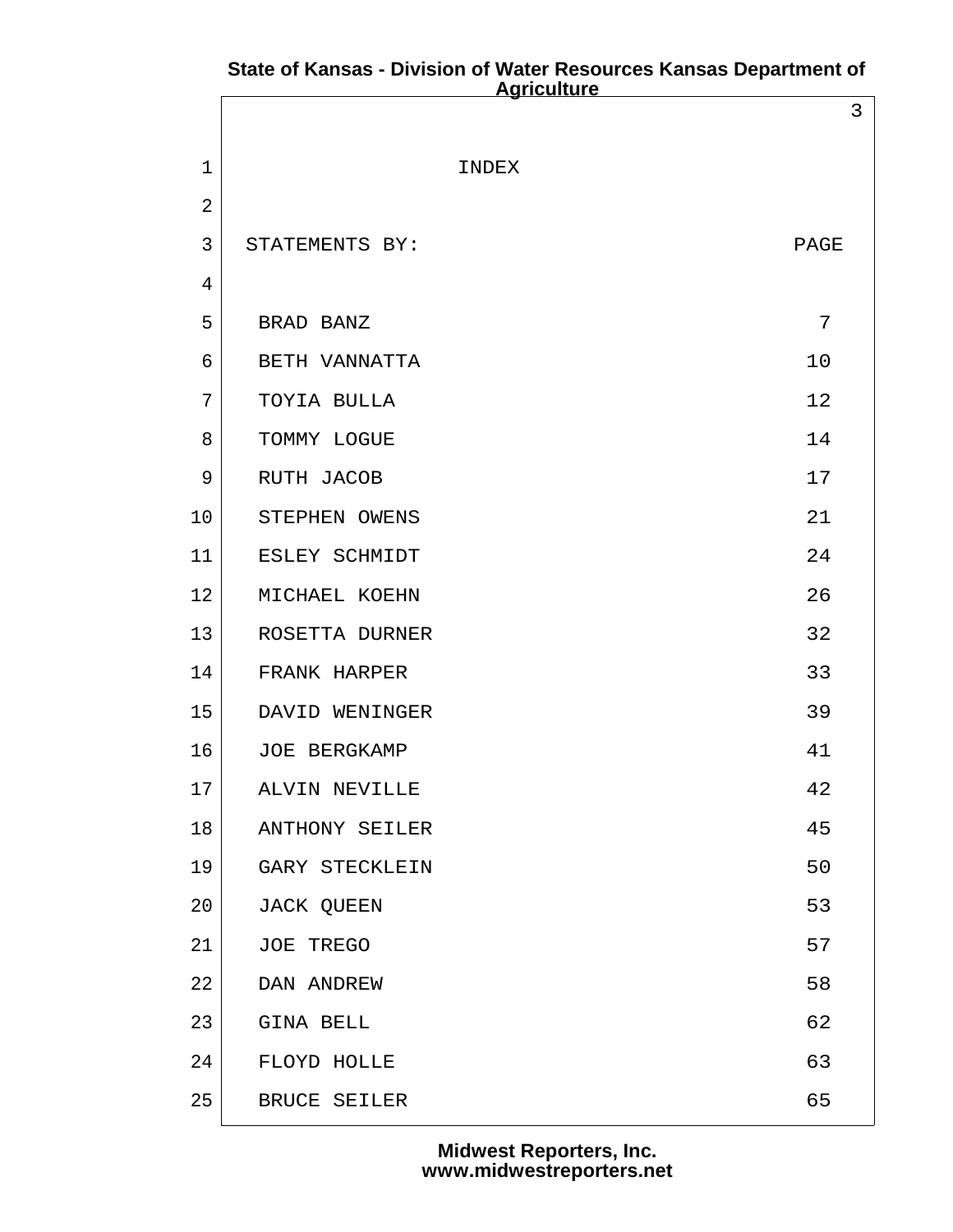# **State of Kansas - Division of Water Resources Kansas Department of Agriculture**

|                | <b>Aylıvululu</b>   |                |
|----------------|---------------------|----------------|
|                |                     | $\overline{4}$ |
| $1\,$          | EDWARD WEBER        | 67             |
| $\overline{2}$ | DANIEL DYCK         | 70             |
| $\mathsf{3}$   | <b>JOSH MUELLER</b> | 72             |
| $\overline{4}$ | JEFF BENDER         | 73             |
| 5              | CHARLES ESFELD      | 74             |
| 6              | ALAN JACKSON        | 76             |
| $\overline{7}$ | TED SARANCHUK       | 80             |
| $8\,$          |                     |                |
| $\mathsf 9$    |                     |                |
| 10             |                     |                |
| 11             |                     |                |
| 12             | CERTIFICATE         | 82             |
| $13\,$         |                     |                |
| 14             |                     |                |
| 15             |                     |                |
| 16             |                     |                |
| $17\,$         |                     |                |
| 18             |                     |                |
| 19             |                     |                |
| 20             |                     |                |
| 21             |                     |                |
| 22             |                     |                |
| 23             |                     |                |
| 24             |                     |                |
| 25             |                     |                |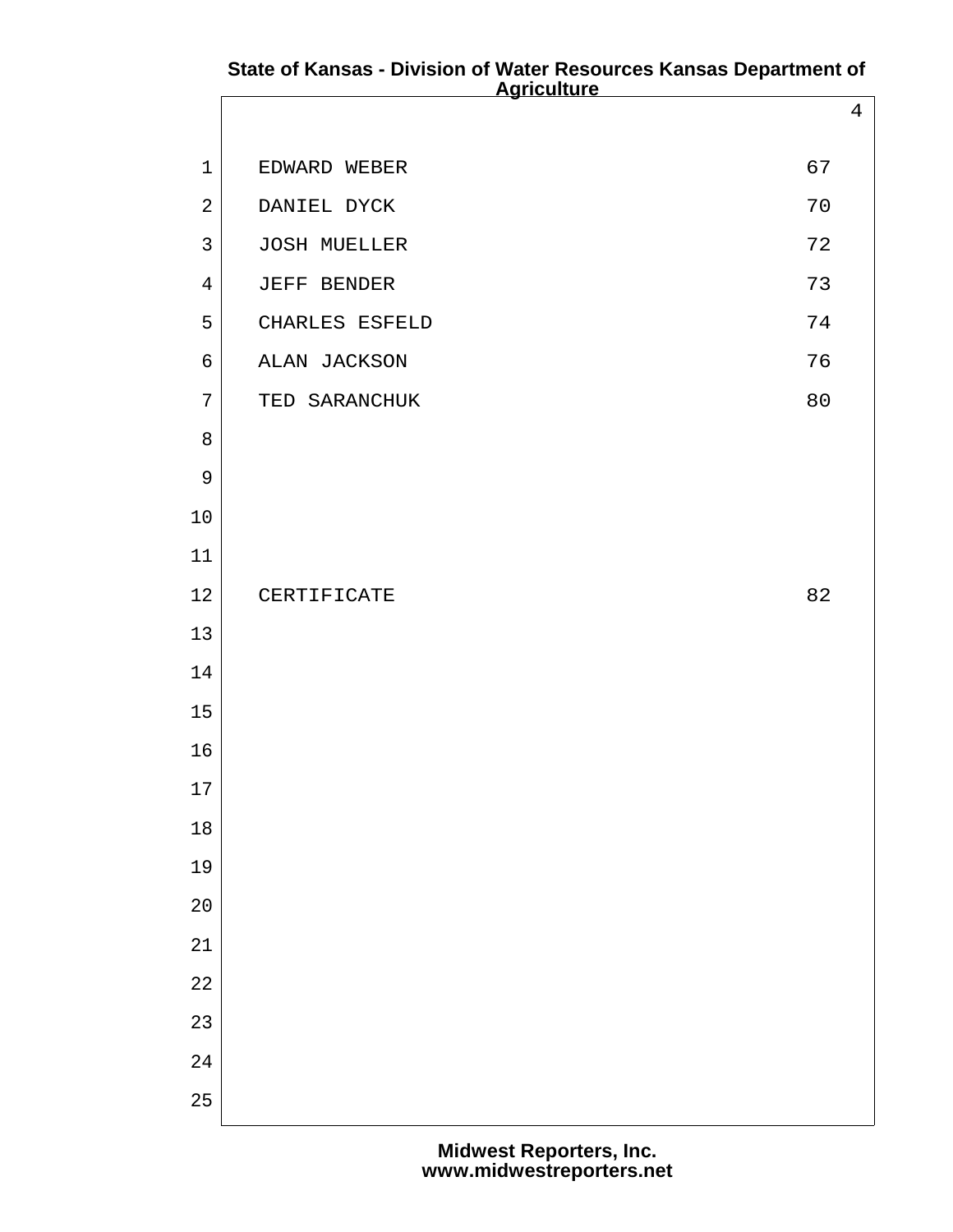5

#### 1 P R O C E E D I N G S

 $2 \mid$ 

3 THE HEARING OFFICER: Good morning, 4 everyone. Welcome. Thank you for coming. My 5 name is Connie Owen and I am the presiding 6 officer for the City of Wichita's request to 7 modify their aquifer storage and recovery 8 project, Phase 2 permits. This is the informal 9 public comment period, and I am very happy to 10 see all of you here. I want to hear what each 11 one of you has to say.

12 I will give you a little bit of update 13 and tell you a little bit about how this will go 14 this morning. We are on the record. We have a 15 court reporter here who is recording your 16 comments, because I take notes but my notes 17 aren't perfect. So this will allow me to review 18 your comments very carefully later when I am 19 preparing my decision.

20 Today's date, for the record, is 21 December 13, 2019. And it's about five after 22 | nine o'clock in the morning.

23 If you have previously submitted 24 written comments then those are already in the 25 record, and I will carefully consider those.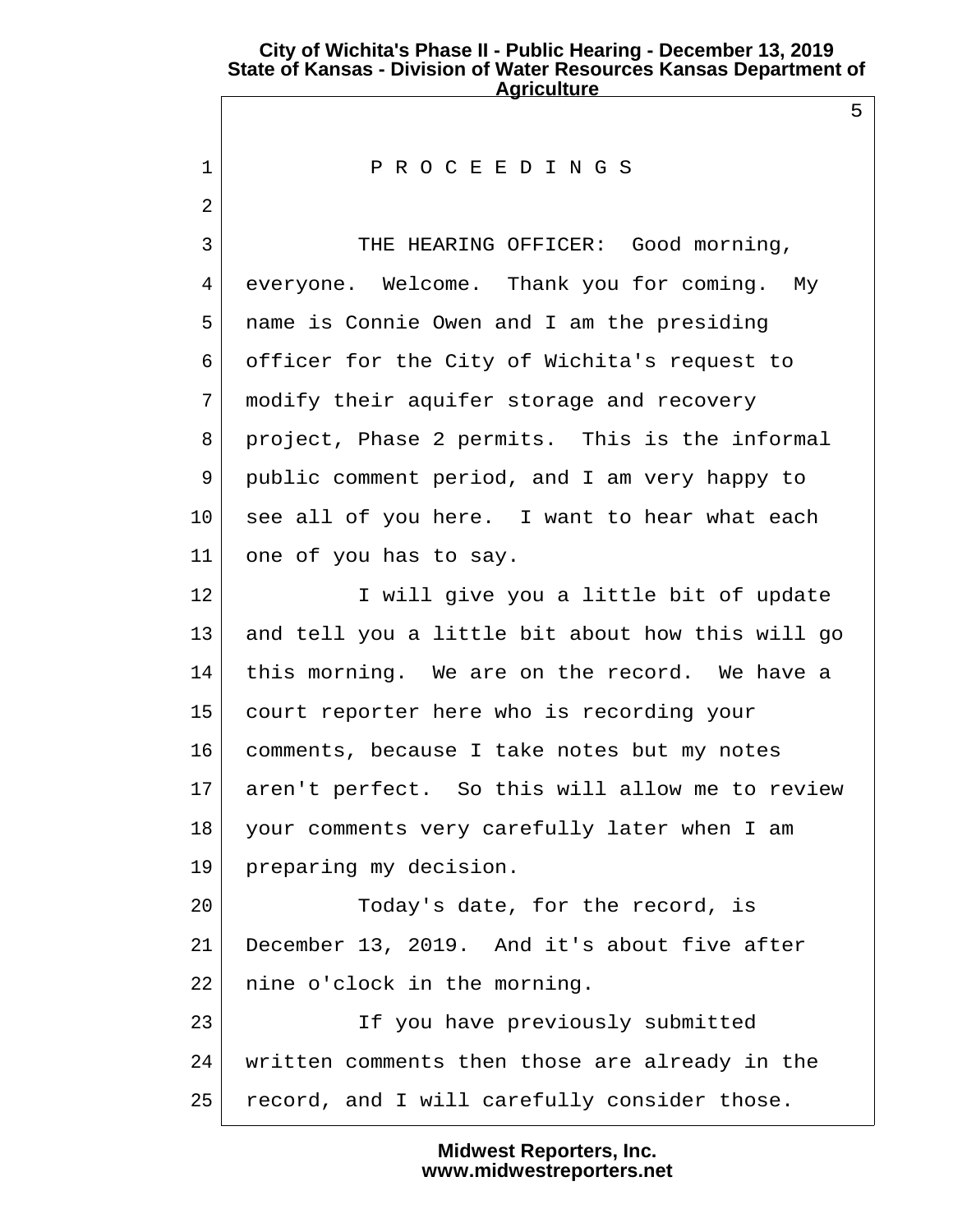1 You are welcome to resubmit, but you don't have 2 to. If you would also like to submit written 3 comments, please do so, and there are directions 4 for how to do that on the Division of Water 5 Resource's website. You can do that by regular 6 postal mail or by E-mail. Or if you want to 7 leave some here today, that's okay, too.

8 As some of you may know, the first part 9 of this week, Tuesday, Wednesday and Thursday we 10 conducted the beginning of the formal phase of 11 the hearing where the parties and the attorneys 12 present their information. We did not get 13 finished. So that has been continued to a date 14 to be determined. So that didn't finish and 15 we'll have to finish that up at a later date. 16 But I definitely wanted to keep this date this 17 morning for your comments. And seeing all of 18 you here I am very glad I did.

19 I am going to call out names, just to 20 make it simple in the order of the sign up 21 sheet. If you just came to listen and you don't 22 want to speak, just wave me off. And that's 23 fine. I will go to the next name. 24 When you come up to speak please come 25 to the mic here at the front at the podium and

> **Midwest Reporters, Inc. www.midwestreporters.net**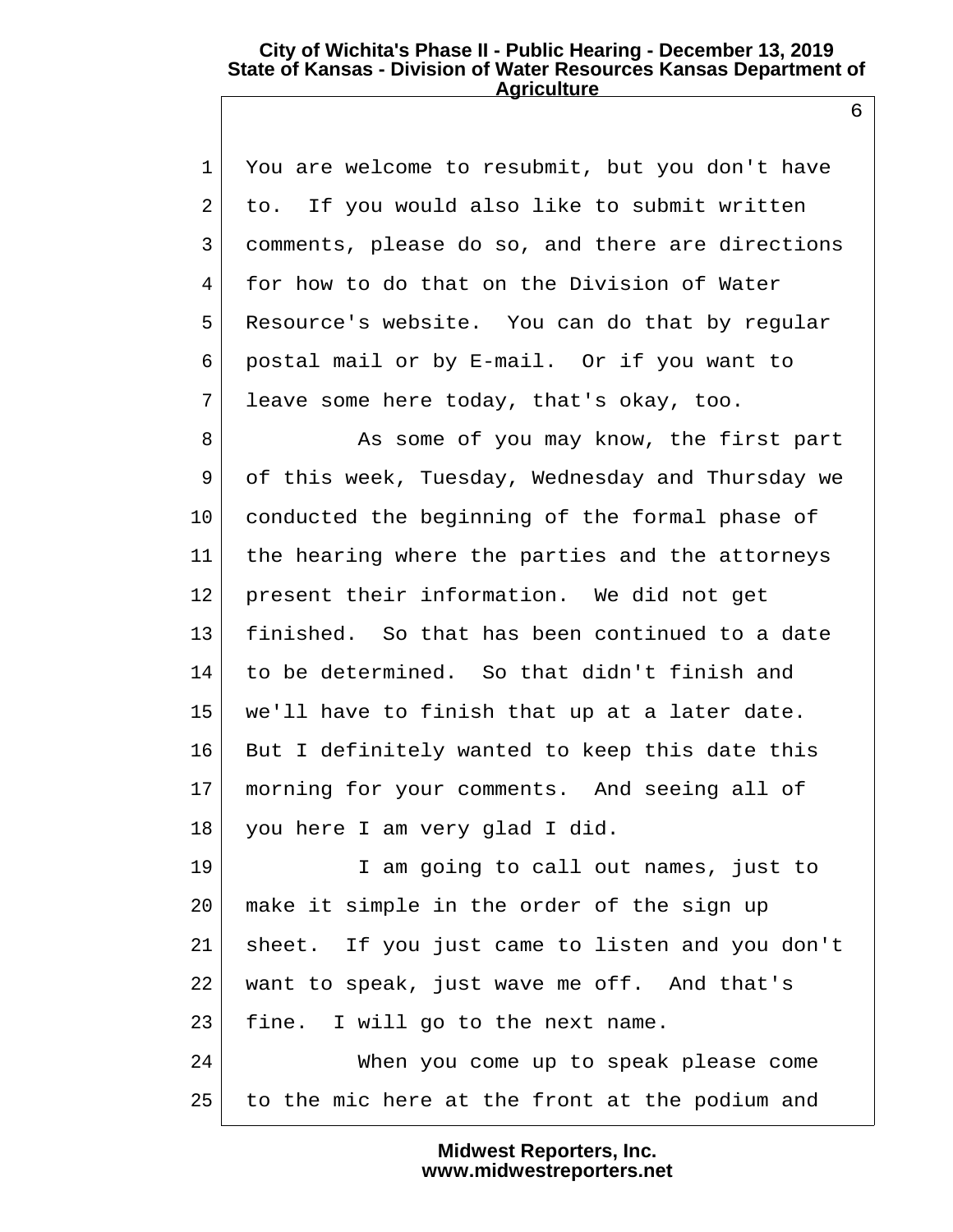7 1 carefully speak your name. Our court reporter 2 might need you to spell it. And please say your 3 address. 4 Are there any questions about how this 5 is going to go before we get started? Okay. 6 No. Great. 7 The first name on the list is Brad 8 Banz. 9 MR. BANZ: Brad Banz, B-R-A-D, B-A-N-Z. 10 I live at 609 Union Park Circle in Colwich, 11 67030. 12 THE HEARING OFFICER: Please go ahead. 13 MR. BANZ: So I have some land, I have 14 an 80 and it is in Section 27, township 23, 15 | range 4 West, and that's in Reno County. And 16 that's roughly along U.S. 50 west of Burrton. 17 So I have also, I live in, as I said, I live in 18 Colwich so I served the City of Colwich for 35 19 years as a firefighter and fire chief there. So 20 I think I can probably speak for the city there. 21 We have two wells, city wells and we have rights 22 for another one. So, you know, we are looking 23 with nervous anticipation what's going to go on 24 in this hearing today. 25 So going back to the well on my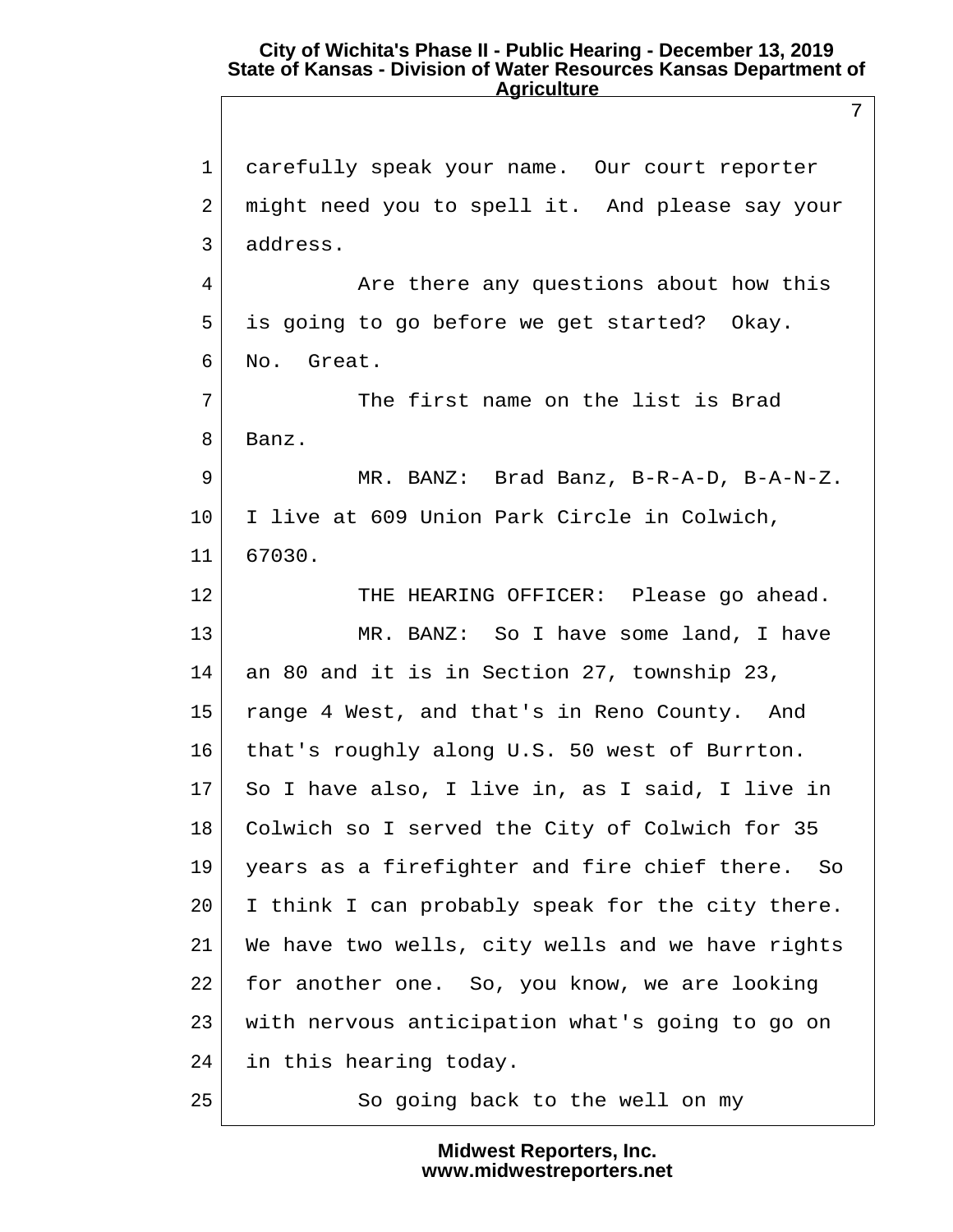1 property, my uncle, Edmond C. Banz, drilled that 2 irrigation well back in 1986. And when he did  $3|$  so, looking at the water well records then, the 4 static water level at that point in time was six 5 feet. Last year we had to go back in and recase 6 the well. The water well drilling firm that did 7 this they measured that, I was out there when 8 they did that, the static level at that time was 9 20 feet. So that's a significant drop in the 10 levels.

11 Now, I took over in 2007, I inherited 12 the ground in 2007. So I am on the learning 13 curve, I am a layperson. I don't know if this 14 has any engineering basis or not, but I would 15 say from a lay person's standpoint that that 16 would be a significant drop in the surface water 17 level. And to me that would equate to a 18 lowering of the water level in the Equus Beds.

19 So also talking to the drillers from 20 this particular water well drilling company, 21 they said that they have been out in an area 22 south of Hutchinson and they have had to go in 23 and drill several other wells, deepening the 24 level of these wells because of the lowering of 25 the level in the Equus Beds.

> **Midwest Reporters, Inc. www.midwestreporters.net**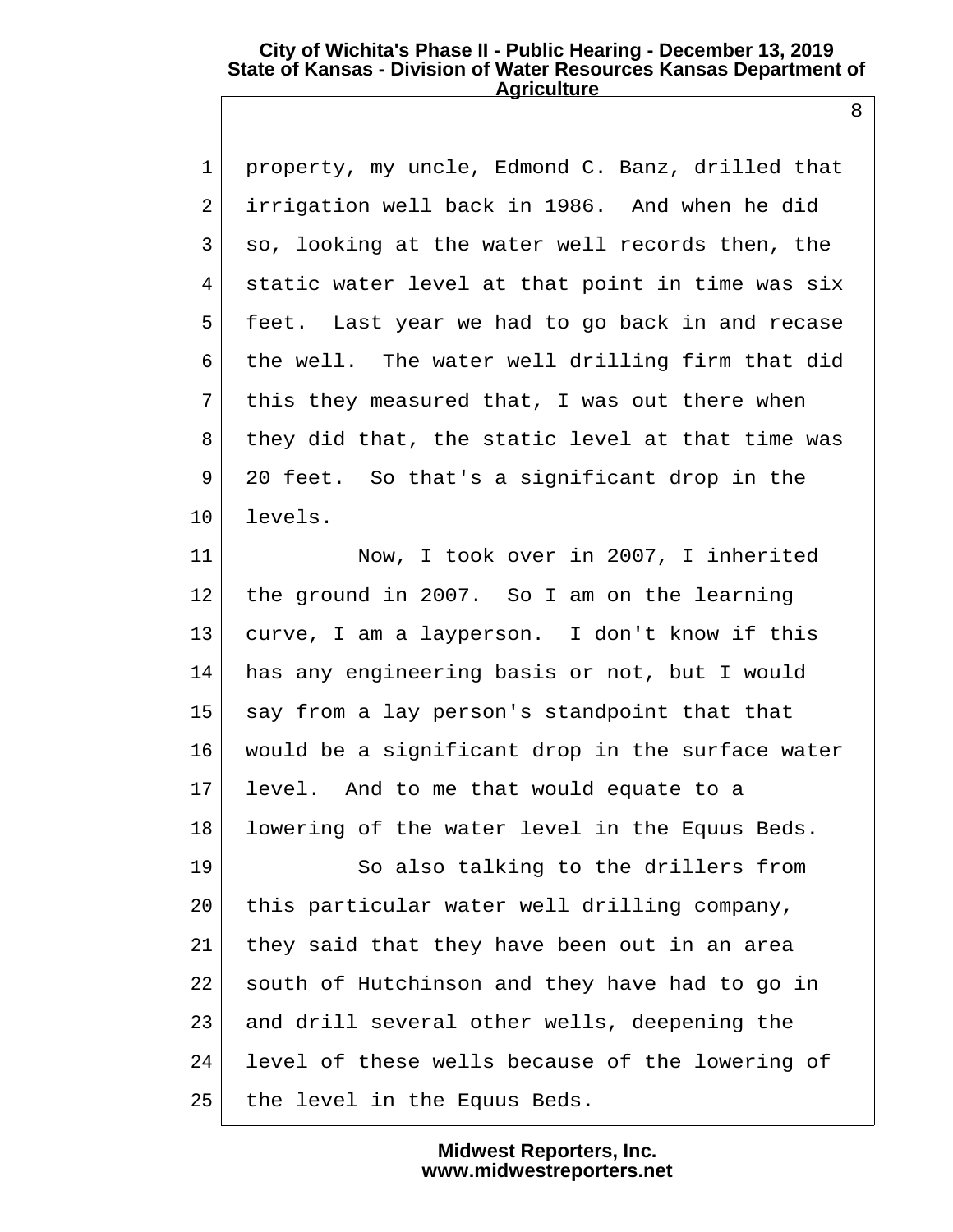9

 1 So based on the information that I have 2 seen, and from my own experience, and from 3 listening to the water well driller, I would 4 like to make the following requests to the 5 hearing officer. And that is, number one, that 6 the City of Wichita be allowed to draw out only 7 water credited to it that the City has injected 8 in, plus, you know, of course whatever they have 9 the rights to. And basically what I am saying 10 is, do not give the City of Wichita extra water 11 credits in the Equus Beds for water that it is 12 directly pumping from the Little Arkansas River 13 to Wichita.

14 Number two, that the board make the 15 most conservative ruling concerning pumping 16 below the 1993 levels and keep the pumping level 17 at the same levels. Don't allow the City to go 18 any deeper.

19 And number three, if the hearing 20 officer decides to take other action, other than 21 keeping the pumping level as is, that they or 22 the chief, you, yourself, or the chief engineer, 23 name an independent third party engineering firm 24 to study further to determine a safe level to 25 which the level can be pumped. The City of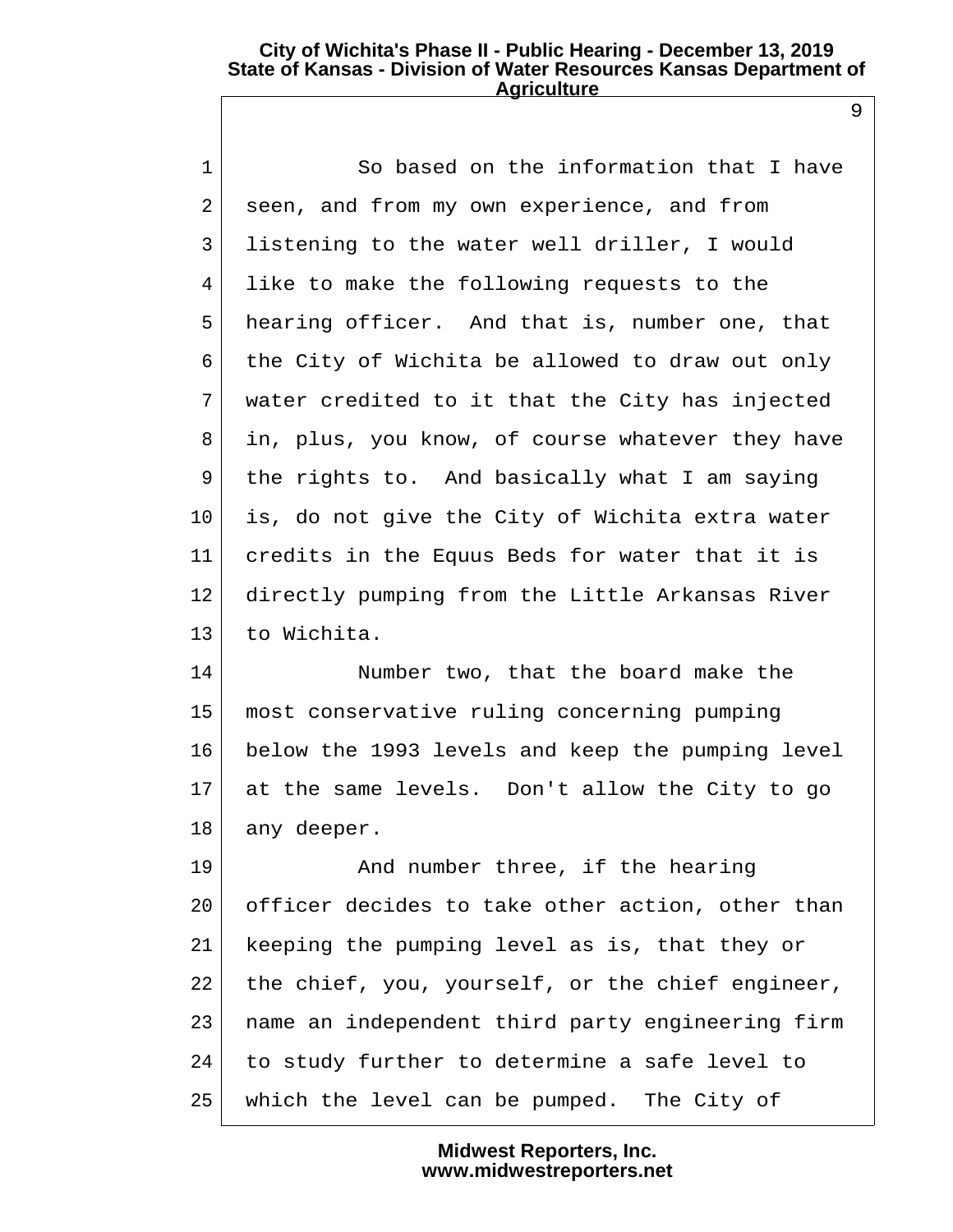1 Wichita would agree to pay for all expenses to  $2<sup>1</sup>$  do this.

3 And finally, my closing statement, I 4 would like to encourage the hearing officer not 5 to take any drastic actions until a reasonable 6 solution can be reached. Just to look at what 7 has happened in the Ogallala aquifer it has been 8 grossly mismanaged to the point of no return and  $9$  I don't want to see the same thing happen in the 10 Equus Beds. Thank you.

11 THE HEARING OFFICER: Thank you, sir. 12 Next name is Jeff Lanterman.

13 | MR. LANTERMAN: Nothing from me. 14 THE HEARING OFFICER: Beth Vannatta.

15 MS. VANNATTA: Vannatta, it wasn't the 16 name I was born with. Spell it V-A-N-N-A-T-T-A 17 and I live at 14001 West U.S. Highway 50 in the 18 Halstead area.

19 | Okay, I have two short comments to 20 make. I believe or listened to a description 21 here of tree rings as a record of droughts. And 22 the information was based on an excerpt from 23 Colorado. In 1854 Kansas territory was open for 24 settlement. Until then this country was a vast 25 prairieland with almost no trees. There is a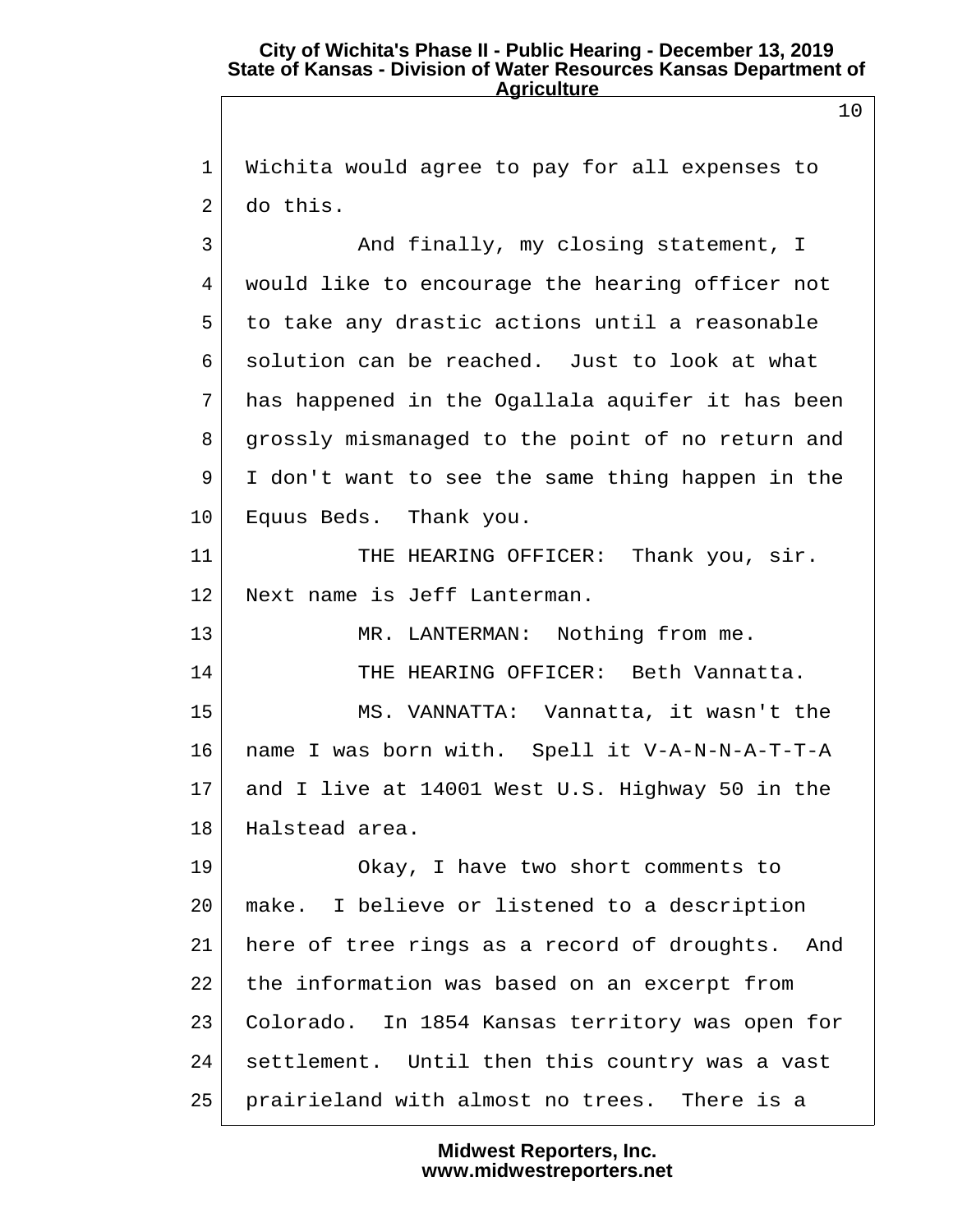11

1 | marked difference between the tree covered 2 mountains of Colorado and this Prairieland. And  $3$  there is a wide distance separating us as well. 4 I don't believe you can rely on tree 5 ring interpretation from Colorado to determine 6 long term our Kansas droughts. Wichita is 7 selling water to 14 entities. Ten are adjacent 8 cities, three are rural water districts, and the 9 final, the Chisholm Creek Utility Authority. 10 There is nothing to say that this sales area 11 will not increase. 12 El Dorado is less than 30 miles 13 northeast of Wichita. Their water source is 14 El Dorado Lake, which is roughly the same size 15 as Cheney Lake, from which Wichita draws. But 16 there is a drip difference. El Dorado Lake is a 17 grassland lake. It does not have the silt 18 | problem that Cheney has. Their water is also 19 available for sale, and they would like to sale 20 to Wichita. When you add profit to the water 21 equation it becomes a bit more dicey, is it need 22 or is it agreed? 23 But we who live directly above the 24 Equus Beds still have the need. Thank you. 25 THE HEARING OFFICER: Thank you, ma'am.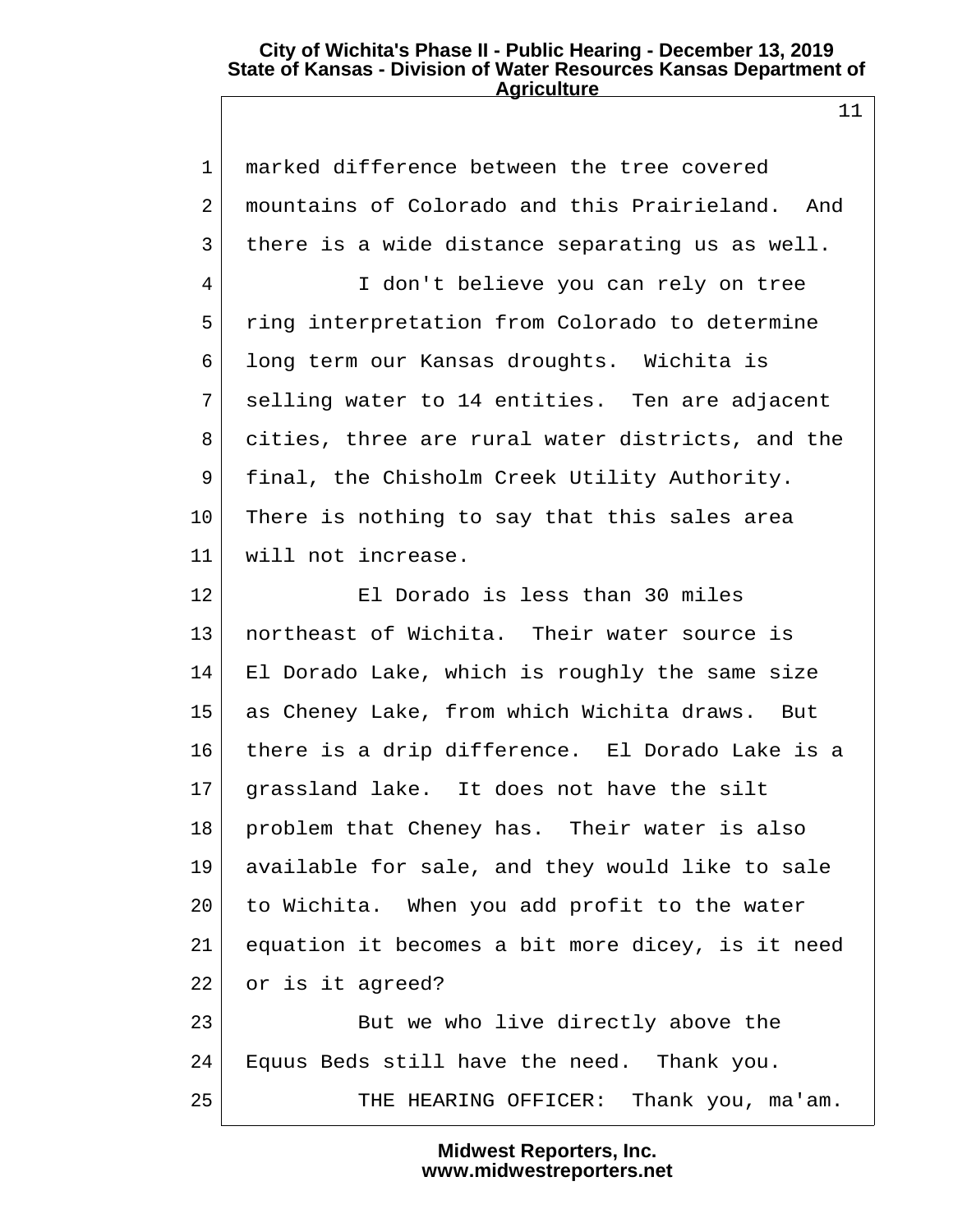12

 1 Next is Josh Carmichael. 2 MR. CARMICHAEL: Passing. 3 THE HEARING OFFICER: Thank you, sir. 4 Bret Jacob. Another pass. Steven McLoud, 5 another pass. Tonya (sic) Bulla. 6 MS. BULLA: Good morning, my name is 7 Toyia Bulla, T-O-Y-I-A, B-U-L-L-A. I live at 8 203 North Devinshire Avenue in Bentley.  $9$  First  $-$ 10 THE HEARING OFFICER: Sorry I got your 11 name wrong. 12 MS. BULLA: That's okay, everybody 13 does. I am not worried. Thank you for holding 14 these hearings in our area so we can come and 15 speak to you. I appreciate that very much. I 16 have a domestic well where I live in Bentley. I 17 also own a ranch four miles west of Bentley in 18 which my family farm has a well there to serve 19 livestock. 20 I wrote written comments back in 21 February and I came to portions of the hearings 22 this week, as much as my other commitments would 23 allow me to trying to have an open mind so that 24 I could hear both parties. I have lived in 25 Wichita many years of my professional career. I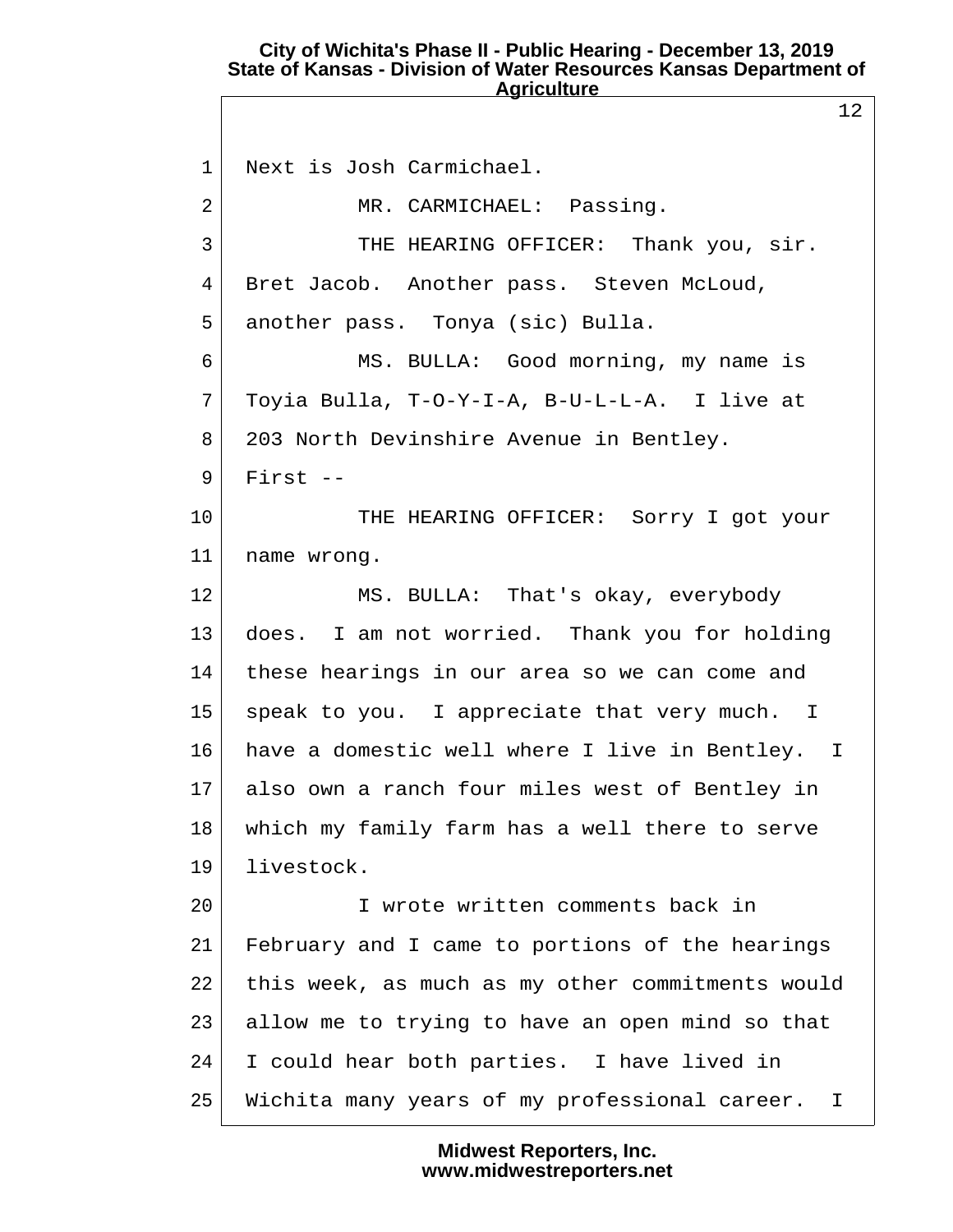13

| $\mathbf{1}$   | grew up in this area, this rural area, and now I |
|----------------|--------------------------------------------------|
| $\overline{2}$ | am back in this rural area. I have friends in    |
| 3              | Wichita, friends in this area, I want us to come |
| 4              | to a solution for all parties involved.          |
| 5              | I want to have an open mind and I                |
| 6              | listened to the City's presentation, part of it, |
| 7              | not all of it, I couldn't come to the whole      |
| 8              | thing. I also listened to the cross examination  |
| 9              | of some of those witnesses. And I didn't see, I  |
| $10 \,$        | didn't hear anything that allayed my concerns    |
| 11             | about what this will do to the Equus Beds and    |
| 12             | how it will impact my wells and the wells of my  |
| 13             | neighbors and the farmers in this area.          |
| 14             | I am still concerned that it has long            |
| 15             | term ramifications to this particular water      |
| 16             | source, particularly because of the chloride     |
| 17             | plume that could come in, weakening the          |
| 18             | hydrological barrier. I am very concerned about  |
| 19             | that. I heard the City of Wichita, I believe     |
| 20             | Mr. Pajor, mentioned that he was open to some    |
| 21             | restrictions on when they could withdraw those   |
| 22             | credits, the water from those credits, but I     |
| 23             | didn't see that in the original proposal. And    |
| 24             | it's, I believe his comment was he would welcome |
| 25             | those kinds of restrictions, but I find that a   |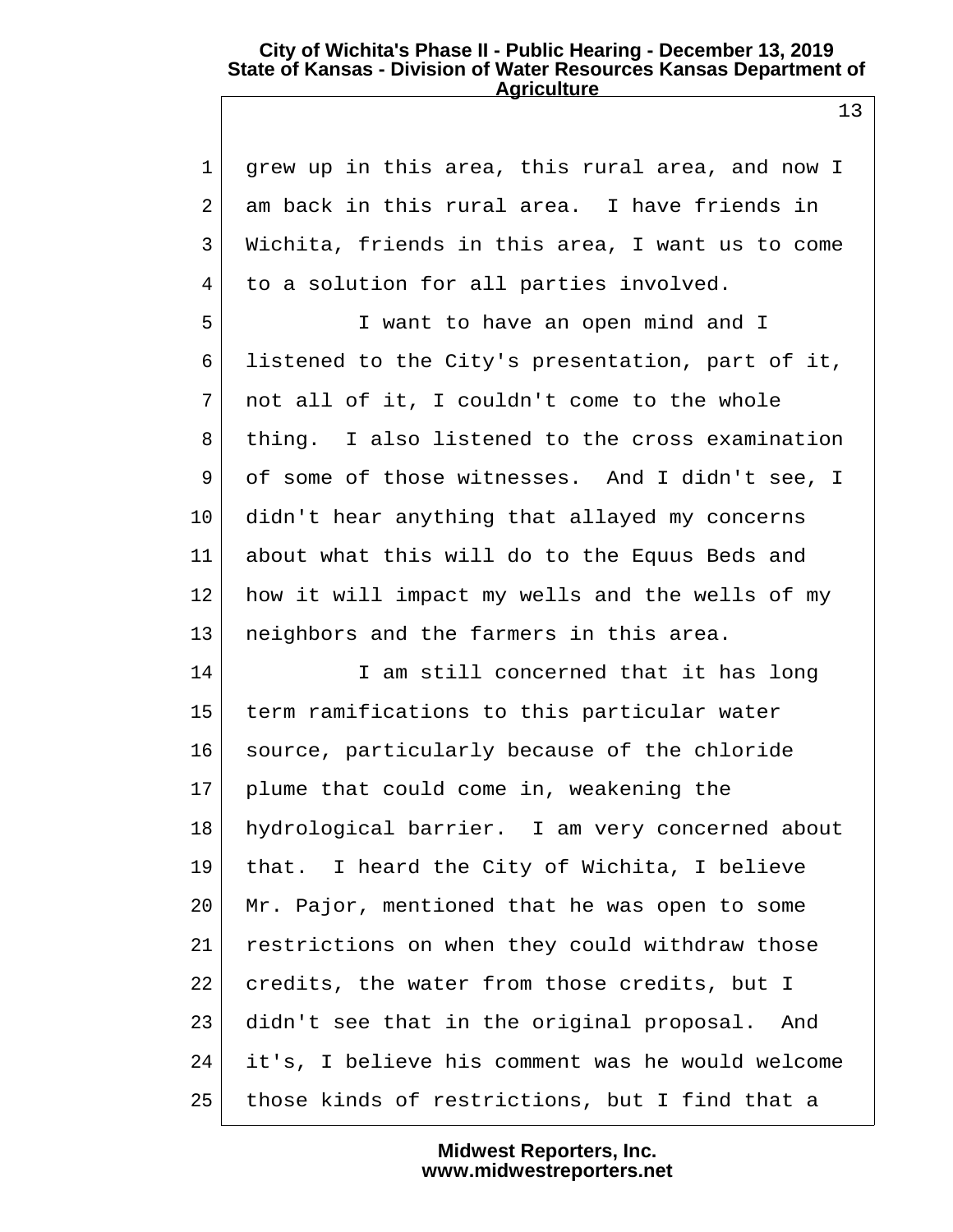1 little insincere if it wasn't in the original 2 proposal. 3 I don't believe, from what I heard, 4 that the City of Wichita made a concerted effort 5 to look for other sources of water outside of  $6$  the Equus Beds that could serve those purposes, 7 and the need to fulfill that need. 8 The bottom line, Ms. Owen, is that 9 nobody knows what the future holds for this 10 area, or any other area. Nobody can predict the 11 weather and what years we might have a drought 12 and what years we might have surplus water. 13 Only the Lord God knows that. And this is a 14 difficult decision for you, and I don't envy 15 your place in having to make this 16 recommendation, but I pray that you would listen 17 to us and ask the Lord for guidance in this 18 situation because only He can really give us the 19 best possible outlook for all parties. Thank 20 you. 21 THE HEARING OFFICER: Thank you, ma'am. 22 Tommy Logue. 23 MR. LOGUE: My name is Tommy Logue, 24 spelled T-O-M-M-Y, L-O-G-U-E. I live at 303 25 North Garden Avenue in Burrton, Kansas. I have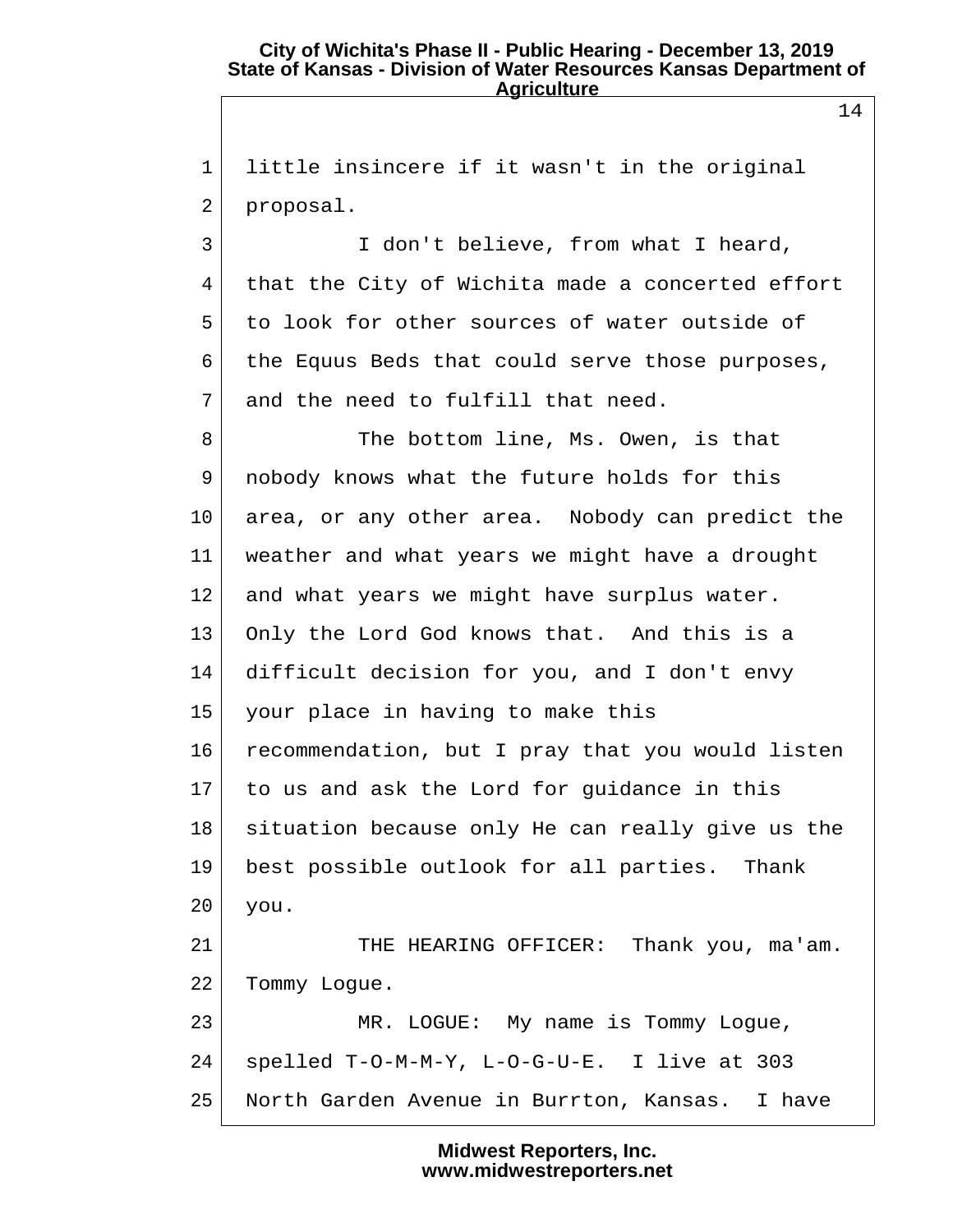1 been in this area for 86 years, except for the 2 time that Uncle Sam required my services. I was  $3$  raised in Bentley, and at the time that I think 4 I was about 14 Wichita put in two wells on the 5 northwest and northeast corners of the section 6 that's occupied by Bentley. They come around 7 and explained to us that it wouldn't lower our 8 water level at that time.

9 We had a well in our house. It was on 10 a joint of pipe eight feet deep with pump point. 11 We had plenty of water. They pumped those wells 12 for 24 hours to test them and the next morning 13 we got up and we had no water. Wasn't going to 14 lower our water table, but we had no water. 15 Well, they brought us water bottles on a cradle, 16 family of five is supposed to get ready for 17 school and do our daily chores on five gallons 18 of water for each day.

19 Finally they come out and drilled us a 20 well, and I have forgotten now how far they said 21 they went, but it was considerably deeper than 22 our well was to begin with. So they, they 23 lowered it a lot. And it's continued to stay 24 that way.

25 I live in the, practically on Main

**Midwest Reporters, Inc. www.midwestreporters.net**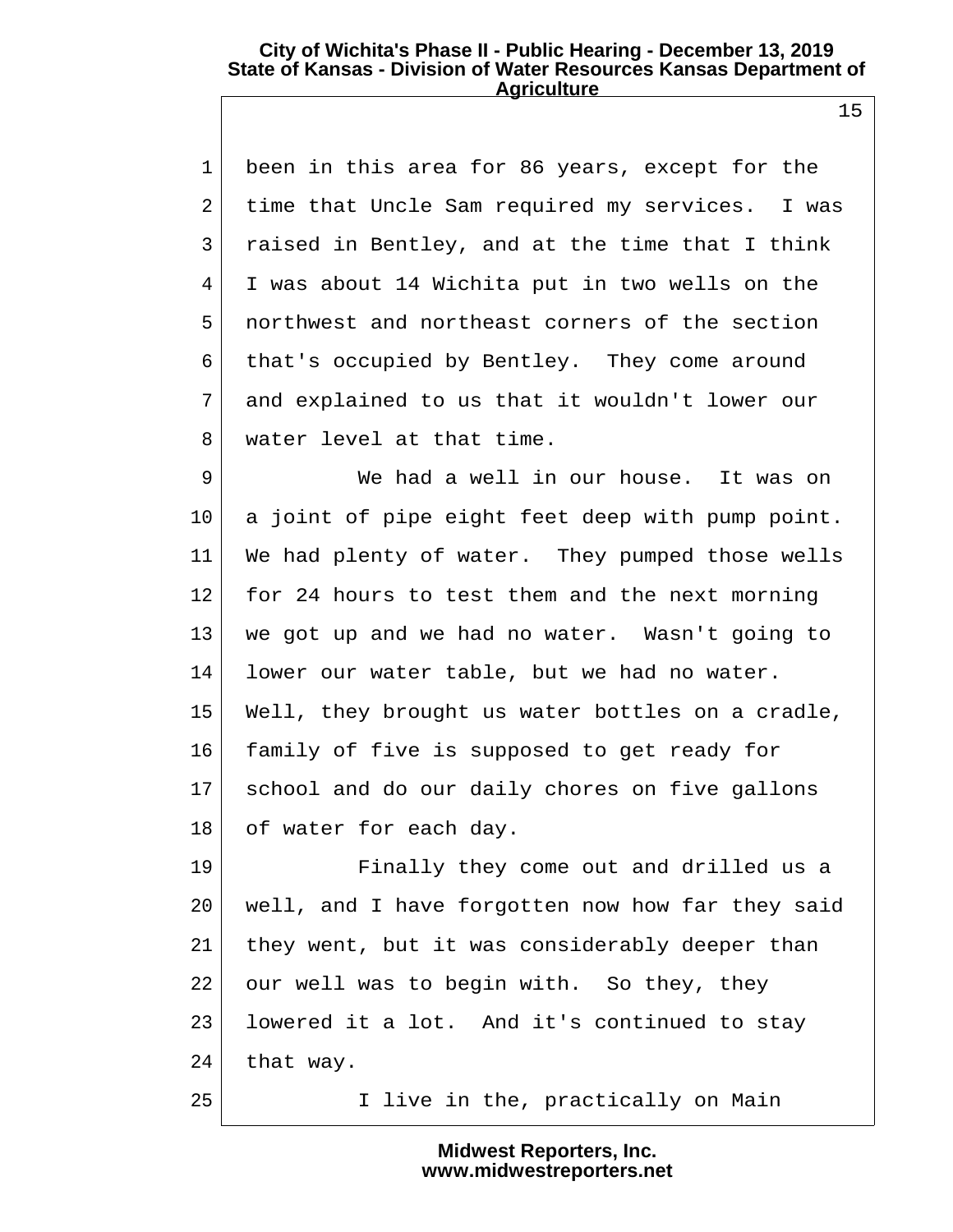1 Street in Burrton and I had a well that was at 2 27 foot of water in it when I moved in. I 3 haven't measured it lately, but two years ago I 4 watered my garden with that water and every 5 plant died. I had to go get a knee operation so 6 I didn't finish raising a garden that year. 7 Last year I put out a garden and watered it, 8 again it died.

9 So I took my water in and had it 10 tested. It tested two kinds of salt extreme, so 11 the water, the salt presume has passed me by 12 considerably. So their pumping is bringing that 13 salt plume right on in to what was good water. 14 I don't know what they do with that, but it's 15 unusable for me. They continue to do this and 16 the City of Burrton's water is soon going to be 17 polluted with water, I mean with salt. And 18 that's going to be a real hazard for the people 19 that live in that area.

20 If we continue to do this, many of the 21 farmers that's irrigating is going to have an 22 extreme problem with their crops when they are 23 trying to irrigate with saltwater. And this is  $24$  the bread basket area for the State of Kansas, 25 if it continues to operate this way, there may

> **Midwest Reporters, Inc. www.midwestreporters.net**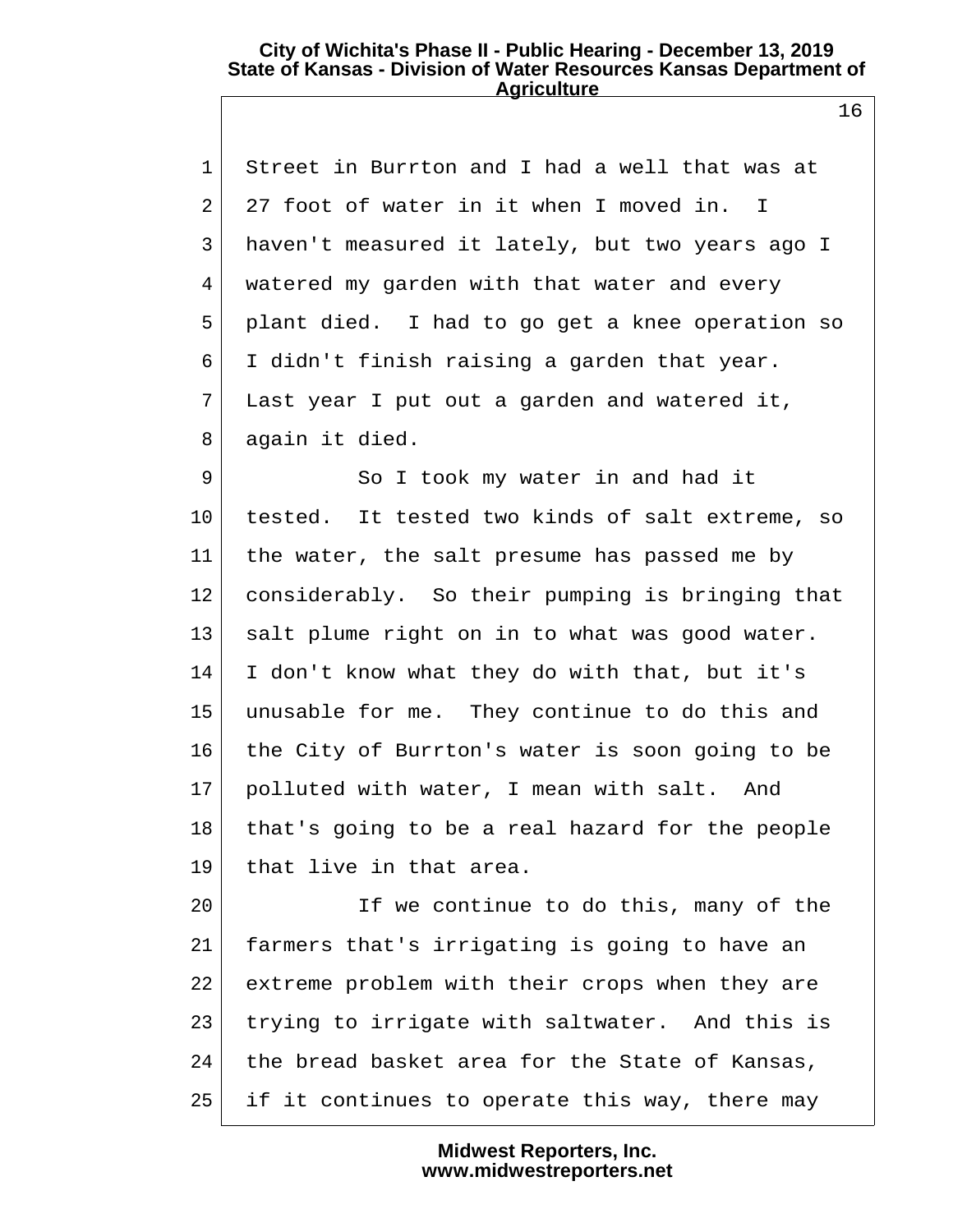17

| $\mathbf 1$ | be a lot of hungry people going on.             |
|-------------|-------------------------------------------------|
| 2           | This whole thing reminds me of a little         |
| 3           | boy that comes out on the porch and he has an   |
| 4           | ice-cream cone in his hand. And the big bully   |
| 5           | down the street sees he has an ice-cream cone,  |
| 6           | comes down and takes it away from him. The      |
| 7           | daddy's not around any more and he has no big   |
| 8           | brothers, so he has to do nothing but stand     |
| 9           | there and watch him eat his ice-cream. Nothing  |
| $10 \,$     | he can do about it. It's kind of the way I feel |
| 11          | about this program. I hope we could do          |
| 12          | something about it. Thank you.                  |
| 13          | THE HEARING OFFICER: Thank you, sir.            |
| 14          | Ruth Jacob.                                     |
| 15          | MS. JACOB: Good morning. I am Ruth              |
| 16          | Jacob, R-U-T-H, J-A-C-O-B. I live at 9317       |
| 17          | Southwest 72nd, Sedgwick. And I have been here  |
| 18          | for the past three days and I want to say I do  |
| 19          | appreciate the fact that you have created a     |
| 20          | relaxed atmosphere for people, that has been    |
| 21          | nice.                                           |
| 22          | I want to say that my family has lived          |
| 23          | in and around Halstead for four generations. My |
| 24          | great grandfather helped found this church in   |
| 25          | 1875, and we have been stewards of the Equus    |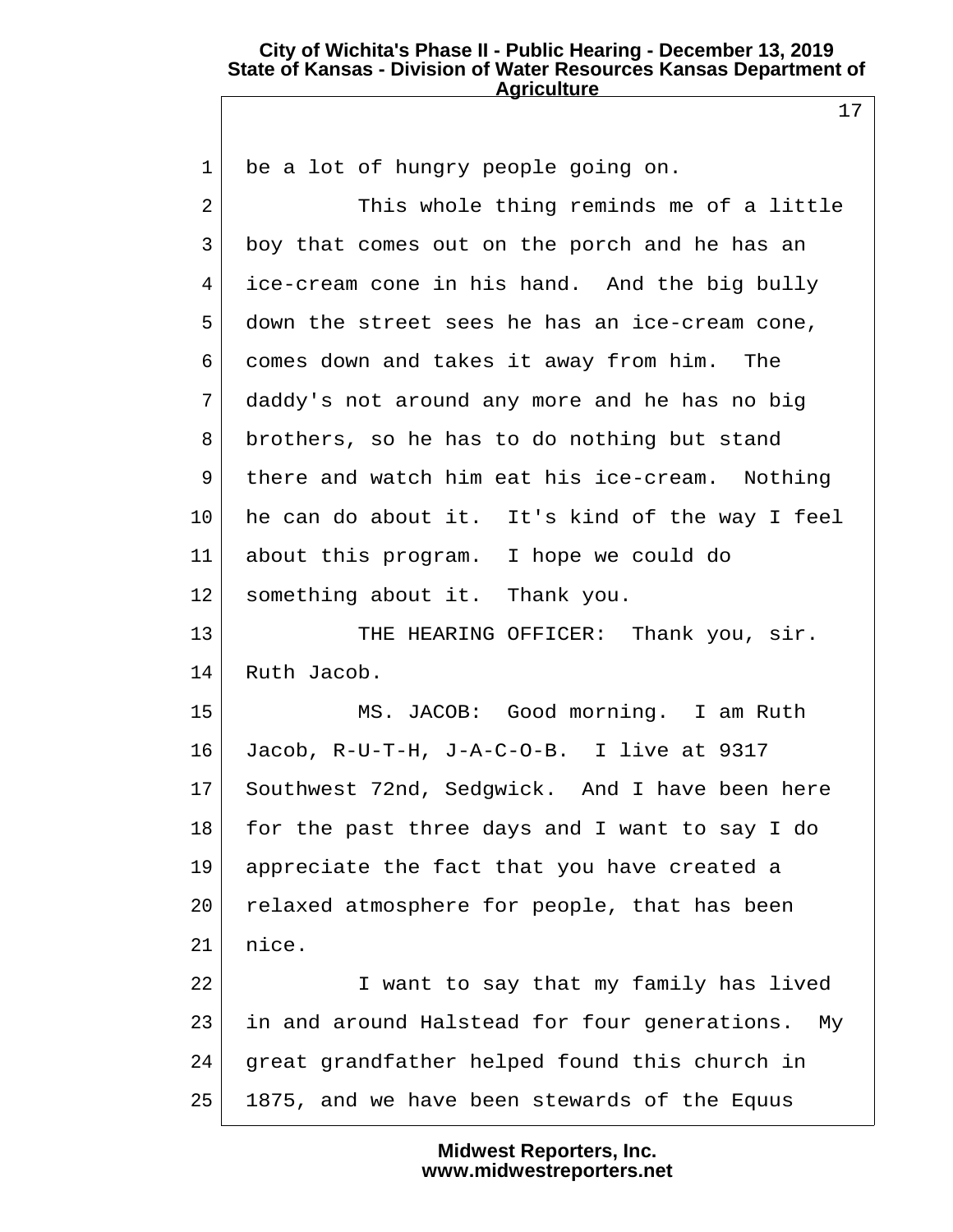1 Beds aquifer for nearly 150 years. I hope that 2 we can continue to be stewards for many 3 generations to come.

4 I spent my childhood on a farm three 5 miles north of Halstead, and I now live four 6 miles southeast of Halstead. My husband is a 7 retired farmer, but we own and live on a quarter 8 section with two domestic wells, one at the 9 house, one at the farm shop and it is used to 10 water cattle in a small feedlot. We also have a 11 well that supplies our irrigation pivot system.

12 Now, when I was a little girl we were 13 taught not to waste water, or anything else. We 14 got our toothbrushes wet, we shut the faucet 15 off, brushed our teeth, and we rinsed our mouth 16 out with a couple of sips of water out of a 17 glass. We shared bath water. We watered 18 flowers, when needed, and gardens. And didn't 19 use the water on the lawn or anything that was 20 deemed to be unnecessary, because we needed the 21 water for the livestock and for our homes. That 22 was most important.

23 Now, having an ample supply of good 24 water is the most important thing needed when 25 people want to sell a house or when they want to

> **Midwest Reporters, Inc. www.midwestreporters.net**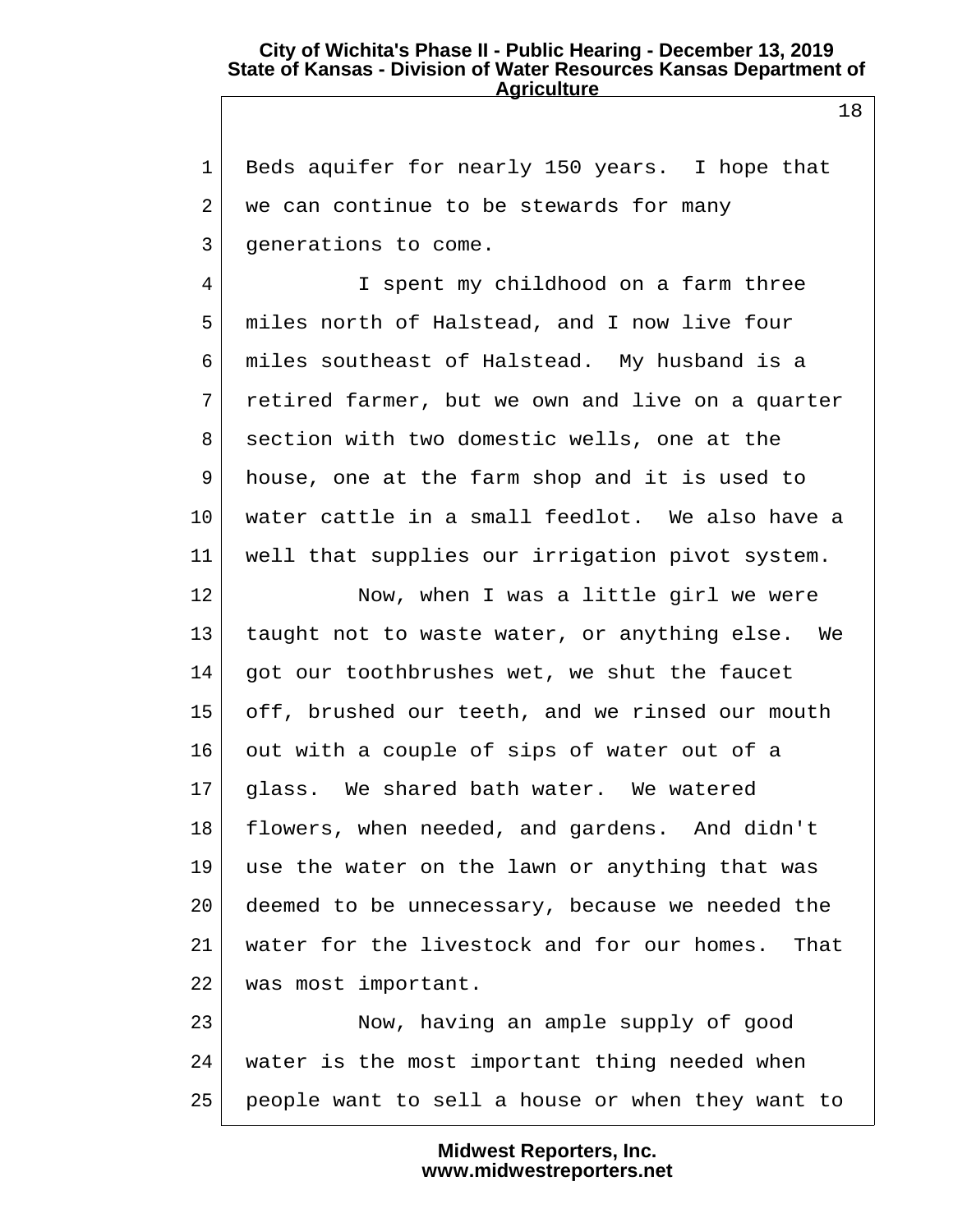1 build a house. We need to have good quality 2 water and we need to have a quantity of water. 3 Over pumping of the Equus Beds also is allowing 4 the chloride to move further to the east. And 5 if it comes too much further it is going to get 6 in to the well field, it's going to cover a 7 bigger area. And it is going to change 8 everybody's lives around here forever.

9 All of us that live or own land above 10 the Equus Beds need the water to raise the crops 11 to feed the world and to feed livestock. The 12 City of Wichita generously said they would drill 13 new wells or deepen existing ones to make sure 14 everyone has water, but do they have any idea 15 what that would cost? Do they know how long it 16 would take? And would they be willing to be 17 disrupted from their daily life, like our 18 families and farms would be? It would be days 19 or weeks while we would wait on the drillers. 20 And farmers cannot be without water for even one  $21$  day.

22 Many of the wells around here are very 23 shallow, so the disaster of the wells going dry 24 during a 1% drought is real because the city 25 would be pulling so much extra water . I know

> **Midwest Reporters, Inc. www.midwestreporters.net**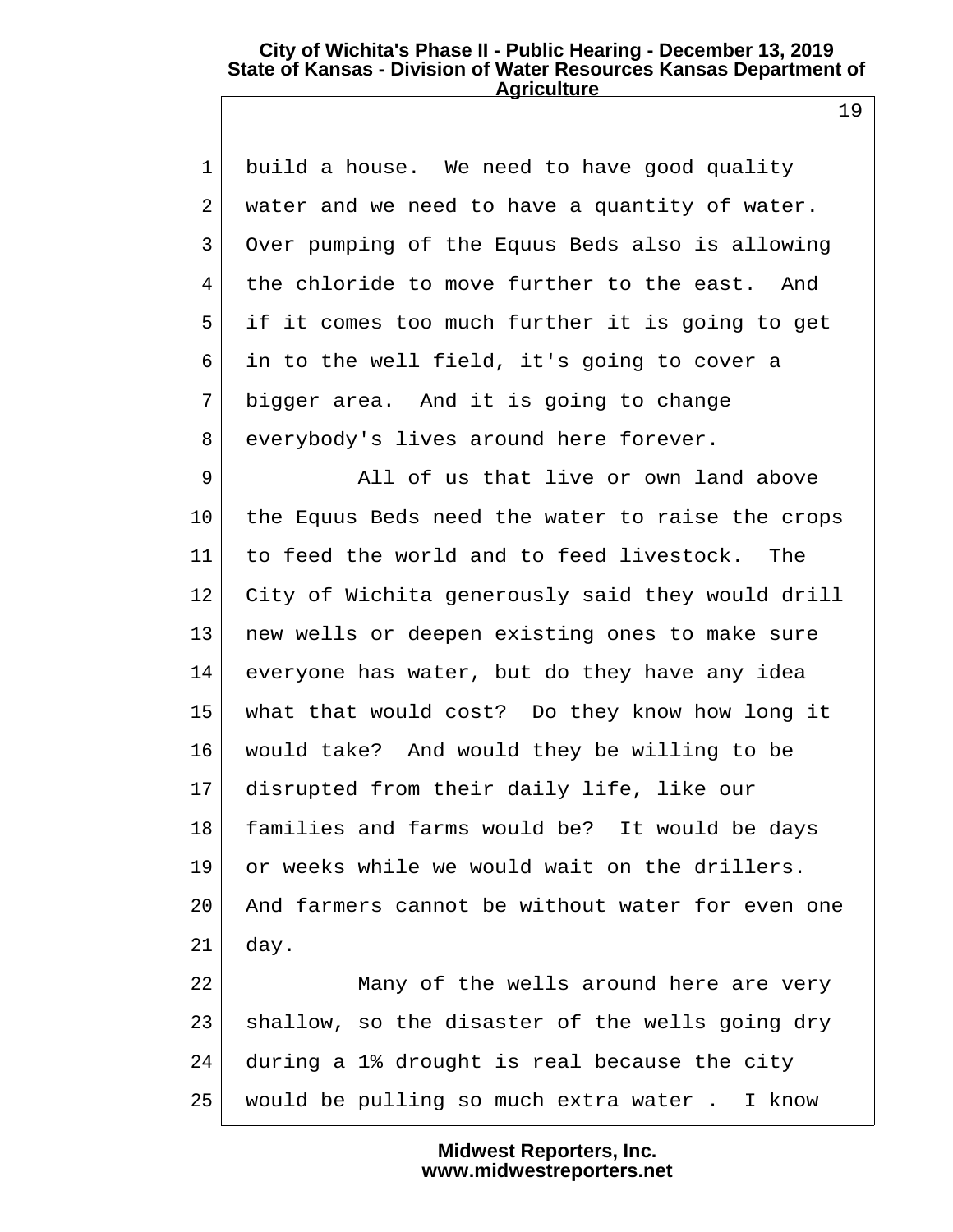1 of many wells around here, and it's record on 2 the Internet, that are only at about 30 feet. 3 Another thing that's a concern is 4 that the City would get 120,000 additional acre 5 feet of water to use in times of the 1% drought 6 and farmers that live and farm above the Equus 7 Beds have been denied any new allocation for 8 water since the early 1980s. The Groundwater 9 Management District Number 2 was formed to deal 10 with the problem of having been over 11 appropriated for a number of years. They know 12 the proposal could be disastrous because of the 13 over appropriation, and have said it shouldn't 14 be allowed. 15 Agriculture, which is our main thing

16 right here in the middle of Kansas, is America's 17 bread and butter. In fact, it really is the 18 City of Wichita's bread and butter. We provide 19 food for them, too. Something of this magnitude 20 with so many uncertainties just shouldn't be 21 allowed by the District of Water Resources, a 22 governing body of the Kansas Department of 23 Agriculture, that governs the use and allocation 24 of the state's water resources.

25 It is understandable that Wichita wants

**Midwest Reporters, Inc. www.midwestreporters.net**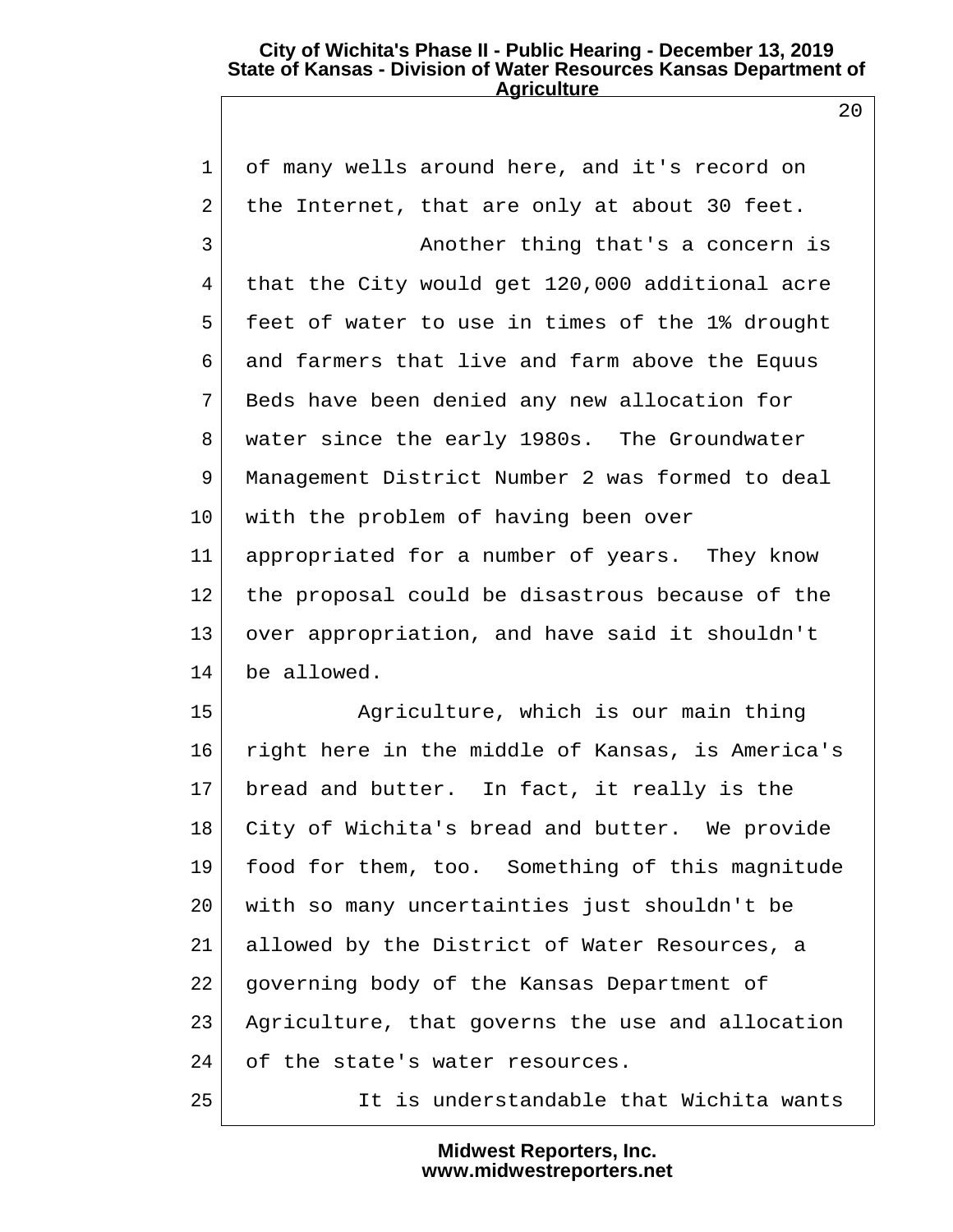| $\mathbf{1}$    | to keep their customers happy; but we, too, need |
|-----------------|--------------------------------------------------|
| 2               | to be happy. The Equus Beds already has the      |
| 3               | best stewards possible. They have the            |
| 4               | Groundwater Management District Number 2 team,   |
| 5               | and they have all of the residents and           |
| 6               | landowners that are above the Equus Beds. Thank  |
| 7               | you very much for your time.                     |
| 8               | THE HEARING OFFICER: Thank you, ma'am.           |
| 9               | Alan Jackson, waiving off. Myrle Cale House,     |
| $10\,$          | pass, okay. And I am having trouble with this    |
| 11 <sub>1</sub> | next name. I think it's someone with you,        |
| 12              | Myrle. You are passing also. Okay. And we        |
| 13              | have a Roger? I am having a hard time reading    |
| 14              | this. You pass. Another pass.                    |
| 15              | Representative Stephen Owens.                    |
| 16              | MR. OWENS: Good morning, Madame                  |
| 17              | Chairwoman. My name is Stephen, S-T-E-P-H-E-N,   |
| 18              | O-W-E-N-S, I am Representative for the 74th      |
| 19              | South District. I live at 306 South Hoover Road  |
| 20              | in Hesston, Kansas; and also have land in rural  |
| 21              | Harvey County.                                   |
| 22              | Thank you very much for the opportunity          |
| 23              | to be here today. And thank you very much for    |
| 24              | the work that you are doing, I know it is a      |
| 25              | daunting task.                                   |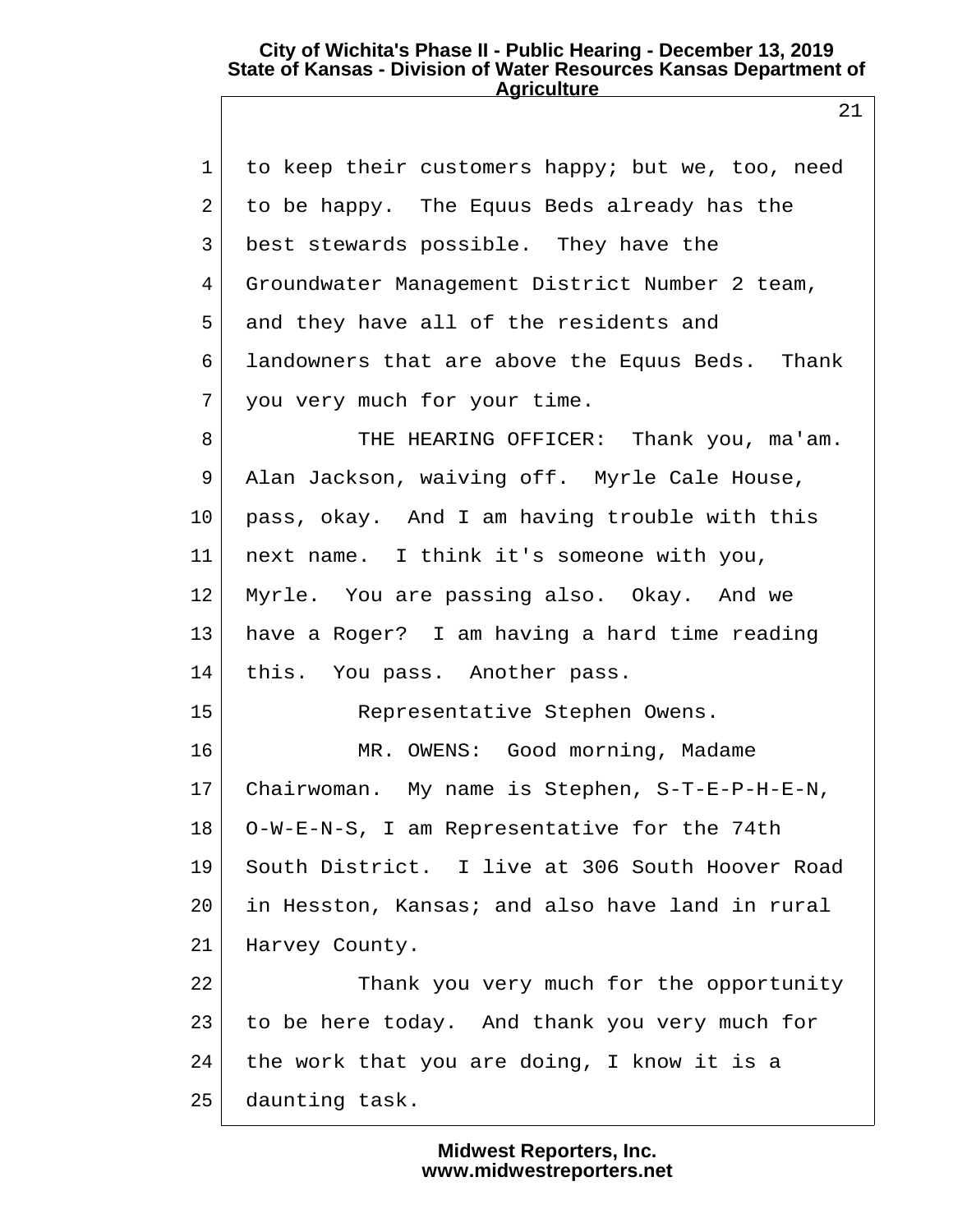1 As representative of the majority of 2 the people in this room I am honored to be here 3 and stand here and ask just a simple few 4 questions that I think needs to be answered 5 before action is taken. And I recognize that 6 action has been delayed as the result of not 7 getting through all of the formal testimony.

8 My first question is, are passive 9 recharge credits even legal? As I understand 10 what the City of Wichita is proposing it is to 11 create a new type of recharge credit. I have 12 asked the legislative research department of the 13 State of Kansas that very question, and yet to 14 receive an answer. So I want to ensure that if 15 a decision such as this is made that it's within 16 the statutory allowance that the State of Kansas 17 currently has.

18 Do we know the consequences of dropping 19 the aquifer below the '93 levels? Is there true 20 testing? Is there independent third party work 21 that has been done so we truly understand the 22 consequences of those actions. You see in the 23 state legislature we often do things and create 24 unintended consequences of which we have the 25 responsibility to go back and fix.

> **Midwest Reporters, Inc. www.midwestreporters.net**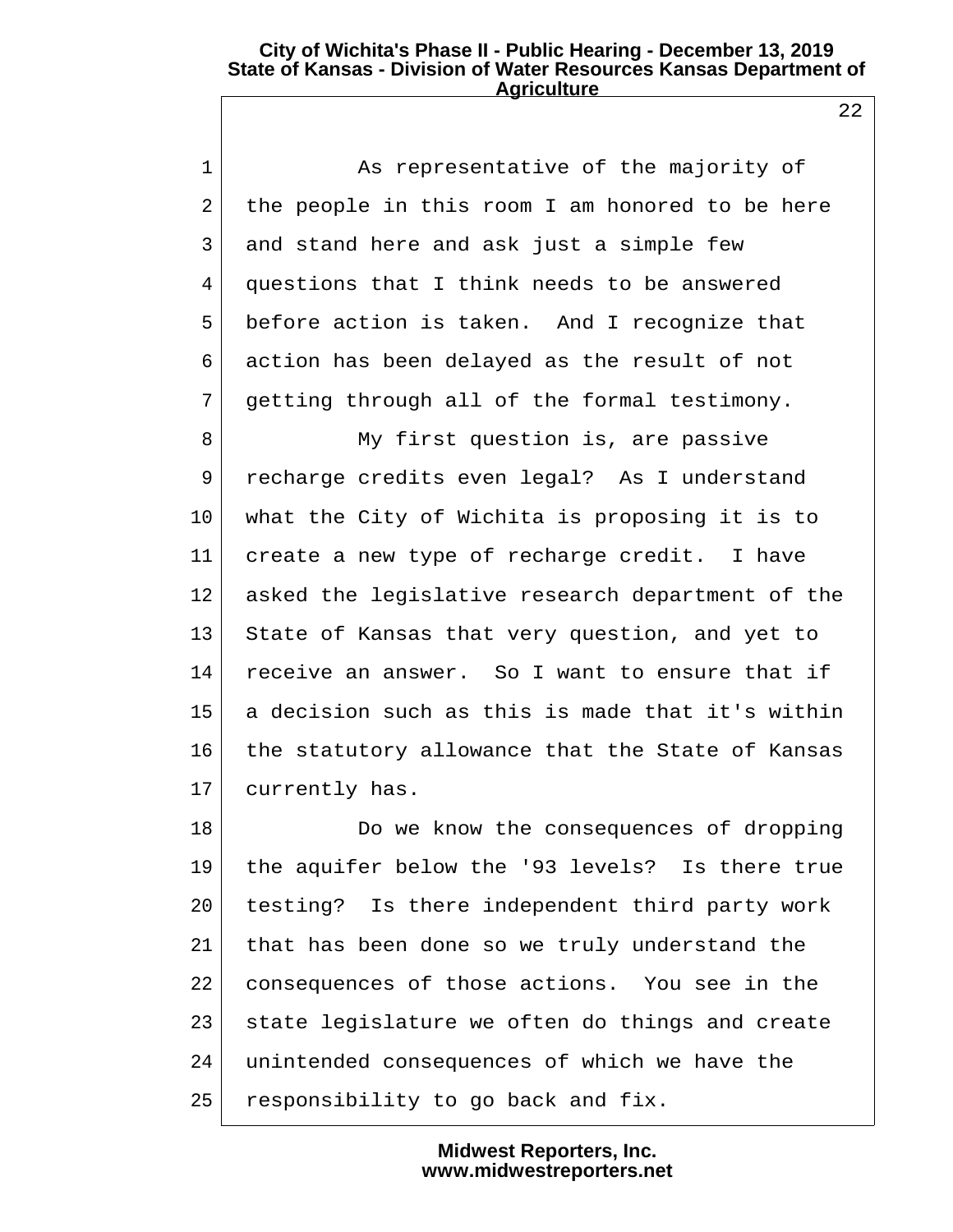1 Unfortunately if we don't know the consequences 2 of those levels being dropped and ultimately 3 what it may do to that salt plume and where it 4 may move. Those are unintended consequences 5 where we don't have the right or the ability to  $6$  qo back and fix.

7 As I have had the opportunity to study 8 and to understand this issue, it is my belief, 9 and my understanding, that more research needs 10 to be done. That more questions need answered 11 and that we need to look at this possibly even 12 on a state level through legislation in the 13 event that these passive recharge credits are 14 decisions that are made need to be statutory  $15$  legal.

16 With that, I want to offer my time and 17 my commitment to this organization, to you, in 18 anything that I can do to help you and your 19 work, the City of Wichita, in finding the 20 answers that they need, because I certainly 21 don't want to minimize the importance of what 22 they are doing in watching out for their 23 residents, but I also don't want to minimize the 24 importance of the residents of Harvey County and 25 those farmers.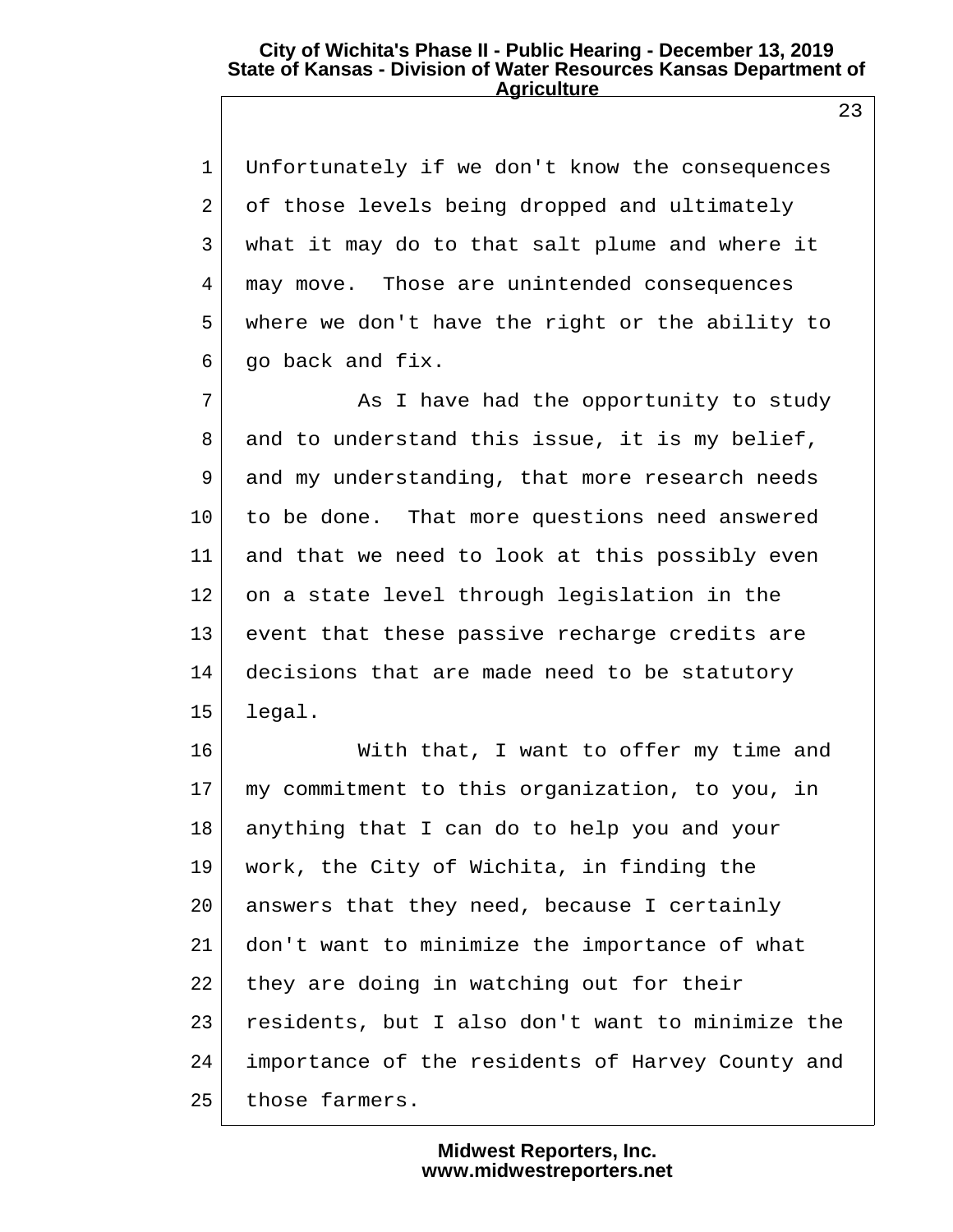1 You see we can go about 40 days without 2 food, but only three days without water and 3 water is one of the most precious resources that 4 we have. I stand committed to helping. Thank 5 you. 6 THE HEARING OFFICER: Thank you, sir. 7 David Stroberg. Pass. Esley Schmidt. Do I 8 have that right? 9 MR. SCHMIDT: I am Esley Schmidt,  $10$   $E-S-L-E-Y$ . 11 THE HEARING OFFICER: I apologize for 12 getting your name wrong. 13 MR. SCHMIDT: My address is 736 Eagle 14 in Walton, Kansas. We are out in the country 15 about five and a half miles away from there. 16 We had a spring in our pasture years  $17$  ago, and I suppose the spring is still there, 18 but there was a cement encasement around the 19 water and I went back Tuesday to see how much 20 water was still there, and the only water that I 21 could find was little patches around the cement 22 encasement that they built years ago. Around 23 the spring. 24 Now, at that time, or all the time that 25 I remember, there was a pond of water below the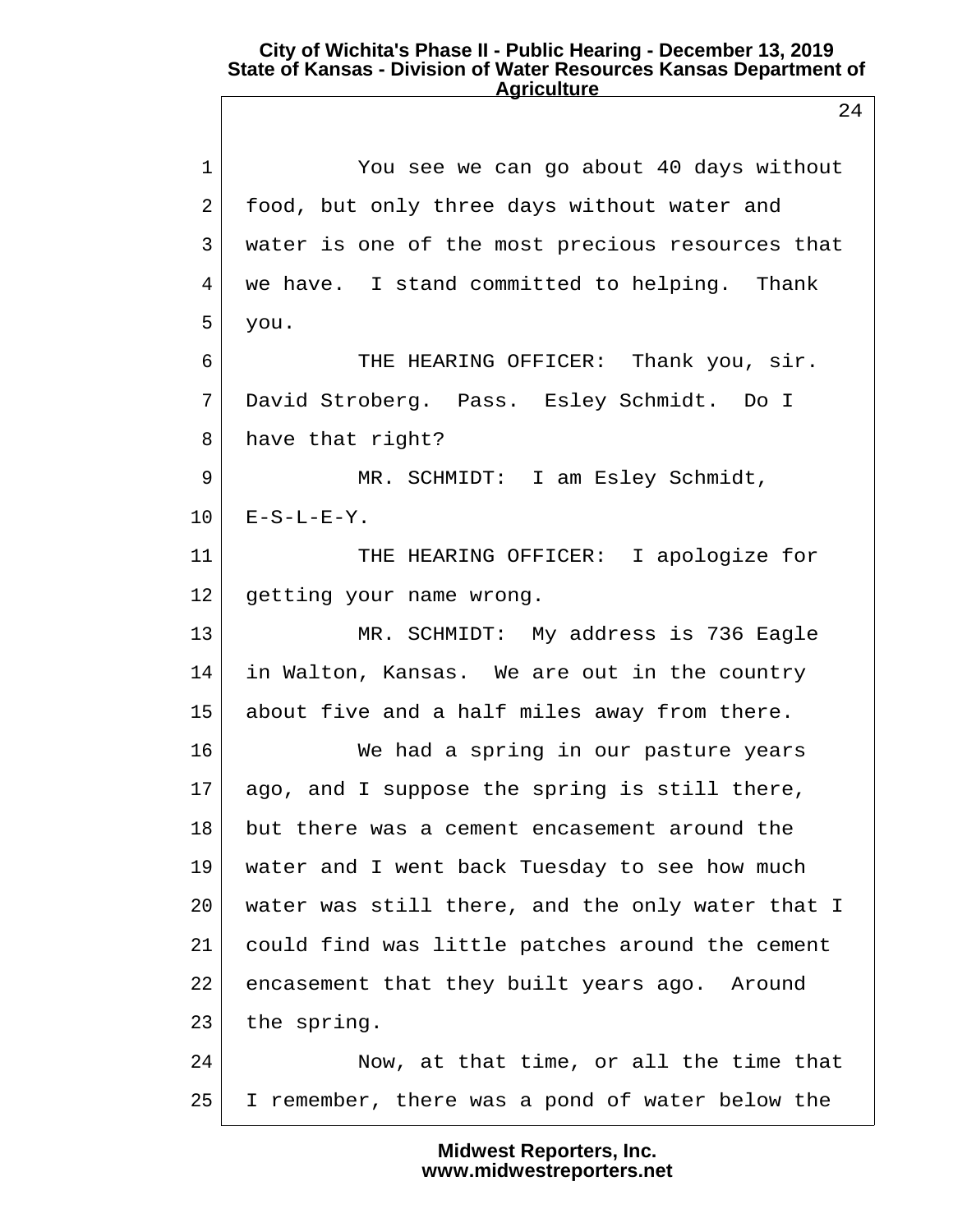1 spring that I don't remember that it ever got 2 dry, even during the dry periods. I went by 3 there all the way and there was not a single 4 drop of water anywhere for about a quarter of a 5 mile. Now, we live up on a hill, the water 6 level there, well, the well is about 90 feet 7 deep and the water is hard as rock, whereas the 8 pond water, the spring water is very soft.

9 Of course we have, water has been 10 confiscated already years ago, of course not 11 available any more, but we do still have a 12 little bit of water in the 90 foot deep well 13 that's on the farmstead, but as far as the 14 spring being of much value to us any more is not 15 because we had to change your method of our 16 plumbing, because it isn't producing enough 17 water any more for all the cattle that we have 18 in the pasture. So we have to start putting up 19 the hay in bales.

20 And now, of course, I am so old now 21 that I don't do much farming any more, but I can 22 still work on the place at age 92 and 93, I am, 23 I am still alive where a lot of my friends are 24 dead. I hope that the City of Wichita is not 25 allowed to confiscate all the rest of the water

> **Midwest Reporters, Inc. www.midwestreporters.net**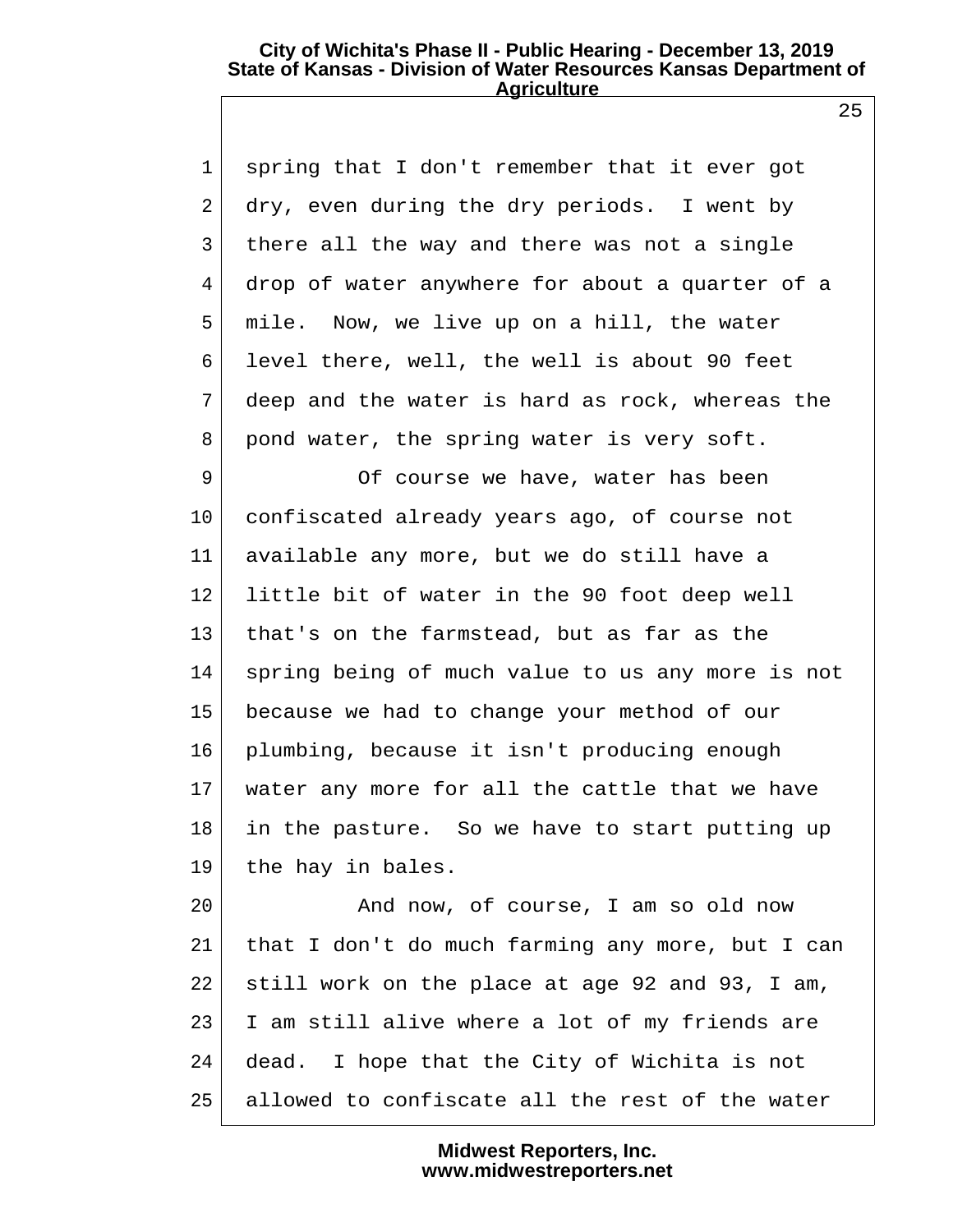26 1 that we have, even though we were already not 2 able to use much of it because it's too, too low 3 in the spring. Thank you. 4 THE HEARING OFFICER: Thank you, sir. 5 Michael Koehn. 6 MR. KOEHN: Koehn. 7 THE HEARING OFFICER: Koehn, sorry. My 8 glasses don't help me as much as I like. 9 MR. KOEHN: May I give a you a copy it 10 cites some references. 11 THE HEARING OFFICER: Sure. 12 MR. KOEHN: Michael, M-I-C-H-A-E-L, 13 Koehn, and you spell it K-O-E-H-N. My address 14 is 15425 Southwest 72nd Street, Halstead. 15 I would like to take this time to tell 16 you a little bit about my family and how it 17 impacts my family. My name is Michael Koehn and 18 I have taken off of work this week to attend 19 these hearings because of the importance to my 20 family and community of Halstead and Harvey 21 County. I live and farm in Lakin Township 22 southwest of Halstead. I am also a member of 23 the Harvey County Planning and Zoning 24 Commission, so you can see how I have a vested 25 interest in the future of Harvey County.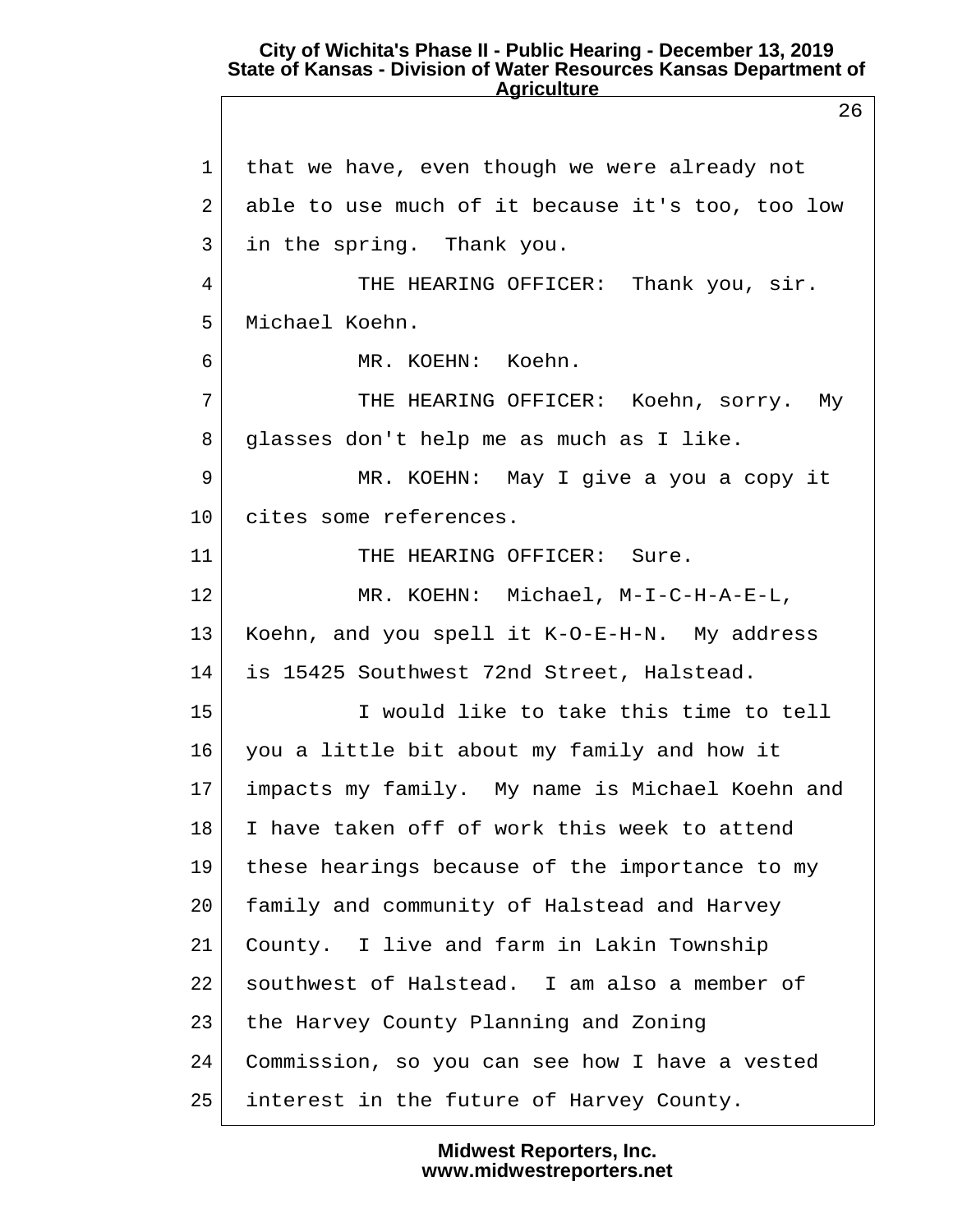27

| $\mathbf 1$ | My family arrived in the Halstead area           |  |
|-------------|--------------------------------------------------|--|
| 2           | 130 years ago, things were a little bit          |  |
| 3           | different on the prairie back then. They lived   |  |
| 4           | and worked in the area southwest of Halstead.    |  |
| 5           | In good years they celebrated the harvest. In    |  |
| 6           | bad years they nearly starved to death. My       |  |
| 7           | family members are listed in Cutler's History of |  |
| 8           | Kansas as pioneers. One, Kate Hess, my great,    |  |
| 9           | great grandfather's sister, lived and raised her |  |
| 10          | family with her husband, Adam. The other was     |  |
| 11          | Kathryn Frey, and she homestead in Barton        |  |
| 12          | County, was the first Native American woman in   |  |
| 13          | that county. These pioneers knew they would      |  |
| 14          | fight drought, floods and mother nature, but     |  |
| 15          | these pioneers could never have imagined that    |  |
| 16          | one day they would be fighting with their        |  |
| 17          | neighbors to the south in Sedgwick County for    |  |
| 18          | their very existence using the water which is    |  |
| 19          | every community's life blood.                    |  |
| 20          | The incredible part of this dynamic is           |  |
| 21          | that the City of Wichita wants to withdraw more  |  |
| 22          | water than the original agreement that they      |  |
| 23          | agreed to states. Not to sustain their own       |  |
| 24          | citizens' use but to sell it to other            |  |
| 25          | communities.                                     |  |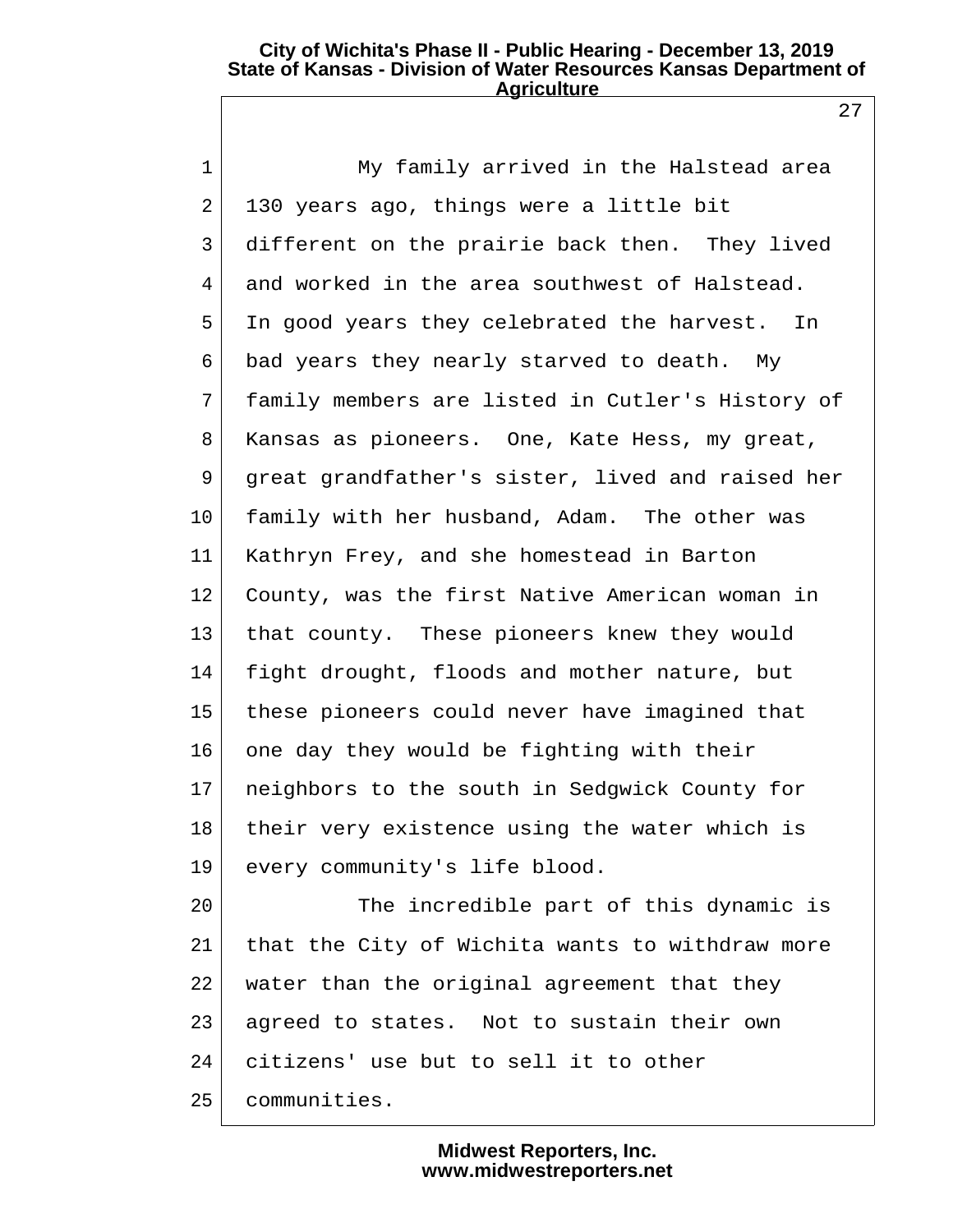28

| $\mathbf 1$ | According the High Plains Journal                 |
|-------------|---------------------------------------------------|
| 2           | article of July 17, 2018, by Amy Bickel, the      |
| 3           | City of Wichita was selling water at that time    |
| 4           | to 11 other communities of 77,000 people.<br>This |
| 5           | is incredible to me as it is well known that the  |
| 6           | Burrton salt plume is approaching from the west   |
| 7           | and migration of the chloride from the Big        |
| 8           | Arkansas River toward Halstead from the south.    |
| 9           | According to the article published by             |
| $10 \,$     | the Kansas Geological Society Open File Report    |
| 11          | 2012, water quality data was assembled for        |
| 12          | Groundwater Management District 2 using its       |
| 13          | monitoring wells, irrigation wells and municipal  |
| 14          | wells in the City of Wichita. According to this   |
| 15          | data it was determined that the Burrton salt      |
| 16          | plume has migrated eastward and in to the deeper  |
| 17          | part of the aquifer with time. The front of the   |
| 18          | plume, as indicated by the 500 mg/litre chloride  |
| 19          | isosurface is only one mile from the nearest      |
| 20          | municipal supply well in the Wichita well field.  |
| 21          | According to the United States                    |
| 22          | Geological Society article of August 7, 2014,     |
| 23          | artificial recharge by actually injecting water   |
| 24          | into the aquifer from the Little Arkansas River   |
| 25          | will raise groundwater levels, increase storage   |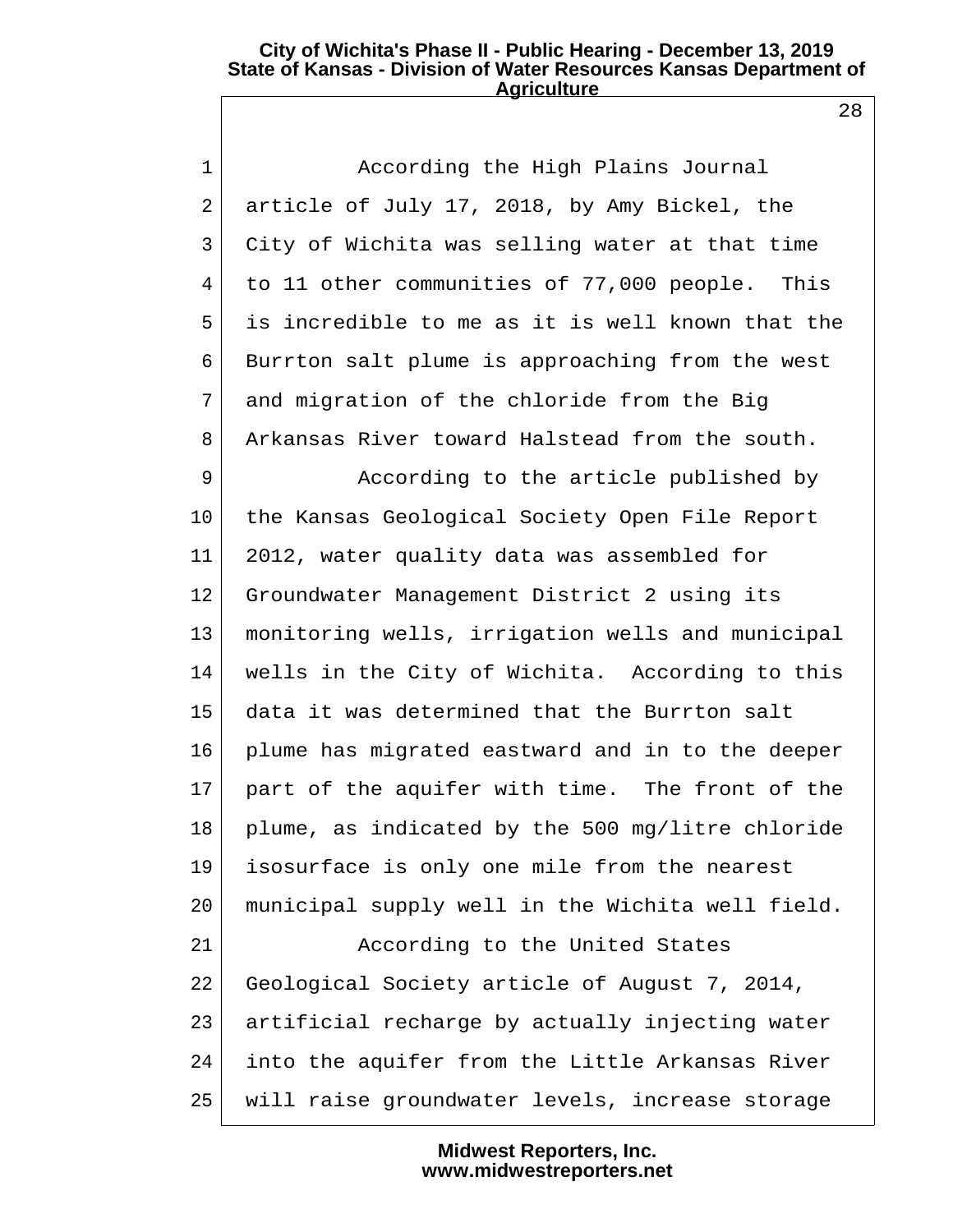1 volume in the aquifer and deter or slow down the 2 plume of chloride brine approaching the Wichita 3 well field from the Burrton area, which was 4 caused by oil production activities in the 5 1930s. They also note that the approaching high 6 chloride water from the south by the Arkansas 7 River has the same requirements of the need for 8 actual injection of water in to the aquifer, not 9 simply taking water or earning credits for not 10 doing so.

11 Even though the City of Wichita has 12 submitted numerous models and tables at this 13 hearing, it's still evident they are not sure 14 they know what they are doing hundred percent by 15 the large ASR water reclamation pit on Southwest 16 36th Street, which is a total failure and has 17 trees growing up in inside of it. They have 18 abandoned the pit and left it as an eyesore to 19 the community, which serves as a testimony that 20 all things can't be modeled or tabled.

21 Madame Officer, part of my family came 22 west on the Oregon trail to a little town just 23 south of the trail in Webster County, Nebraska 24 called Blue Hill in the 1800s. His name was 25 Henry Wagener, Sr., and he was my great, great

> **Midwest Reporters, Inc. www.midwestreporters.net**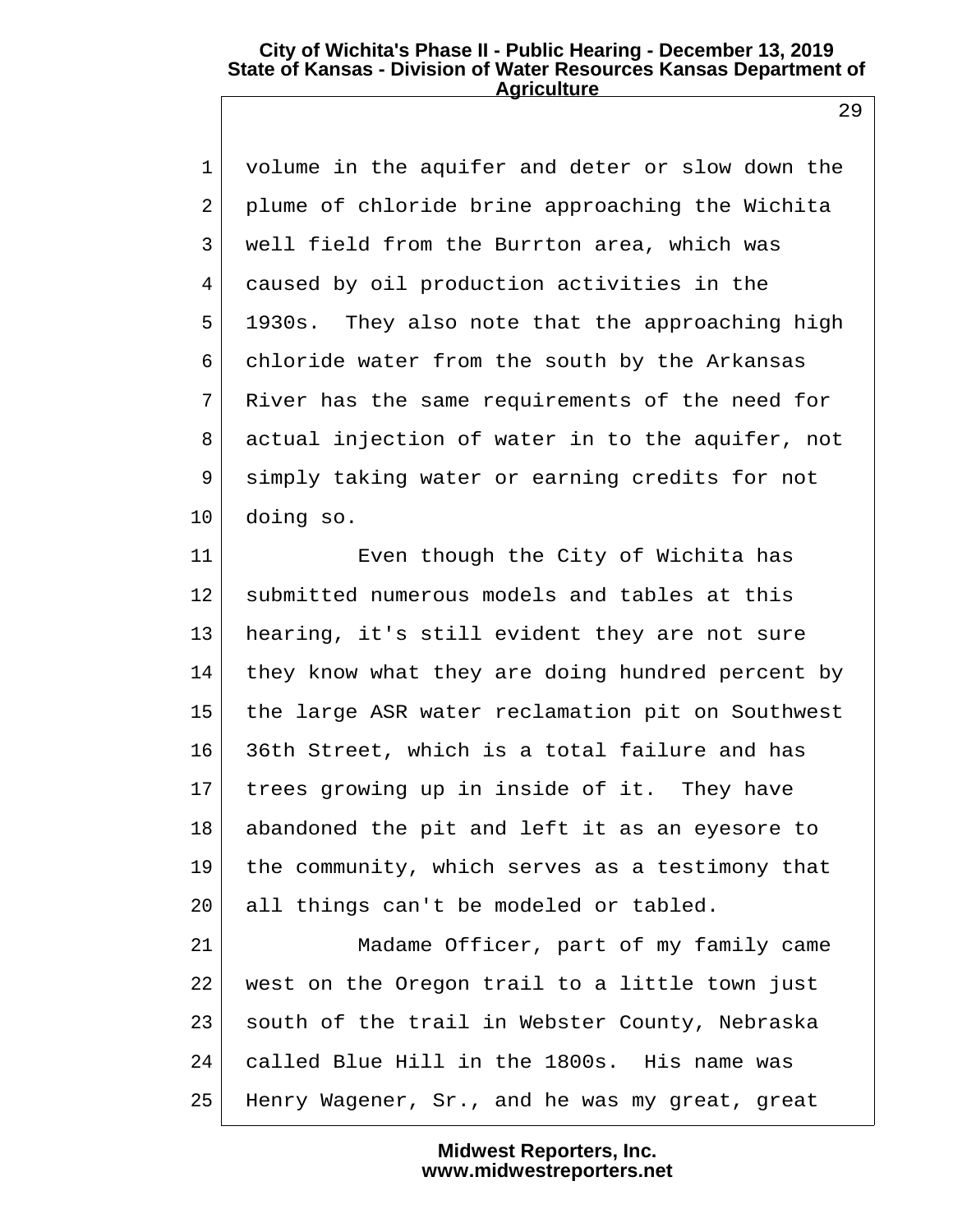1 great grandfather. And he was the father of my 2 great grandfather, Henry Wagener, Jr. He began 3 farming and was successful until three years of 4 sustained drought destroyed the land and the 5 wells ran dry which prompted a mass exodus from 6 that area.

7 Henry Wagener, Jr., heard of the 8 plentiful water in the Halstead area and decided 9 to bring his family to Halstead by wagon. They 10 loaded everything they owned into the wagon and 11 started out for Halstead from the Nebraska 12 border. He came that distance with his wife, 13 Theresa, and my great grandmother, Anna, and 14 twin, who were four years old at the time.

15 They walked the entire distance because 16 there was no room in the wagon for Theresa and 17 for the two four year-old twins. It took them a 18 month to get here from Nebraska. By that time 19 they were down to one set of clothes that they 20 washed every night and hung up to dry for the 21 next day. Anna married my great grandfather, 22 Dave Lentz, and they homesteaded southwest of 23 town, where they had my grandmother, Marie. 24 In the 1930s my mother was born in the 25 dustbowl days to Anna's granddaughter Marie and

> **Midwest Reporters, Inc. www.midwestreporters.net**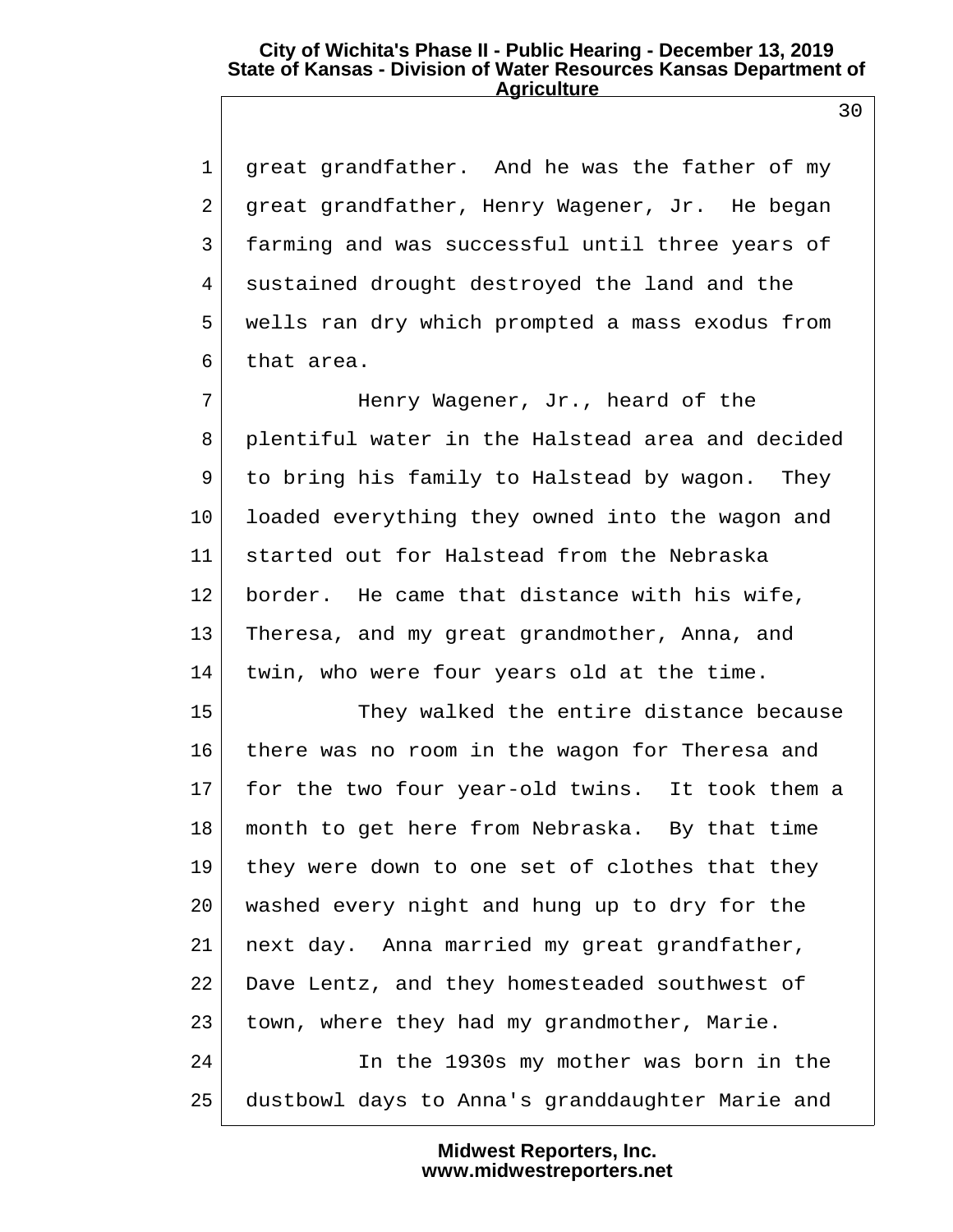1 her husband, Clarence Farber. They farmed near 2 my other relatives on a farm southwest of 3 Halstead. My grandparents, my mother and her 4 little brother nearly starved to death after 5 three years of drought in the 1930s. They lost 6 their farm due to the lack of water that they 7 had worked so hard for and had to move to town 8 or starve. This affected my mother to the point 9 that she would hid canned goods, cans of food 10 all over the house because she never wanted to 11 be hungry again.

12 Madame Officer, my family really 13 doesn't want to be forced off our land again and 14 have to move, which very well could happen if 15 our wells go dry or the migration of salt from 16 the Burrton area isn't stopped by enforcement of 17 | the original water rights agreements which the 18 City of Wichita agreed to and called for actual 19 injection of water into the aquifer, not simply 20 getting credits for not taking water.

21 The City of Wichita has voiced no 22 explanation of what they would do or if there 23 would be compensation if the wells do go dry and 24 cannot be redrilled or the Burrton salt plume 25 continues its inevitable march and contaminates

> **Midwest Reporters, Inc. www.midwestreporters.net**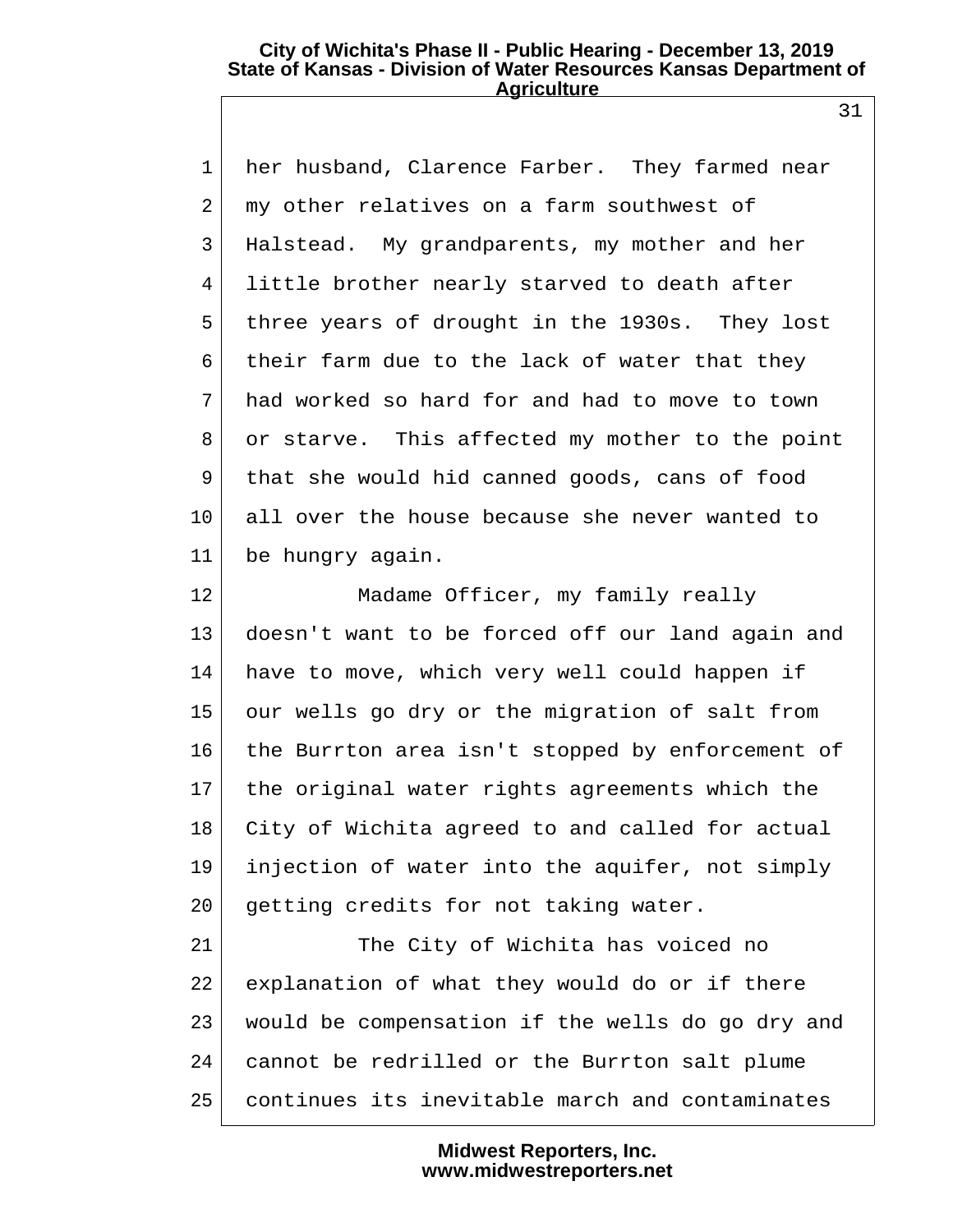32 1 domestic wells. 2 Madame Officer, the citizens of Harvey 3 County aren't asking for anything extra or 4 special treatment, just that the City of Wichita 5 be asked to honor the agreement that they agreed 6 upon. Thank you. 7 THE HEARING OFFICER: Thank you, sir. 8 Sarah Koehn. 9 MS. KOEHN: Pass. 10 THE HEARING OFFICER: I think our next 11 person, the last name is Durner. 12 MS. DURNER: Good morning. My name is 13 Rosa, Rosetta, R-O-S-E-T-T-A, Durner, just like 14 turner with a D, D-U-R-N-E-R. 15 THE HEARING OFFICER: I am sorry, 16 please repeat the last name. 17 MS. DURNER: D-U-R-N-E-R. 18 THE HEARING OFFICER: I was way off. 19 Thank you. 20 MS. DURNER: I live at 300 North 21 Sedgwick in Burrton. I am work in the bank in 22 the Burrton and I listen to customers' concerns 23 and complaints all day. They are very concerned 24 about the salt plume and the diminishing water. 25 We see the water in the river dry up, it used to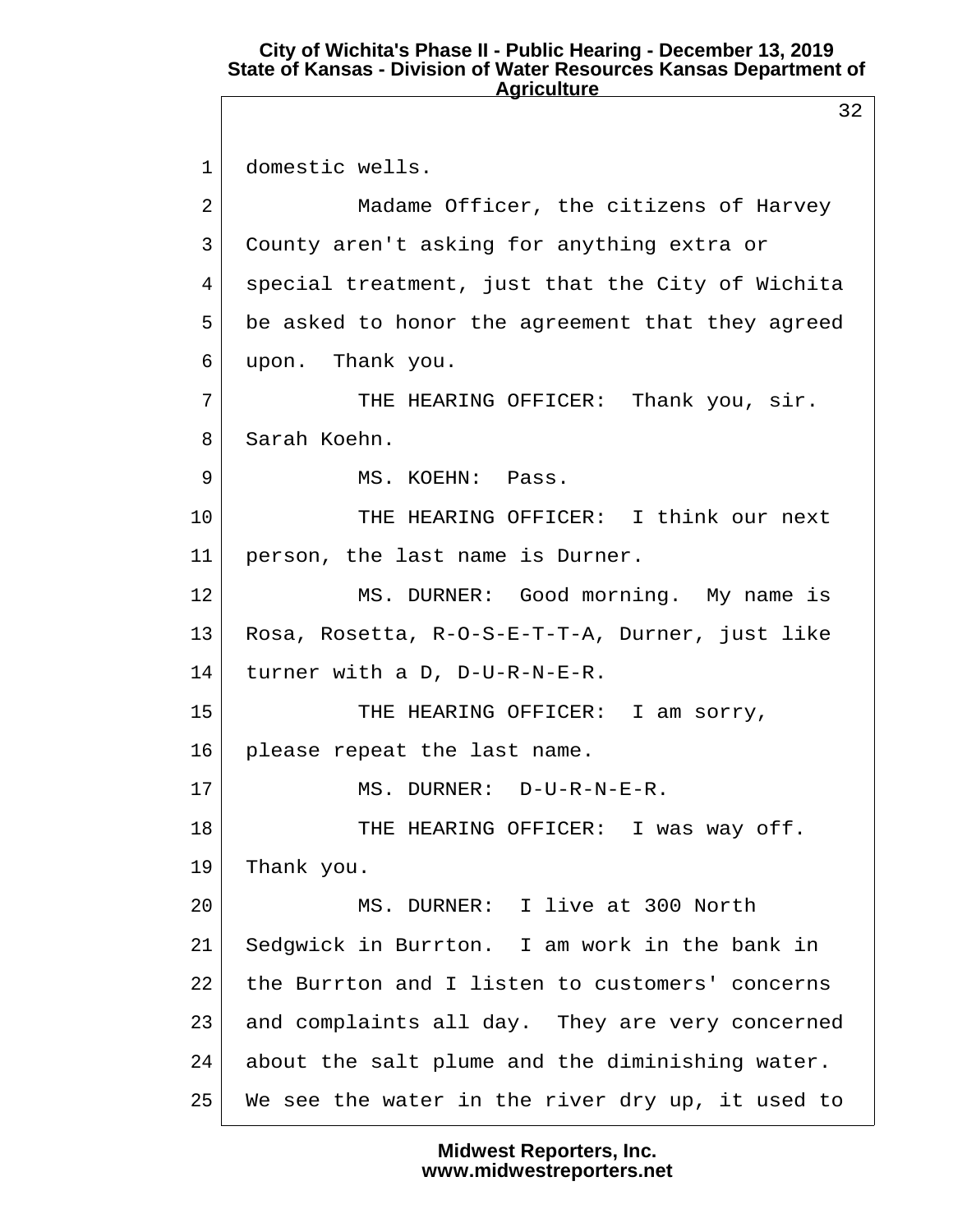1 be a river, now it's becoming sandbars. I am 2 not as well prepared as some of the others here. 3 I just want you to know my concerns and my 4 customers. I own farmland. So I thank you for 5 your time.

 6 THE HEARING OFFICER: Thank you, ma'am. 7 Frank Harper.

8 MR. HARPER: I do have a copy. It has 9 my name and address on it. I will repeat it 10 though. Thanks. My name is Frank Harper, my 11 address is 8426 South Ridge Road, Sedgwick, 12 Kansas. I am not very good at following a 13 script, never have been, but I did attempt to 14 write some notes here to try to keep my comments 15 focused.

16 Good morning. My name is Frank Harper, 17 I live approximately one mile north of the town 18 of Sedgwick in Harvey County. I am a farmer and 19 rancher. I served on the GMD-2 board from 2000 20 through 2009. My comments this morning are 21 primarily based on my time on the GMD-2 board 22 during approval and implementation of Phase 1 23 City of Wichita's aquifer storage and recovery 24 project, as well as learning information more 25 recently regarding Wichita's current proposal.

> **Midwest Reporters, Inc. www.midwestreporters.net**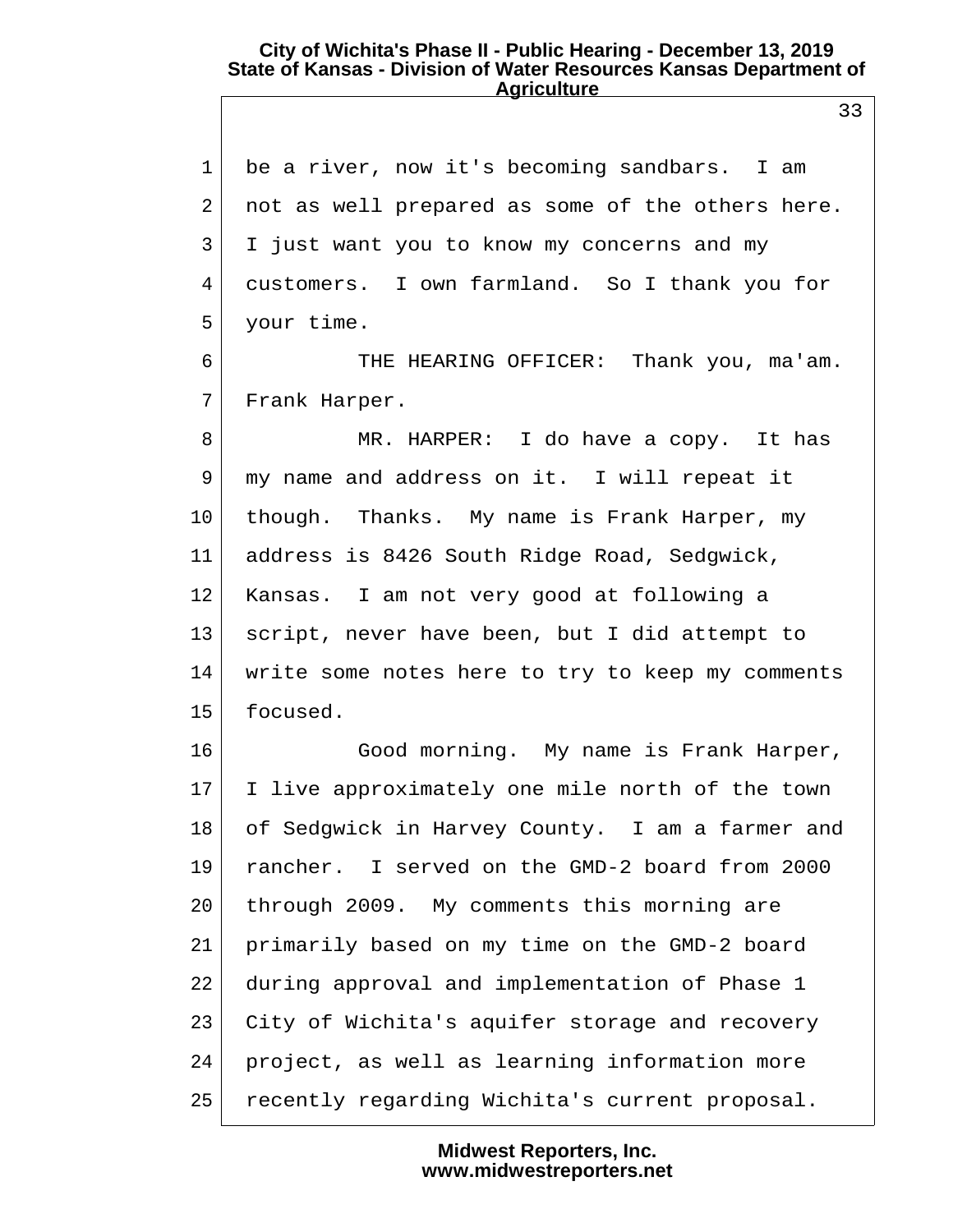1 My guess would be that there is no one 2 in this room today that doesn't respect the City 3 of Wichita's responsibility to provide a safe 4 drinking water supply to the citizens of 5 Wichita, as well as other uses of water within 6 the City. We understand that the City has 7 approximately 40,000 acre feet of water within 8 the Equus Beds aquifer to compliment the supply 9 of water they have access to from Cheney 10 reservoir.

11 What does concern many of us is it 12 seems to be Wichita's constant strategy to 13 redefine water and it's method of capturing 14 storage. Their effort in doing this seems to be 15 to gain increasingly more and more of the 16 precious resource in ways only allowed by them 17 and not other water users. Their process for 18 doing this seems to be to continue to hire large 19 engineering firms like Burns & McDonnell to 20 attempt to legitimize these strategies and  $21$  tactics.

22 When Phase 1 of the ASR project was 23 approved, GMD 2, and the City of Wichita, agreed 24 to several key factors that would set the 25 parameters not only for Phase 1, but also for

> **Midwest Reporters, Inc. www.midwestreporters.net**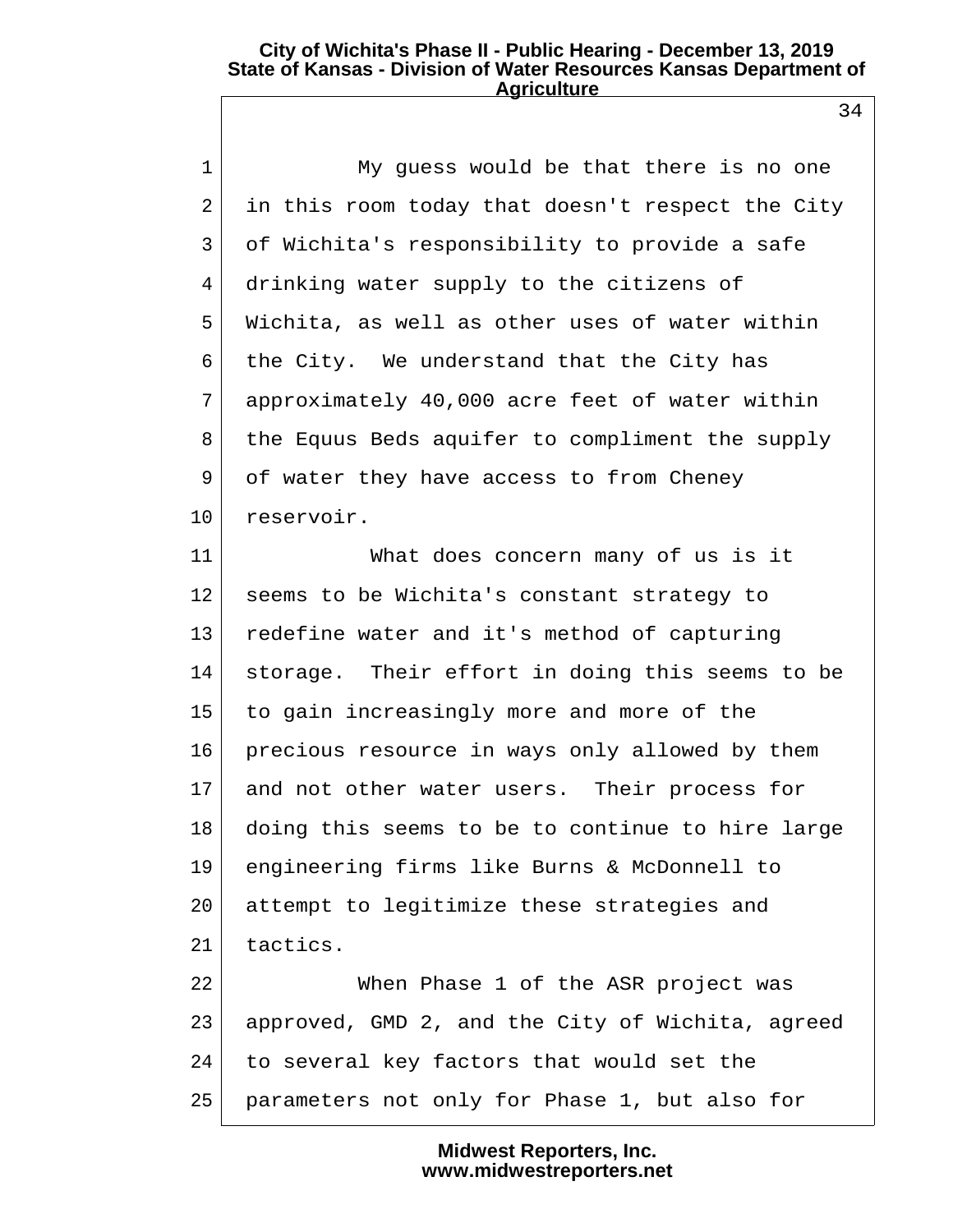1 subsequent phases. The board and the other 2 stakeholders of the district felt that the MOU 3 that was created was entered in to in good faith 4 by all parties. Now it seems that the City has 5 decided to take a different approach and go 6 against the MOU they entered in to with GMD-2.

 7 This abandonment of the MOU has 8 resulted in their attempt to change the rules 9 and regulations to better suit their objectives 10 and ultimately change the permit conditions as 11 set forth in Phase 1 of the ASR project. 12 Countless hours were spent by the GMD-2 board, 13 GMD-2 staff and numerous other stakeholders 14 during Phase 1 permitting to arrive at key 15 points of agreement, such as using the 1993 16 aquifer levels for baseline storage capacity. 17 Two, not allowing passive recharge credits. 18 And, three, the establishment of the hydraulic 19 barrier to slow the salt movements from the 20 Burton brine contamination area. 21 To my understanding, all three of these

22 key points have simply been abandoned by the 23 City in its current proposal. Perhaps the City 24 forgot somewhere along the way that mother 25 nature is far superior for replenishing the

> **Midwest Reporters, Inc. www.midwestreporters.net**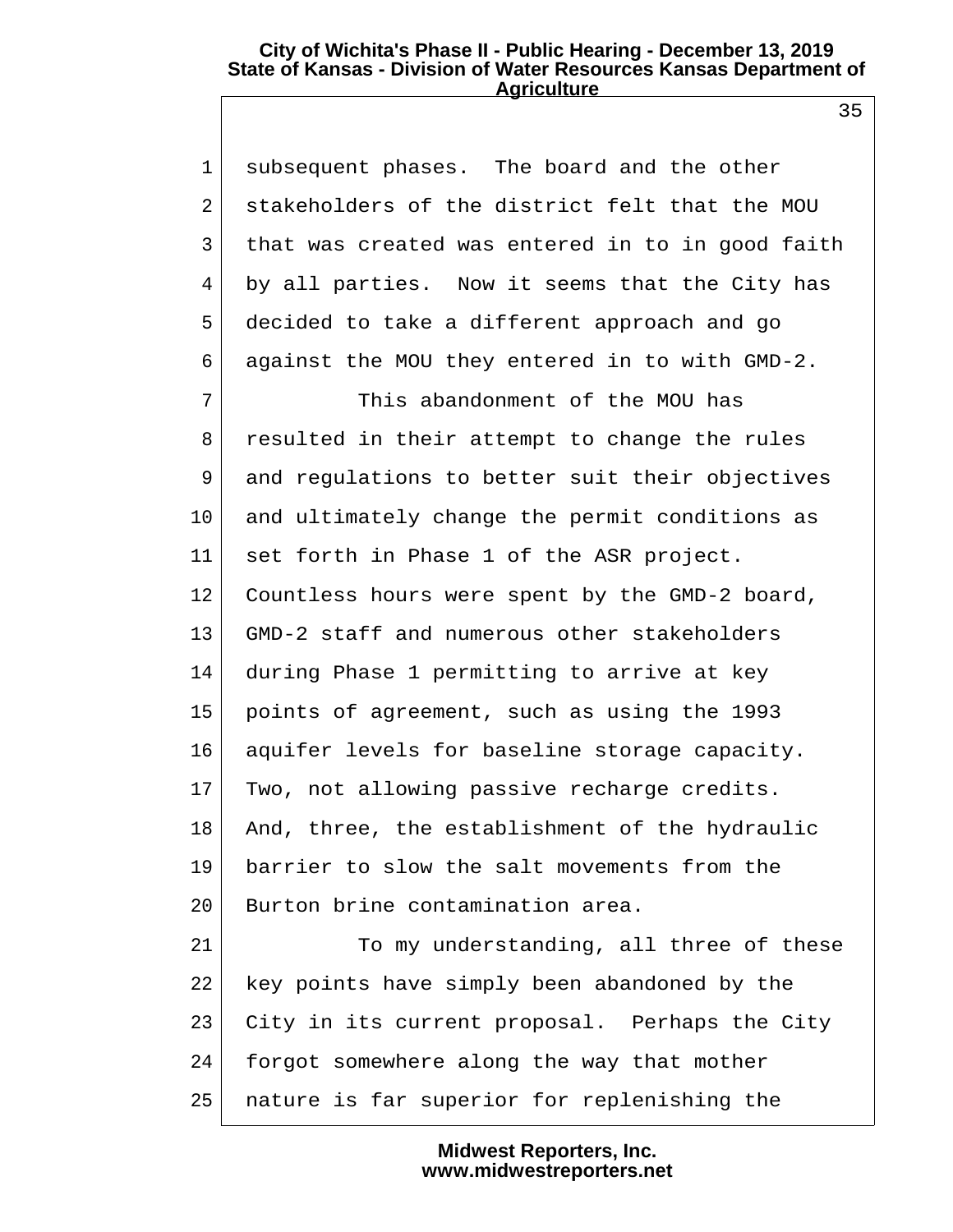1 shallow aquifer than multi-million dollar 2 infrastructures, paid for by taxpayer money. 3 So why wouldn't the citizens and the 4 stakeholders of the district feel betrayed and 5 upset by Wichita's recent approach? It seems as 6 though when the City so-called engineers methods 7 of capturing storage don't work, they simply 8 abandon their agreements. 9 In addition, to this an increasingly 10 frustrating part is what seems to be the 11 Division of Water Resources assistance and 12 support for the City of Wichita for doing such. 13 There is reason for concern when citizens lose 14 faith in their government entities to be 15 unbiased and fair to all parties. This recent 16 approach by the City of Wichita, with what 17 appears to be the assistance of DWR to ignore 18 legitimate questions and concerns from the 19 citizens and stakeholders in GMD-2, gives 20 legitimate reasons for Kansans to lose faith in 21 their state and its agencies. I certainly hope 22 that this is not the result of this hearing 23 process. 24 Since I need to ad lib a little bit, I 25 wouldn't feel right if I didn't. You know, I

> **Midwest Reporters, Inc. www.midwestreporters.net**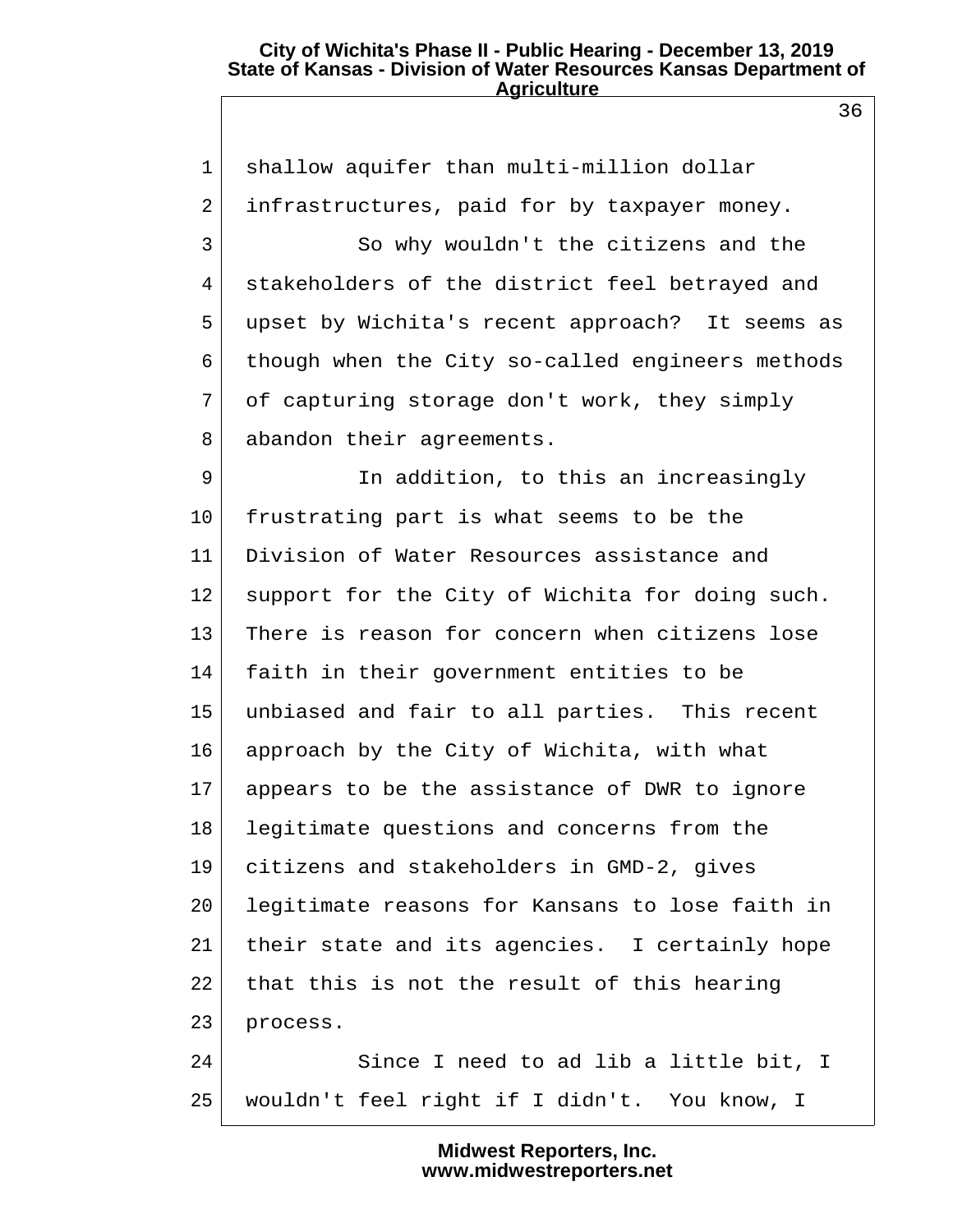1 don't think anyone here is anticity. We all 2 benefit from many of the things that the city 3 provides to us, whether it's going to eat dinner 4 or participating in retail and everything else 5 that goes with the city. But there's a lot that 6 the city benefits from the stakeholders in this 7 district. The ag economy, the industry that's 8 out here in the district, the people that live 9 out here, use the water, drink the water, that 10 patronize the city in many, many ways.

11 I thought back a little bit from my 12 time serving on the board, which I enjoyed 13 immensely, it was a discussion we had with, it 14 was a different municipality, but it was a 15 situation where an engineering firm had come in 16 and built a couple of well houses to basically 17 for the well infrastructure to supply the city 18 water. Well, in the process they didn't allow 19 for enough room to meter the water coming out of 20 this building.

21 So ultimately they came to the board 22 and asked, well, we basically mis engineered 23 this and can you guys help us out? And I 24 remember sitting there thinking, well, here I 25 am, a farmer and a rancher in this community

> **Midwest Reporters, Inc. www.midwestreporters.net**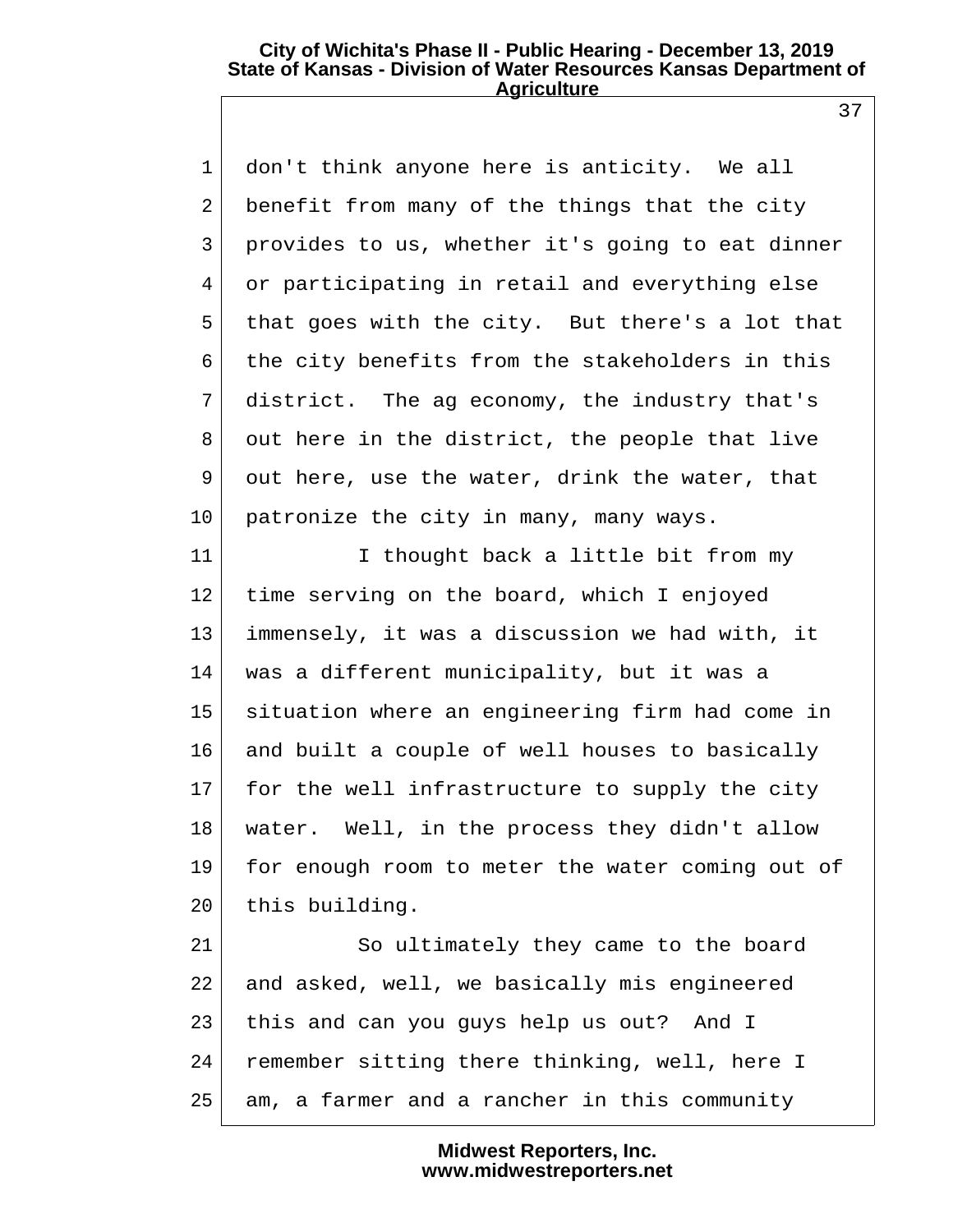1 sitting on a board volunteering my time, and I 2 am being asked to fix a problem that an 3 engineering firm had created, that they were 4 paid well for by a city to provide water to its 5 citizens. And I thought to myself at that point 6 in time, it came to mind that's not what we are 7 here to do. That's not what we are here to do.

8 And I look at this situation, and I 9 think about, and it's not near as good as 10 example with the gentleman with the ice-cream 11 cone, but I thought here we are, the city has 12 basically swung for the fence for this project. 13 They swung as hard as they could thinking all of 14 this, it was all going to work, but at best they 15 got a base hit.

16 | And now they are asking the citizens 17 and stakeholders of this district to say, hey, 18 would you go ahead and make that home run for us 19 because we spent a hell of a lot of money here 20 to make this home run work and we only got a 21 base hit. And that's the only thing that 22 bothers me about this whole process. 23 It seems to me there has been an 24 unwillingness for the city to sit down, and

25 possibly DWR as well, with the stakeholders and

**Midwest Reporters, Inc. www.midwestreporters.net**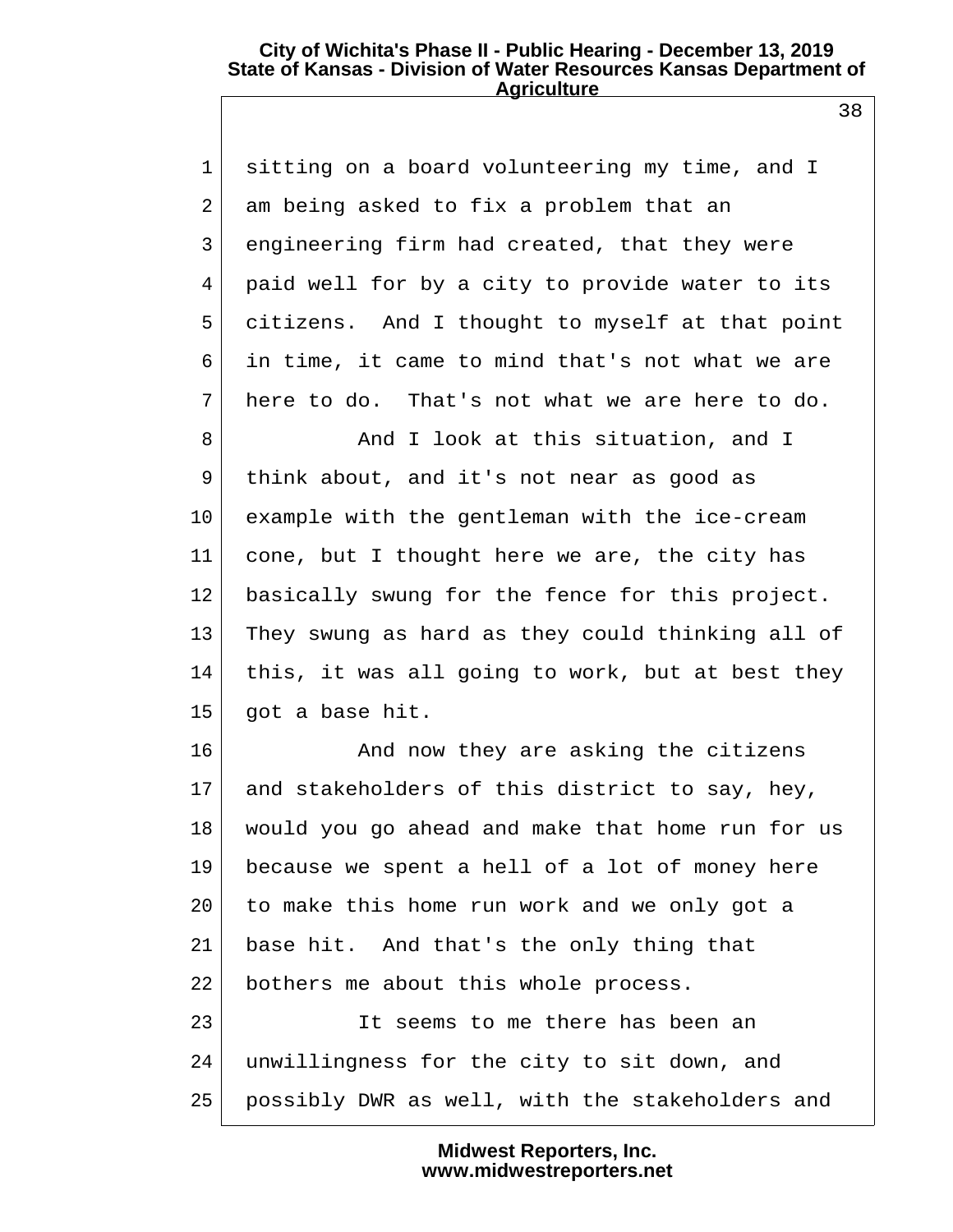|                | 39                                              |
|----------------|-------------------------------------------------|
| $\mathbf 1$    | with the district and say listen, how can we    |
| $\overline{2}$ | make this good for all of us, not just a one    |
| 3              | sided approach to benefit the city and try to   |
| 4              | recapture and make this whole process of        |
| 5              | spending millions and millions of dollars whole |
| 6              | for them. That's my comments, thank you very    |
| 7              | much.                                           |
| 8              | THE HEARING OFFICER: Thank you. Darcy           |
| 9              | Weninger?                                       |
| 10             | MS. WENINGER: Pass.                             |
| 11             | THE HEARING OFFICER: David Weninger.            |
| 12             | MR. WENINGER: My name is David                  |
| 13             | Weninger. And I live at 7350 North 167th        |
| 14             | Street.                                         |
| 15             | THE REPORTER: Spell your last name,             |
| 16             | please.                                         |
| 17             | MR. WENINGER: W-E-N-I-N-G-E-R.<br>Back          |
| 18             | in the '70s I drilled water wells for almost    |
| 19             | nine years and since then around the Bentley    |
| 20             | area those wells are dry. And Bentley I believe |
| 21             | has city water now. And I farm a, some acreage  |
| 22             | east of Colwich and I am irrigating the 67      |
| 23             | permitted field on 31 acre feet of water.       |
| 24             | Now, one year it rained and I didn't            |
| 25             | use my 31 acre feet. But I wasn't allowed, if   |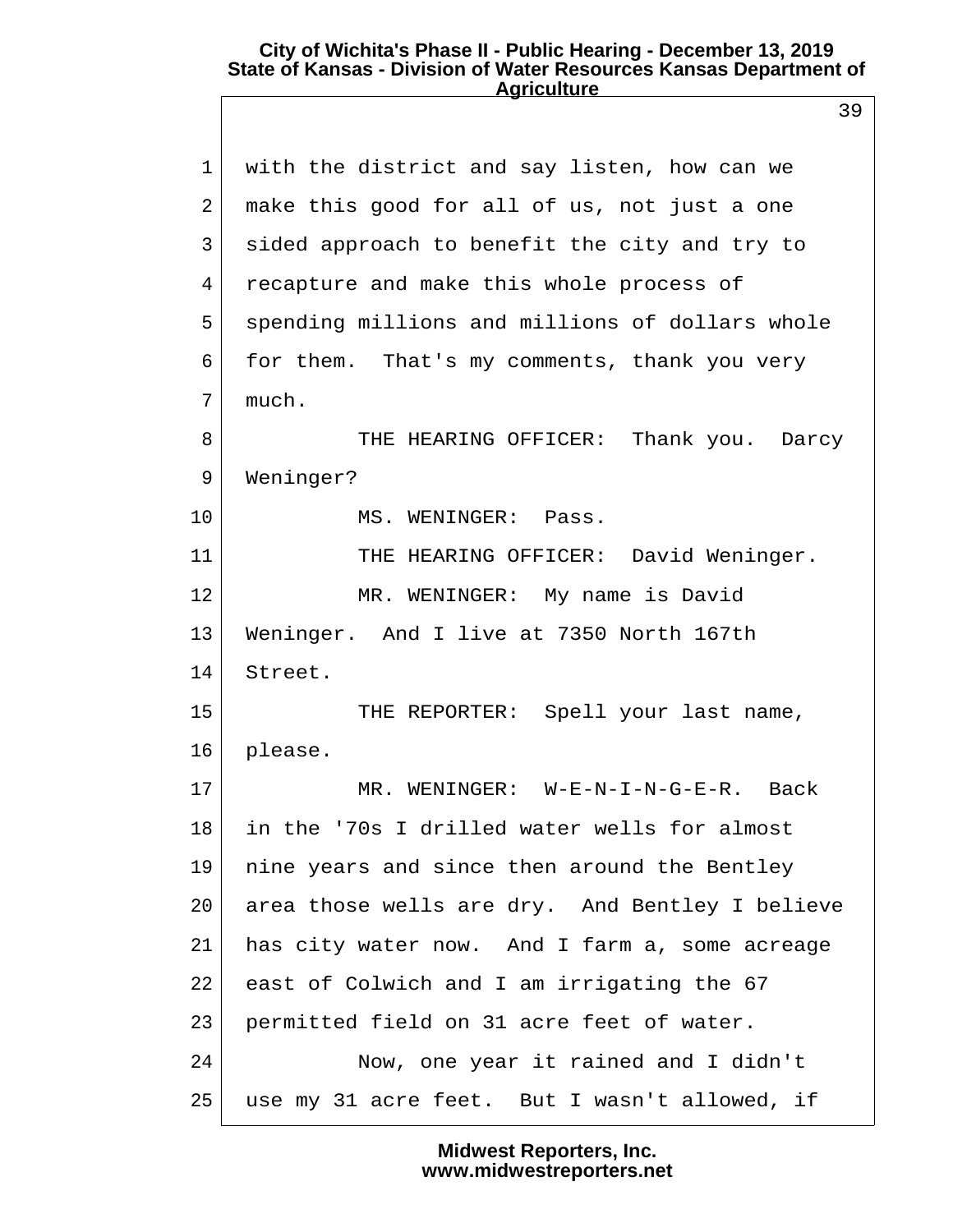| $\mathbf 1$    | we could bank that, or if I could banked what I  |
|----------------|--------------------------------------------------|
| $\overline{2}$ | had left of the 31 acre feet, I could have had a |
| 3              | crop the next year. But the next year was dry    |
| 4              | and I used my 31 acre feet before the irrigation |
| 5              | season was over with.                            |
| 6              | So, you know, I am sure everyone around          |
| 7              | can feel that if we could bank what we didn't    |
| 8              | use the year before, it would be pretty nice.    |
| 9              | Because we are only allotted so much. But if we  |
| $10 \,$        | don't use it, that's it for that year.           |
| 11             | And in my nine years of drilling water           |
| 12             | wells, a lot of, a lot of miles, a lot of miles  |
| 13             | in the area, and I am thinking if Wichita wants  |
| 14             | more water, let them drill their wells over by   |
| 15             | Wichita. There is plenty of water north of       |
| 16             | Wichita, because even for when they all come in  |
| 17             | for a new housing addition, we had to drill      |
| 18             | wells to de water so they could put the sewer    |
| 19             | line in at ten feet. And hundreds of de water    |
| 20             | wells just to suck the aquifer down so they      |
| 21             | could work underground at ten feet, but when     |
| 22             | they got that in then the wells were abandoned.  |
| 23             | So that's, you know, I could never               |
| 24             | understand why the City of Wichita wells are 30  |
| 25             | miles from town. If I want a water well, I       |

**Midwest Reporters, Inc. www.midwestreporters.net**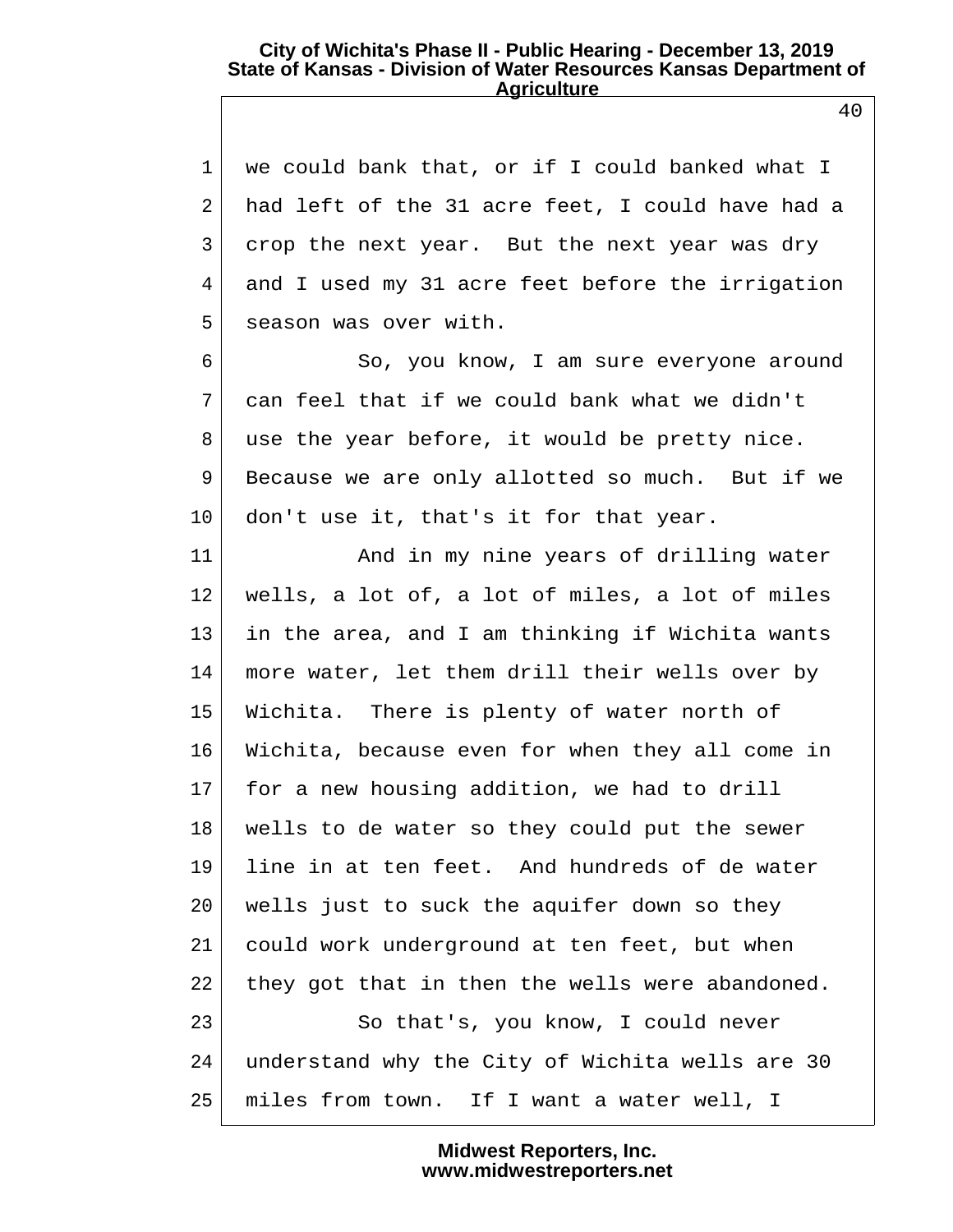1 can't go drill it on my neighbor's ground, I 2 have to drill it on my ground. So if Wichita 3 needs more water, there is plenty of water in 4 the Wichita city limits. That's about it. 5 THE HEARING OFFICER: Thank you. Joe 6 Bergkamp. 7 MR. BERGKAMP: I am Joe Bergkamp, 8 B-E-R-G-K-A-M-P. I live at 2004 South Willow 9 Lake Road here in Harvey County, which is the 10 western edge of the recharge basin that we are 11 discussing. I and my wife, we have lived there 12 for 30 plus years, basically a grain farmer of 13 corn, beans, wheat and milo. And I do have 14 irrigation. 15 I am asking you to deny the City of 16 Wichita, their request. Primarily because our 17 domestic well, since we live on the outer edges 18 we'll be greatly affected. And we also have a 19 rental house down the road. And if that well 20 goes dry nobody is going to want to rent a 21 rental house where there is no water. I am not 22 a hydrologist or geologist, but we all know what 23 happens when the water table drops below the 24 water well pump, it is no longer a pump. And we 25 know what the resolution is to this, two

> **Midwest Reporters, Inc. www.midwestreporters.net**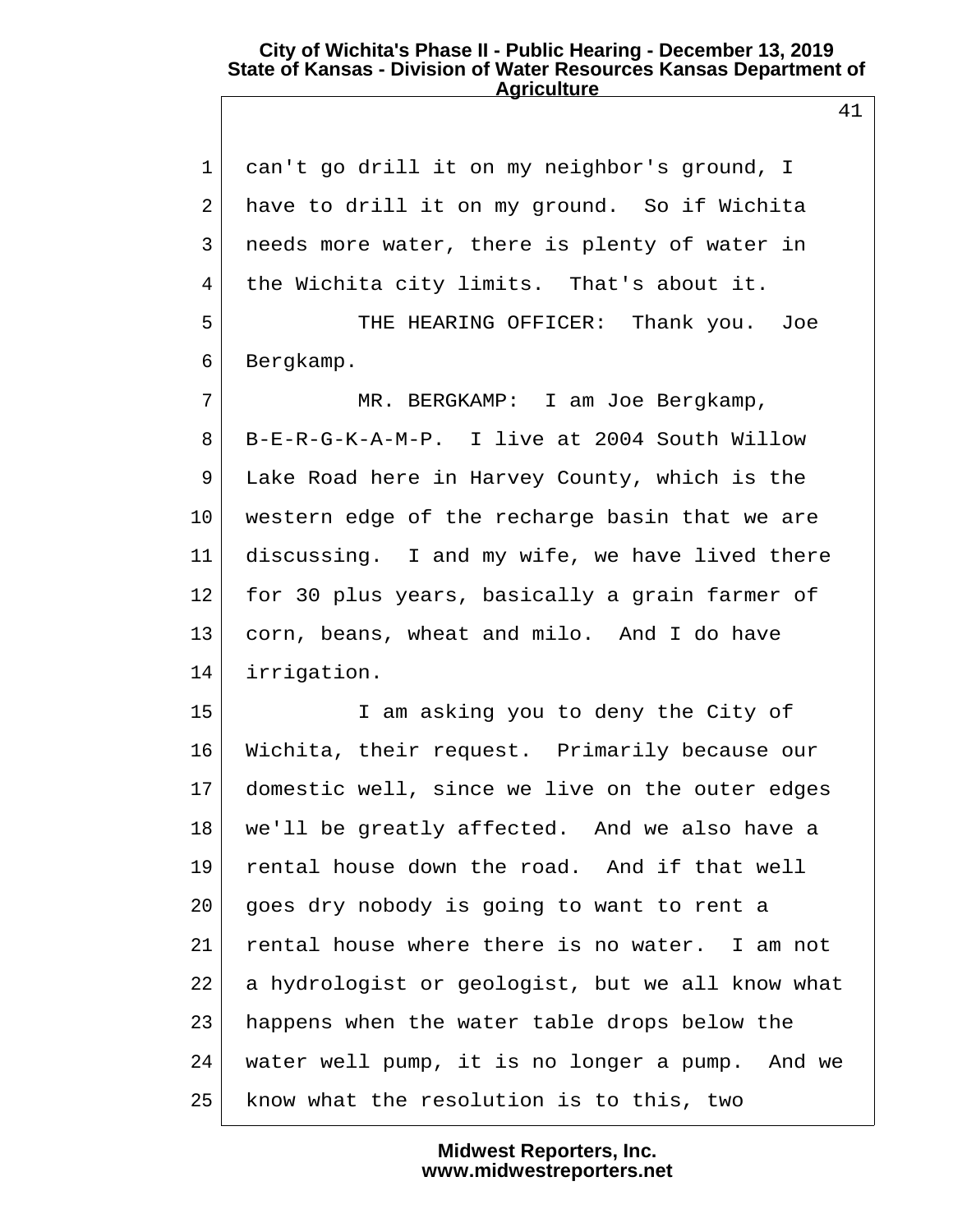1 resolutions really. One, drill a deeper well or 2 simply deny the City of Wichita their request, 3 because it will happen. Our water table will 4 drop.

 5 I have a grandson, when he was 6 approximately five years old we would play a 7 board game, and he would inadvertently make up 8 the rules as we would go. And they would favor 9 him. And I kind of thought, well, I was 10 probably that way, too, at that age. But I see 11 a huge similarity here between my five year-old 12 | grandson and the City of Wichita making up the 13 rules as they go. I would give anything to have 14 that kind of luxury, but obviously I don't. 15 So we are requesting that you deny 16 their request and I also want to take this 17 opportunity to thank you, Connie, for all that 18 you have done. We really do appreciate it. And 19 that's all I have to say. 20 THE HEARING OFFICER: Thank you, sir. 21 Roger Unruh. 22 MR. UNRUH: Pass. 23 THE HEARING OFFICER: Alvin Neville. 24 MR. NEVILLE: My name is Alvin Neville,

> **Midwest Reporters, Inc. www.midwestreporters.net**

25 N-E-V-I-L-L-E. I live at 14601 West 77th Street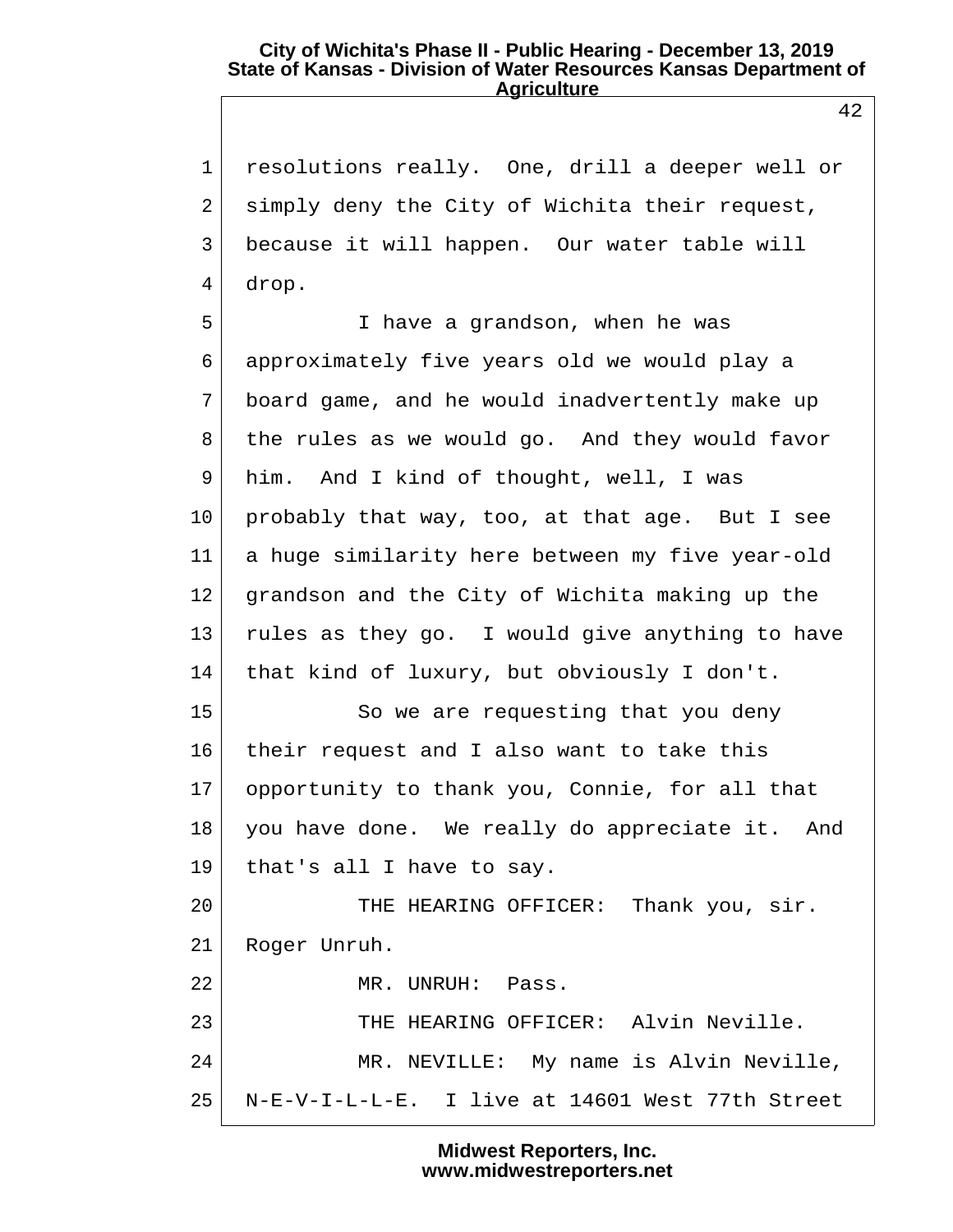43

| $\mathbf 1$ | in Colwich. Our family has irrigation wells        |
|-------------|----------------------------------------------------|
| 2           | three miles east of Patterson, and two near        |
| 3           | Bentley, that is decent water for now. We also     |
| 4           | have wells south of the Arkansas River near        |
| 5           | Colwich. We know what chlorides do to our crops    |
| 6           | because we deal with it there with the chlorides   |
| 7           | that come from the river water that we pump.       |
| 8           | The levels there range anywhere from 300 to 650    |
| 9           | parts per million.                                 |
| $10 \,$     | When the water table is down we have to            |
| $11 \,$     | limit our irrigation and the time that we          |
| 12          | irrigate because of the damage that it does to     |
| 13          | the crops. Back in 2012 we realized that           |
| 14          | immensely. We can't allow water levels to be       |
| 15          | lowered and take the chance of the salt            |
| 16          | contaminating the water that could potentially     |
| 17          | come from Burrton and disrupt the aquifer.         |
| 18          | This is why GMD set the lower                      |
| 19          | restrictions in 1993 to prevent this from          |
| 20          | happening. It isn't the best scenario for water    |
| 21          | and cattle and drinking water for us either.<br>As |
| 22          | we do have livestock also.                         |
| 23          | How many more entities will Wichita try            |
| 24          | to sell their water to in the future? They have    |
| 25          | plenty now. Needless to say that they won't        |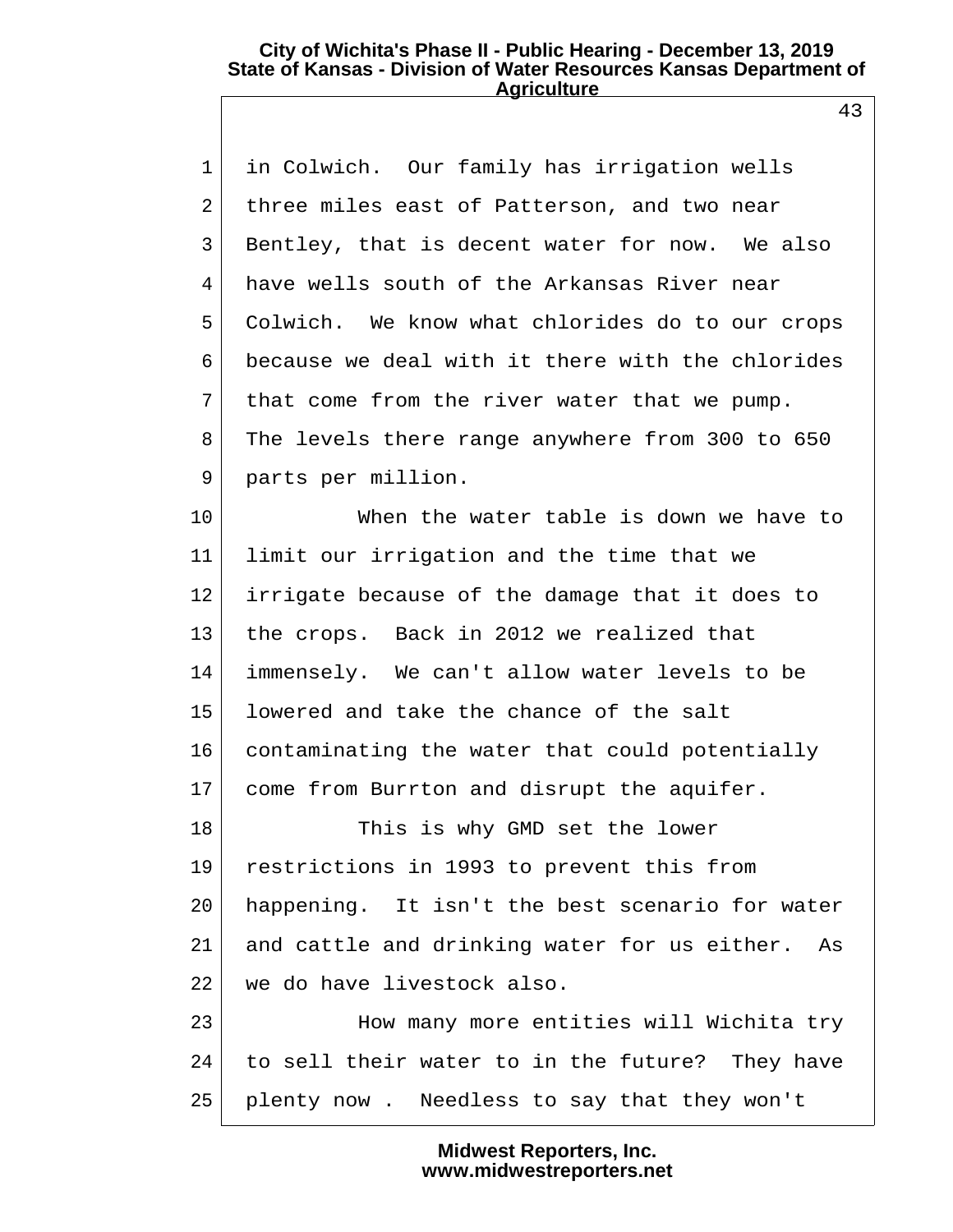1 expand. A different twist is with new homes and 2 businesses constantly being built more and more 3 water is needed to water their grass. This 4 grass should have a water limit to preserve 5 water. Near us we have two, three and five acre 6 home sites that I drive by in the summertime and 7 they are constantly watering the grass day in 8 and day out with no stopping. Is that really a 9 necessity?

10 Back in the '90s the City of Wichita 11 imposed water restrictions on homes and 12 businesses that did water grass. And that 13 should be a bigger priority now than trying to 14 scheme a plan on how to sell more and more 15 water. Yes, they have a drought plan but in my 16 opinion there are steps being implemented way to 17 late and slow as they are in a business to sell 18 water.

19 The irrigators and the farming 20 community have implemented various changes to 21 help irrigate and reserve water at our expense 22 because we care about our water supply and its 23 value. Wichita, a heavy user, should be looking  $24$  at the same instead of seeing how much water 25 they can sell. Even back in 2012 and '13, to my

> **Midwest Reporters, Inc. www.midwestreporters.net**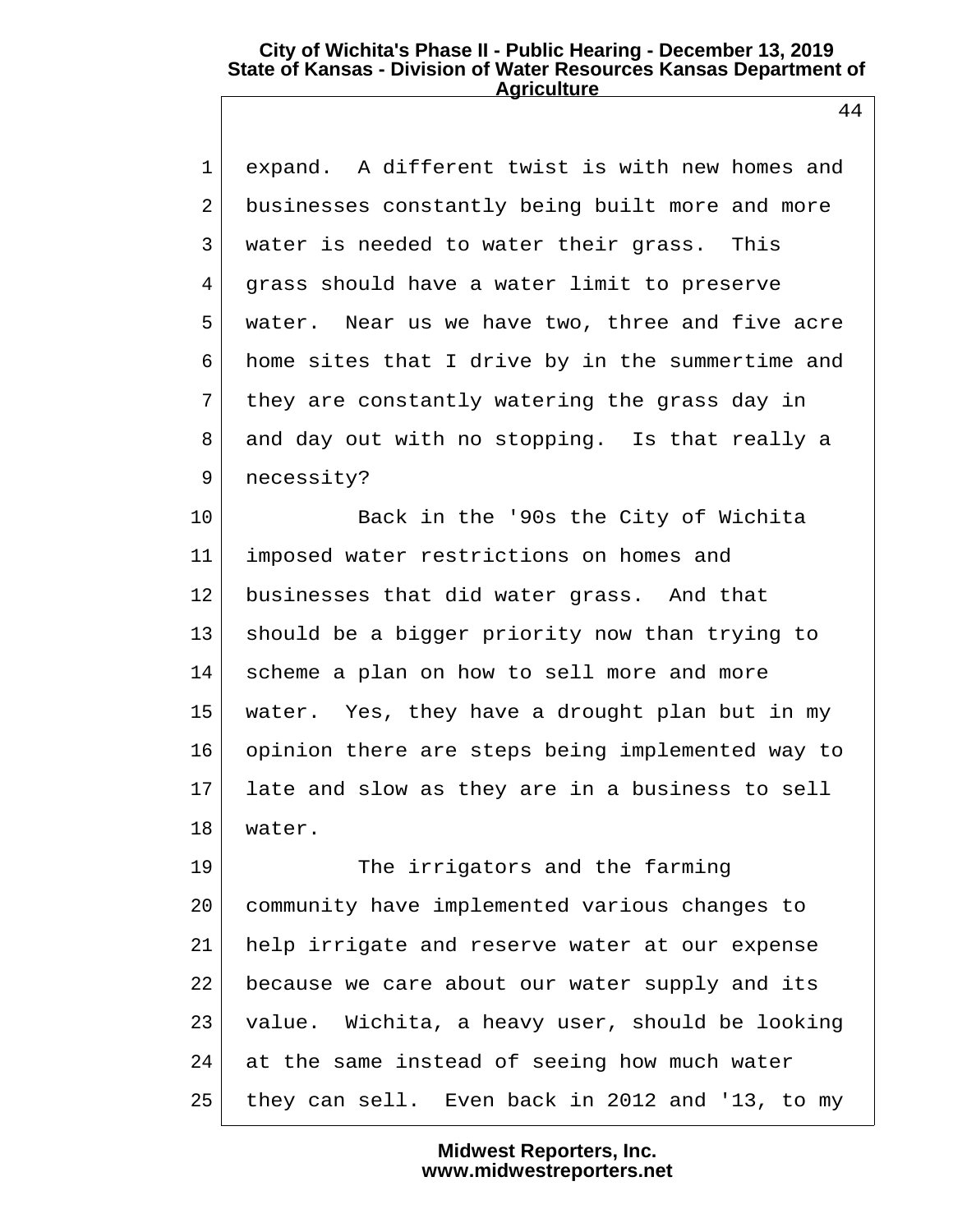1 knowledge, they did not impose any restrictions, 2 they just want you to pump water. Selling water 3 is their business. 4 In summary, I am against the proposed 5 water level changes being sought. We cannot 6 take the chance that our water well will be 7 compromised that we use for drinking water, 8 watering our livestock and irrigating our crops. 9 Once contaminated, it will never be the same. 10 Wichita needs to look at similar water 11 restrictions and how water is being used on 12 grass, something that is not a priority, only an 13 aesthetic. Getting water to sell should not be 14 a priority. Thank you. 15 THE HEARING OFFICER: Thank you. 16 Anthony Seiler. 17 MR. SEILER: Good morning. My name is 18 Anthony Seiler, S-E-I-L-E-R, I live at 208 North 19 Charles Street in Wichita, Kansas. And I am 20 here today representing the Sedgwick County Farm 21 Bureau, I am the current executive director of 22 that organization. 23 THE HEARING OFFICER: Go ahead. 24 MR. SEILER: I want to start, 25 Madame Hearing Officer, I would like to thank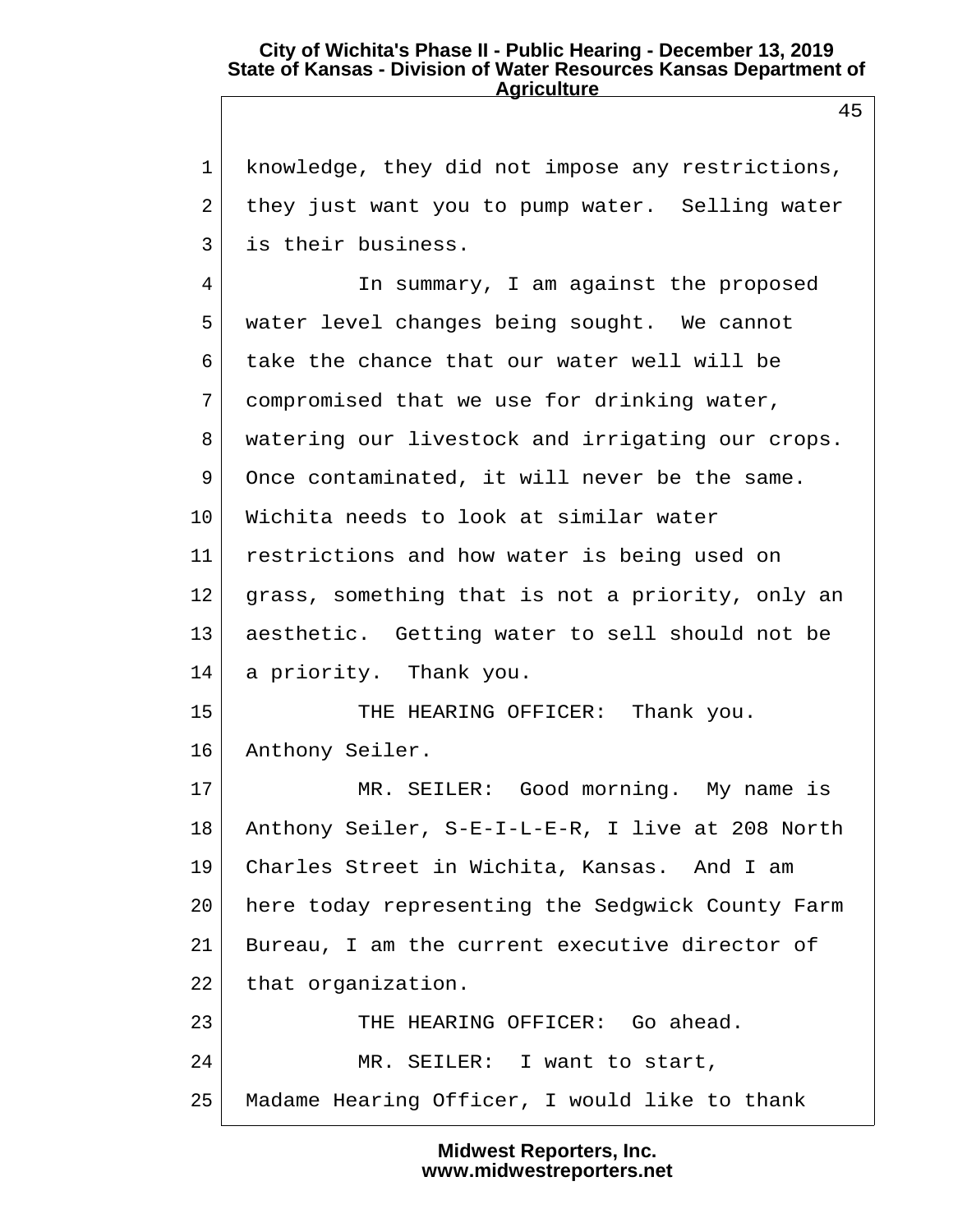1 you for your public service and your willingness 2 to engage in this challenging and lengthy 3 hearing process.

 4 On behalf of the Sedgwick County Farm 5 Bureau Agricultural Association, I would like to 6 express our opposition to the proposed 7 modifications to the Aquifer Storage and 8 Recovery permit conditions made by the City of 9 Wichita. The Equus Beds Aquifer is a vital 10 resource for many of the 900 farm families that 11 we represent in Sedgwick County. It's continued 12 stewardship is top of mind and we are committed 13 to being good neighbors with the businesses and 14 municipalities that depend on it.

15 We are very concerned that the 16 modifications that have been proposed to the ASR 17 project, to create the Aquifer Maintenance 18 Credits and to lower the index level, would 19 threaten the appropriation rights of all other 20 users of Equus Beds water and could potentially 21 also threaten the preservation of this important 22 resource. We understand that the City of 23 Wichita has an obligation to its citizens to 24 provide water, even during severe drought, but 25 the solution currently proposed would do so on

> **Midwest Reporters, Inc. www.midwestreporters.net**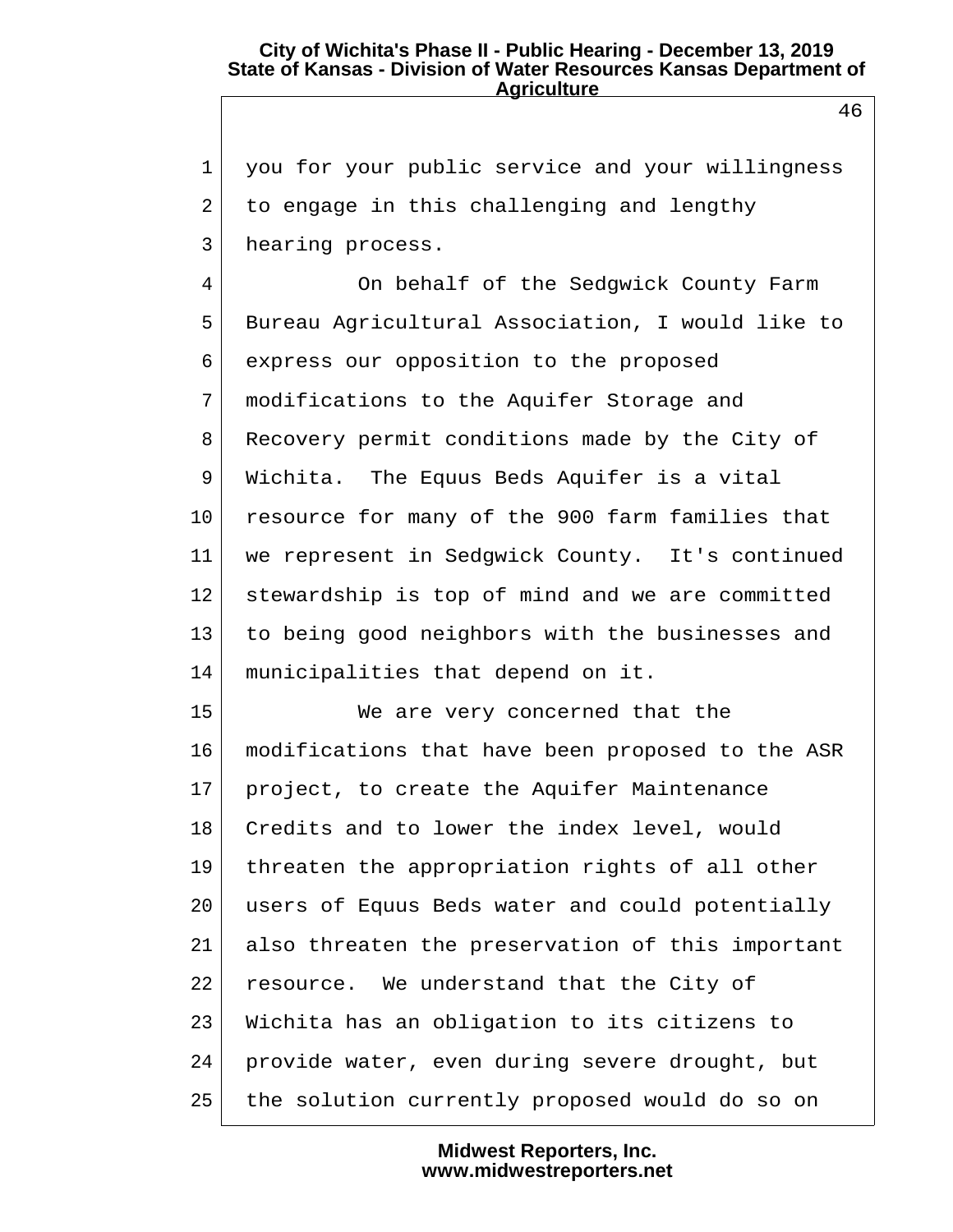1 the backs of hard-working Kansas farmers and 2 ranchers, our members.

3 The creation of Aquifer Maintenance 4 Credits would allow Wichita to receive recharge 5 credits without performing any of the positive 6 benefits for the aquifer that were originally 7 justification for the ASR project. To make a 8 financial analogy, the AMCs would be like 9 receiving a check, cashing it, and then also 10 getting credit for a deposit; allowing the 11 recipient to spend the same money twice. This 12 kind of accounting would never be acceptable in 13 the financial world because the bank would bear 14 the cost of the extra deposit.

15 In the case of the Equus Beds, all the 16 other right holders would bear the cost of the 17 benefit Wichita would receive from the AMCs. 18 The justification that Wichita has offered for 19 the AMCs is that it would allow them to continue 20 to practice outcome based management of their 21 water resources rather than pumping a hole into 22 the Equus Beds to make space for physical 23 recharge.

24 We believe this clearly indicates that 25 the city's primary motivation through this

> **Midwest Reporters, Inc. www.midwestreporters.net**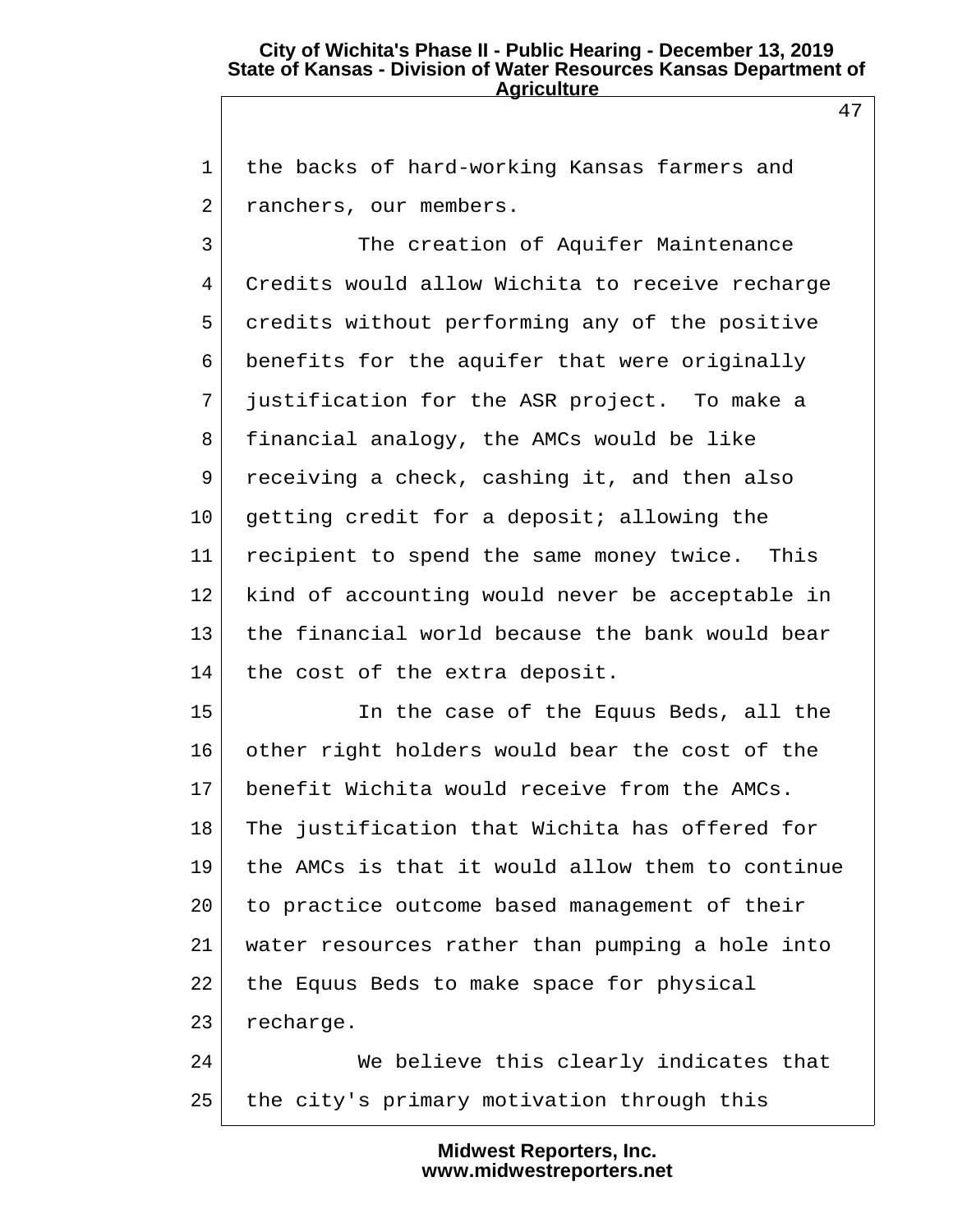48

| $\mathbf{1}$ | modification is not the conservation of the      |  |
|--------------|--------------------------------------------------|--|
| 2            | Equus Beds, but the maximization of their water  |  |
| $\mathsf{3}$ | appropriation ability. The city is attempting    |  |
| 4            | to set up a false dichotomy where there are only |  |
| 5            | two choices, but in reality, there are countless |  |
| 6            | alternatives that do not include AMCs or the     |  |
| 7            | irresponsible management of the Equus Beds and   |  |
| 8            | they should be encouraged to pursue them.        |  |
| 9            | Our members understand the need to be            |  |
| $10 \,$      | responsible partners with Wichita in managing    |  |
| 11           | this precious natural resource and ask only for  |  |
| 12           | equitable treatment in its administration.       |  |
| 13           | If the AMCs are approved, we see no reason why   |  |
| 14           | the city would ever need to perform any physical |  |
| 15           | recharge again. It would be cheaper, quicker,    |  |
| 16           | and more efficient to simply pump the water from |  |
| 17           | the Little Arkansas directly to Wichita and      |  |
| 18           | avoid the process of injecting water back into   |  |
| 19           | the aquifer and then pumping it out later. The   |  |
| 20           | city would have no financial incentive to        |  |
| 21           | physically recharge water and it would allow     |  |
| 22           | them to accumulate a greater amount of water     |  |
| 23           | appropriations which seems to be their clear     |  |
| 24           | goal rather than resource conservation.          |  |
| 25           | With regards to lowering the index               |  |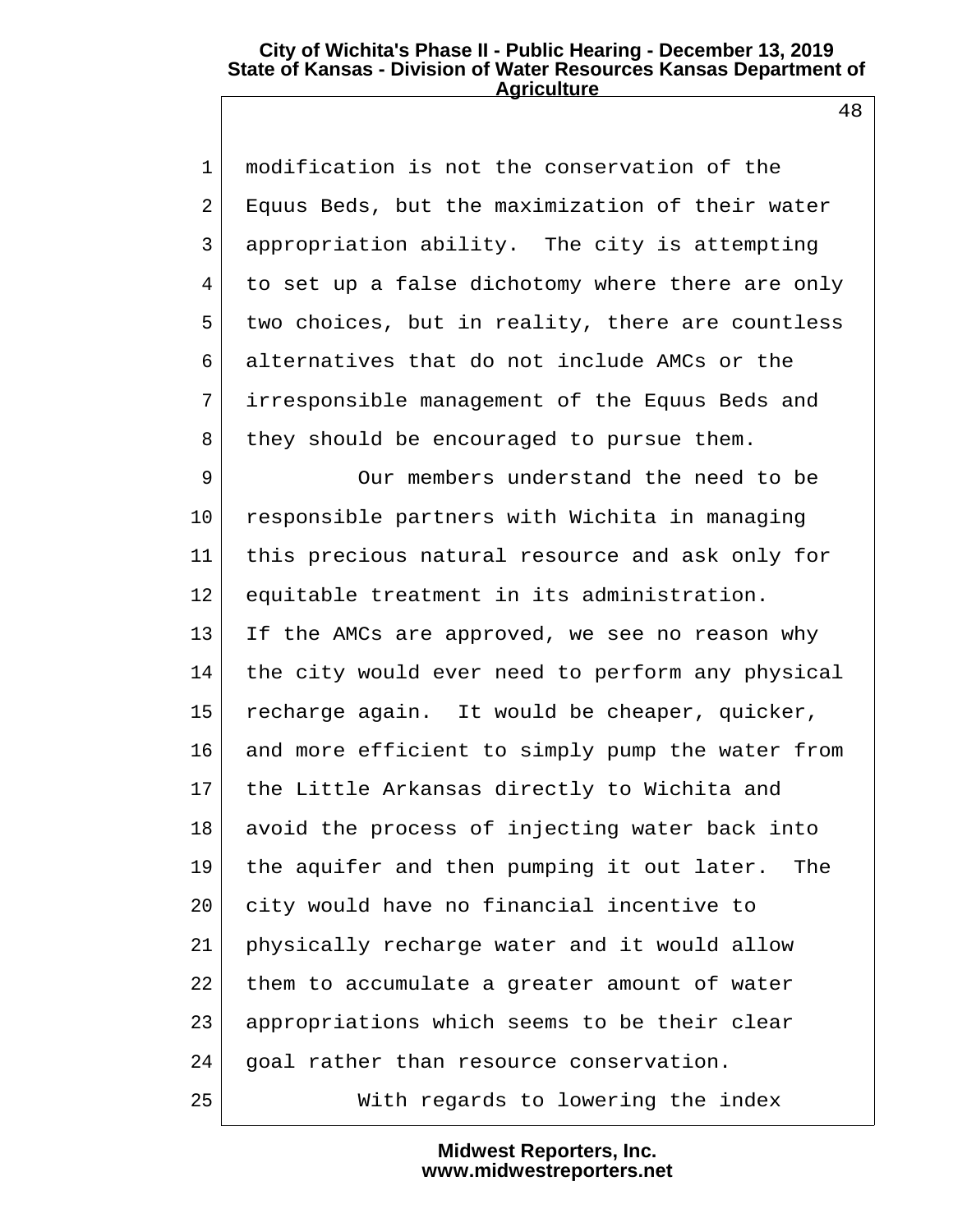1 level, we are concerned that if the aquifer was 2 ever drawn down below the 1993 levels it would 3 cause significant harm to our members and other 4 users of the Equus Beds. When the water levels 5 reached their low in 1993, the effect on users 6 was dramatic enough through dry wells and 7 impaired water quality that DWR stepped in and 8 established this as the safe limit. If the 9 lower index level was approved, we see no reason 10 why the same harms that were experienced in 1993 11 would not be repeated if these limits were ever 12 surpassed.

13 One final recommendation that we have 14 for DWR in future rule making process is to 15 engage with all impacted parties at an earlier 16 point in the discussions. It is admirable that 17 DWR takes a "let's find a way to yes" approach 18 and works with rights seekers, when so many 19 regulatory agencies have a reputation for being 20 aloof to the concerns of those they regulate. 21 However, in this modification process we think 22 that one of the critical errors was that other 23 rights holders, who would be affected by these 24 modifications were not engaged during the 25 informal conversation phase of this process. If

> **Midwest Reporters, Inc. www.midwestreporters.net**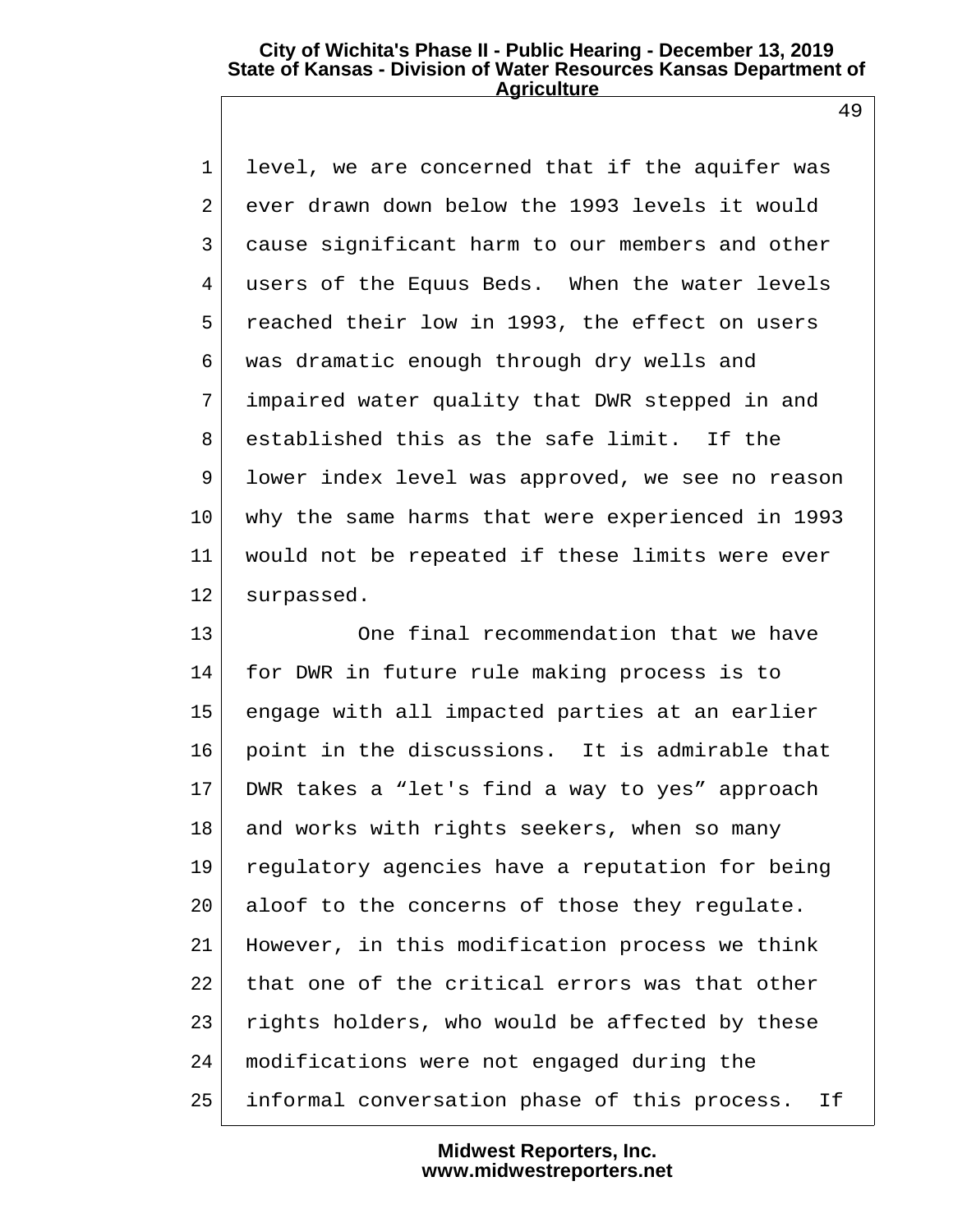50

 1 DWR does not bring all of the interests to the 2 table during the "let's find a way to yes" 3 phase, then the finished product is not likely 4 to serve the interests of the entire community. 5 Finally, we would like to associate 6 ourselves with the testimony and legal analysis 7 given by Kent Askren on behalf of Kansas Farm 8 Bureau at the public hearing December 11, 2018. 9 Madame Hearing Officer, we appreciate the 10 magnitude of the decision you have before you 11 and the difficulty of balancing the interests of 12 all parties in safely preserving this vital 13 | natural resource. 14 We look forward to the continued 15 discussion of the proposed changes and hope that 16 their resolution will ensure that the Equus Beds 17 remains a source of prosperity for farmers, 18 ranchers, businesses, and municipalities for 19 generations to come. Thank you. 20 THE HEARING OFFICER: Thank you. 21 Cheryl McLoud. Pass, okay. Robert McCart. 22 Kenny Weber. Theresa Seiler. Pass. Jared 23 Janzen. Pass. Scott McCoy, pass. Barbara 24 Dilly Stecklein. Pass. Gary Stecklein. 25 MR. STECKLEIN: Good morning. For the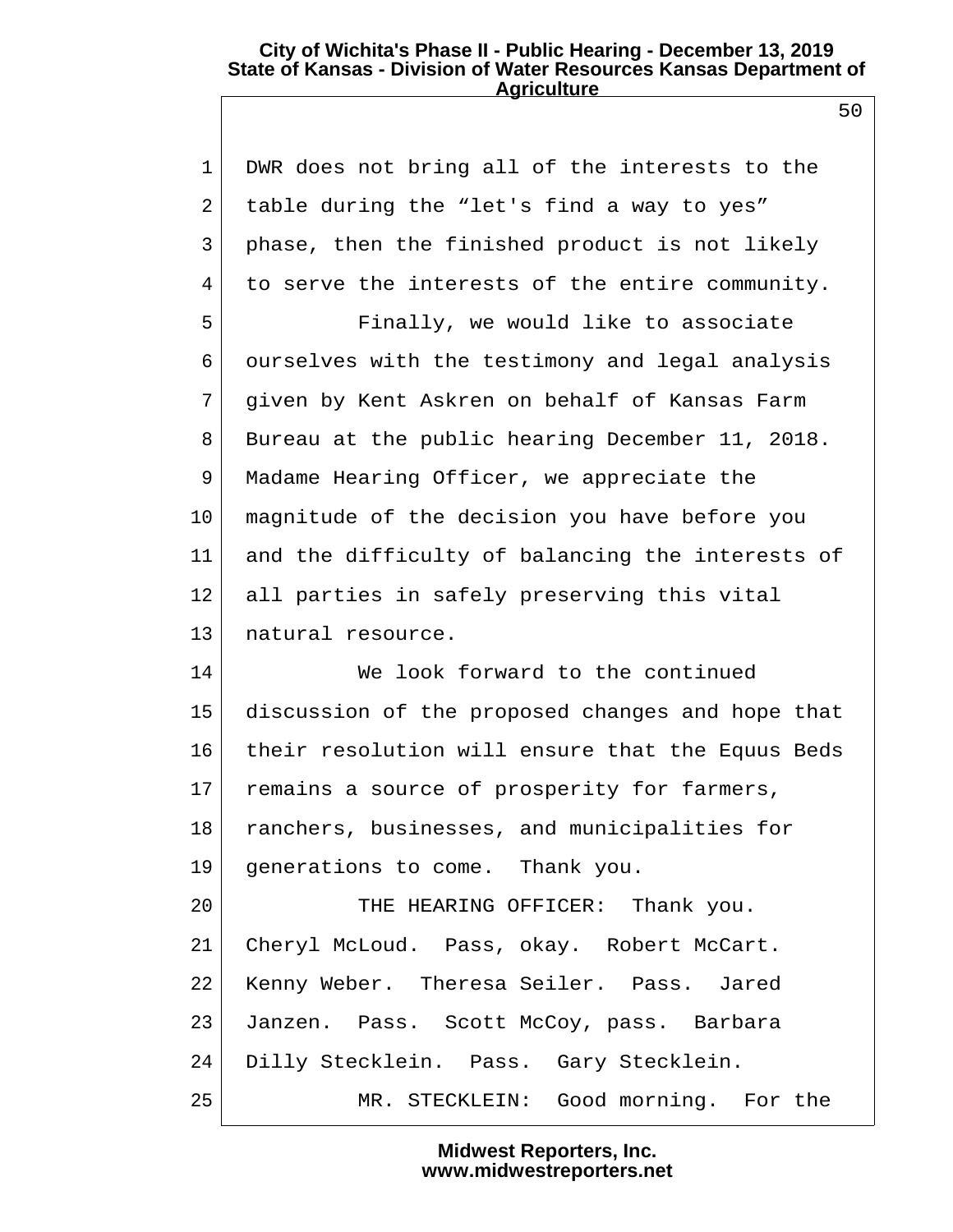1 record my name is Gary, last name Stecklein,  $2$  S-T-E-C-K-L-E-I-N. And we live at 11918 North 3 279th Street West, which is just north of the 4 Arkansas River on Burmac Road. For the record, 5 I happen to be a mechanical engineer, please 6 don't take the, don't accuse me of something 7 there. And also I am not Larry Steckline, the 8 guy who gives the ag report, so please don't 9 think I am he either.

10 My wife and I moved back to Kansas in 11 2008 and moved to her family farm. And since 12 that time I have became aware of the situation 13 here. And I must say it was the first time I 14 heard about this recharge situation. I thought 15 it was about almost the dumbest thing I had ever 16 heard of because it seemed to me it would be 17 kind of hard to take the Little Arkansas River  $18$  to put it back in to the aquifer because when 19 you want water you don't have it. So that seems 20 to have been the case and been proved over the 21 last how many years.

22 I do want to say, just looking at it 23 from an outsider's viewpoint I must agree that 24 giving credits for water that you don't put back 25 in to the aquifer seems to be not logical. It

# **Midwest Reporters, Inc. www.midwestreporters.net**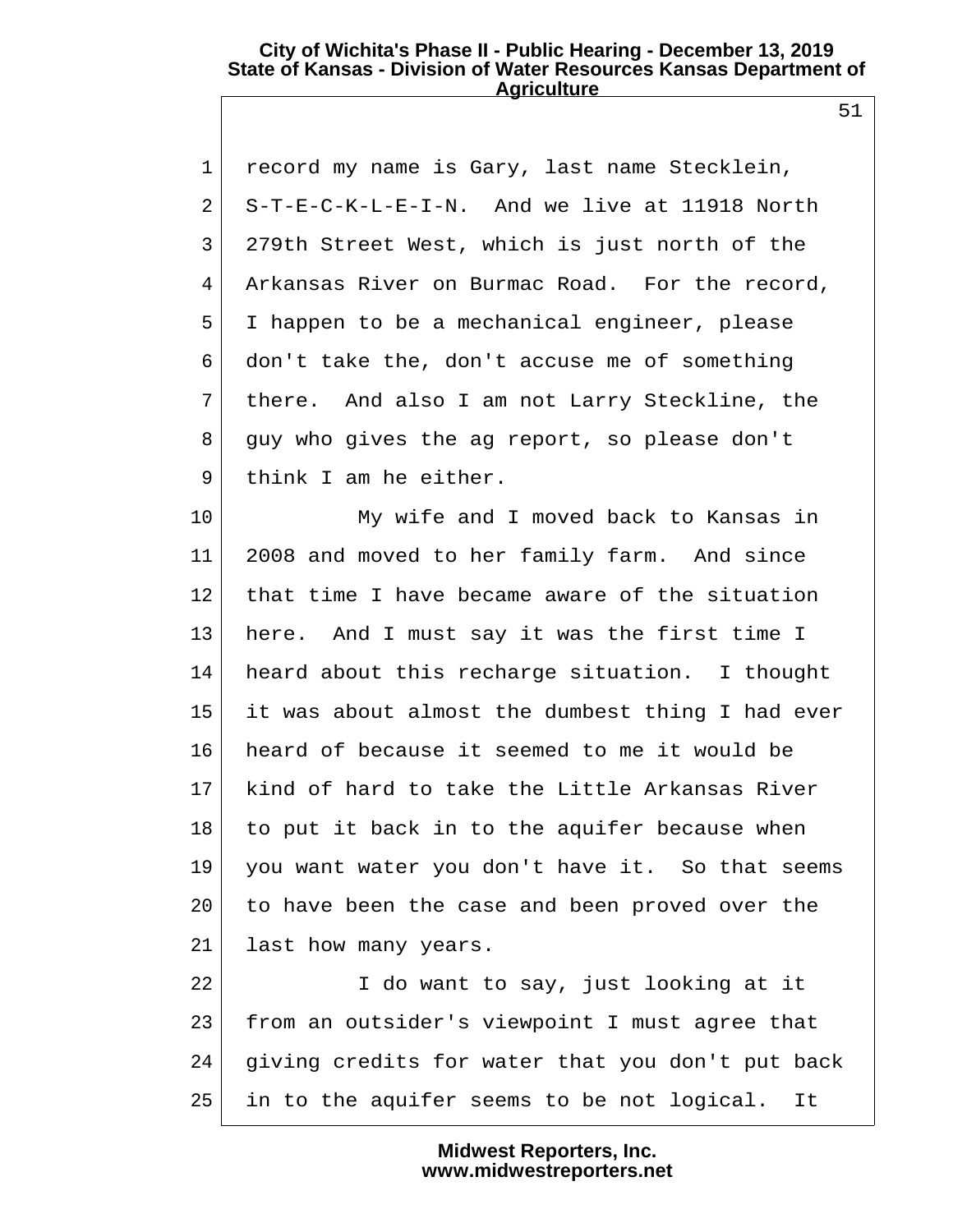1 doesn't benefit the aquifer one iota. Taking 2 the Little Arkansas water to the City of Wichita 3 is fine, but they should not be given credit for 4 doing that.

 5 Taking water below the 1993 level is 6 also a bad idea. That happened to be the year 7 my wife's grandmother passed away, so we were 8 here and we heard of how bad it was in 1993. We  $9$  have come to this area very, very many times, 10 but live here now and have, we use domestic 11 water, we have wells for irrigation of the 12 farmland.

13 A couple of things I want to share, 14 however, is from our experience in living in San 15 Antonio, Texas for 27 years. While we lived 16 there the City of San Antonio was going through 17 the same kinds of problems that the City of 18 Wichita is facing. They take all of their water 19 from the aquifers to the west of San Antonio, 20 which was also being used for irrigation. And 21 the solution they came up with was to actually 22 buy the water from the farmers so that they 23 would not use it for irrigation. So that is a 24 potential solution that I think should be 25 investigated.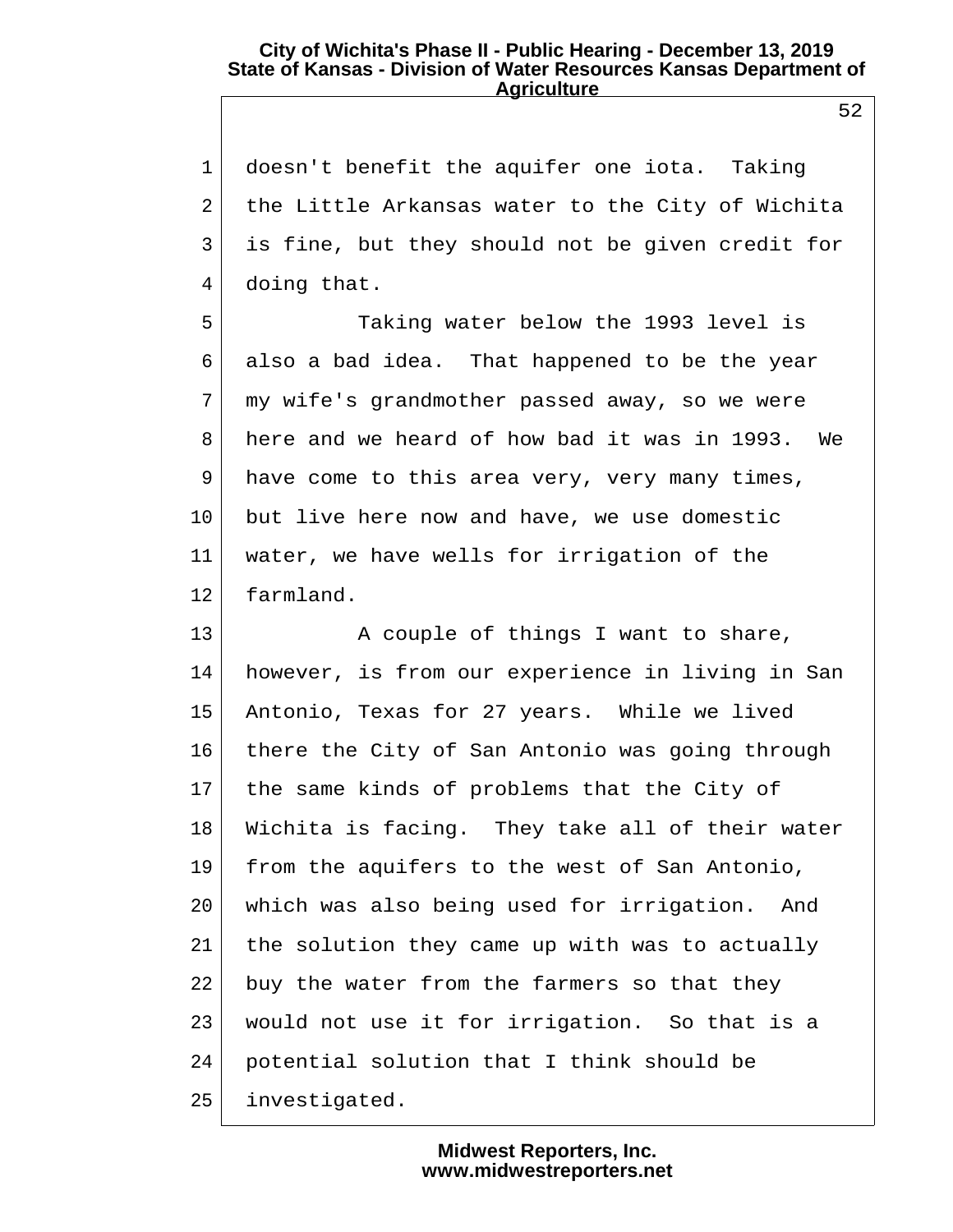53

1 The other thing I want to pass along is 2 in an economic development meeting I happened to 3 attend several years ago with Mr. Longwell, 4 before he became mayor, and the City of Wichita 5 was talking about the importance of water 6 resources for the economic growth of the City. 7 And it just, it occurred to me during that 8 meeting that the, because they were taking water 9 out of Lake Cheney, which I didn't know they 10 were, it occurred to me that a channel from the 11 Arkansas River to Lake Cheney would be an 12 approach for providing recharge of that 13 reservoir. So even though high levels in the 14 river are not common, they do occur even during 15 drought periods. So that seems to me to be a 16 way of providing additional water resources for 17 | the City of Wichita. And so I thank you very 18 much and thank you. 19 THE HEARING OFFICER: Thank you, sir. 20 Harold Schmidt. Pass. Karen Siebert. Pass. 21 Jack Queen. 22 MR. QUEEN: Good morning. My name is 23 Jack Queen, Q-U-E-E-N, I live at 3230 North Flat 24 Creek in Wichita. I am also the present general 25 manager of the farmers co-op here in Halstead,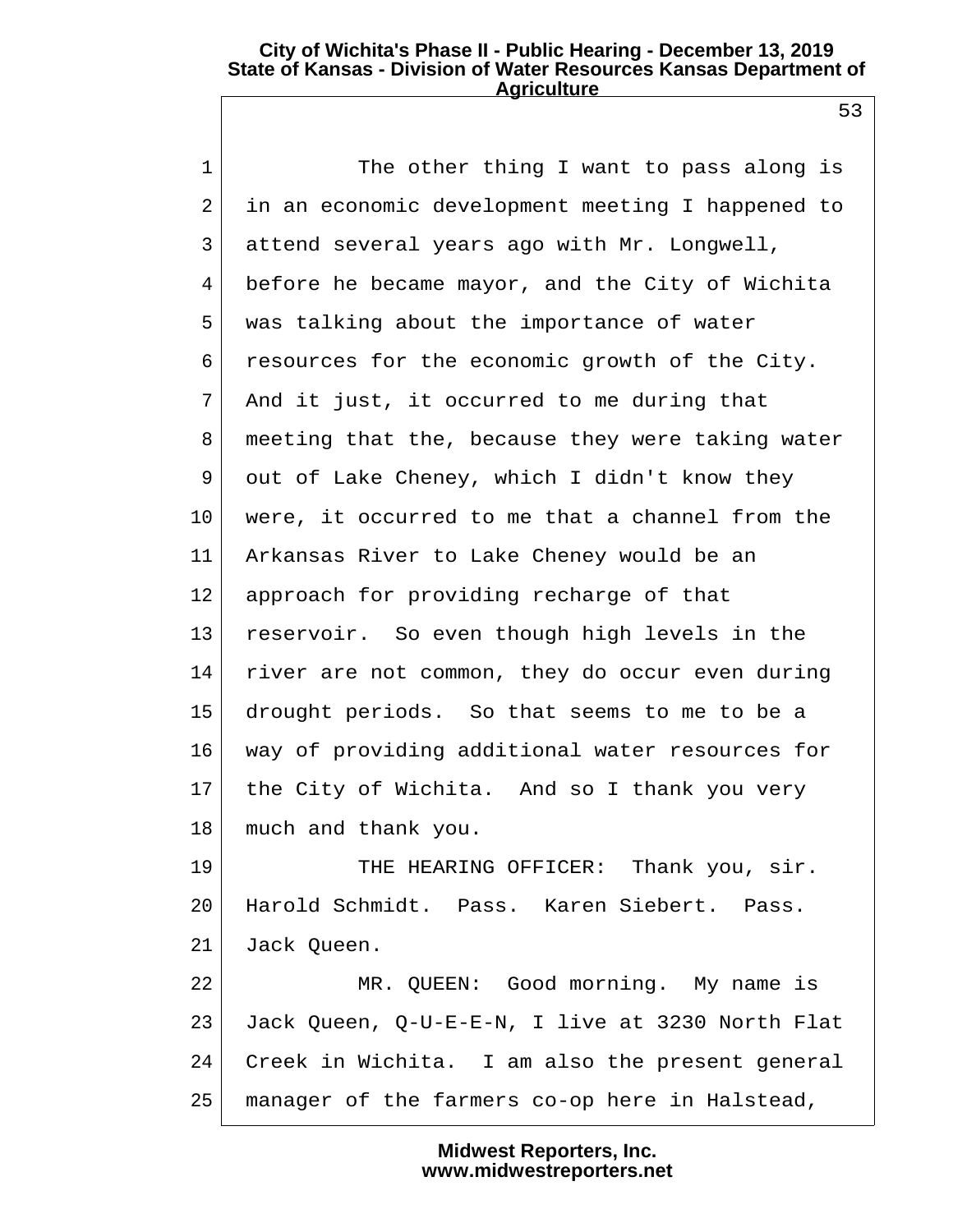1 represent a little over 850 producers there as 2 well.

3 Good morning. My name is Jack Oueen, 4 like I said I am present general manager of the 5 farmers co-op in Halstead. We also have 6 locations in Bentley, Mt. Hope and Patterson.  $7$  If you think about the shape of a football, 8 seven or eight miles north and south of Mt. Hope 9 and north of Halstead, that's our territory. I 10 will give you some numbers for that area, take a 11 little different approach and look at the 12 financial consequences on this trade area.

13 What was discussed this week is very 14 important to the co-op, over 850 plus customers. 15 Not only is GMD-2 a vital part of many farming 16 operations also used in their homes and 17 livestock operations. Before GMD-2 was 18 developed for irrigation purposes, many of these 19 farmers were growing 30 to 40 bushels a week. 20 Today they are growing 190 to 210 bushel of corn 21 and 60 to 80 bushels of soy beans. That 40 22 bushel a week crop today is worth about \$167.20 23 an acre. A 210 bushel of corn crop is worth  $24$  \$766.50 an acre, and an 80 bushel of soy bean 25 crop is worth about \$661.60 an acre. I realize

> **Midwest Reporters, Inc. www.midwestreporters.net**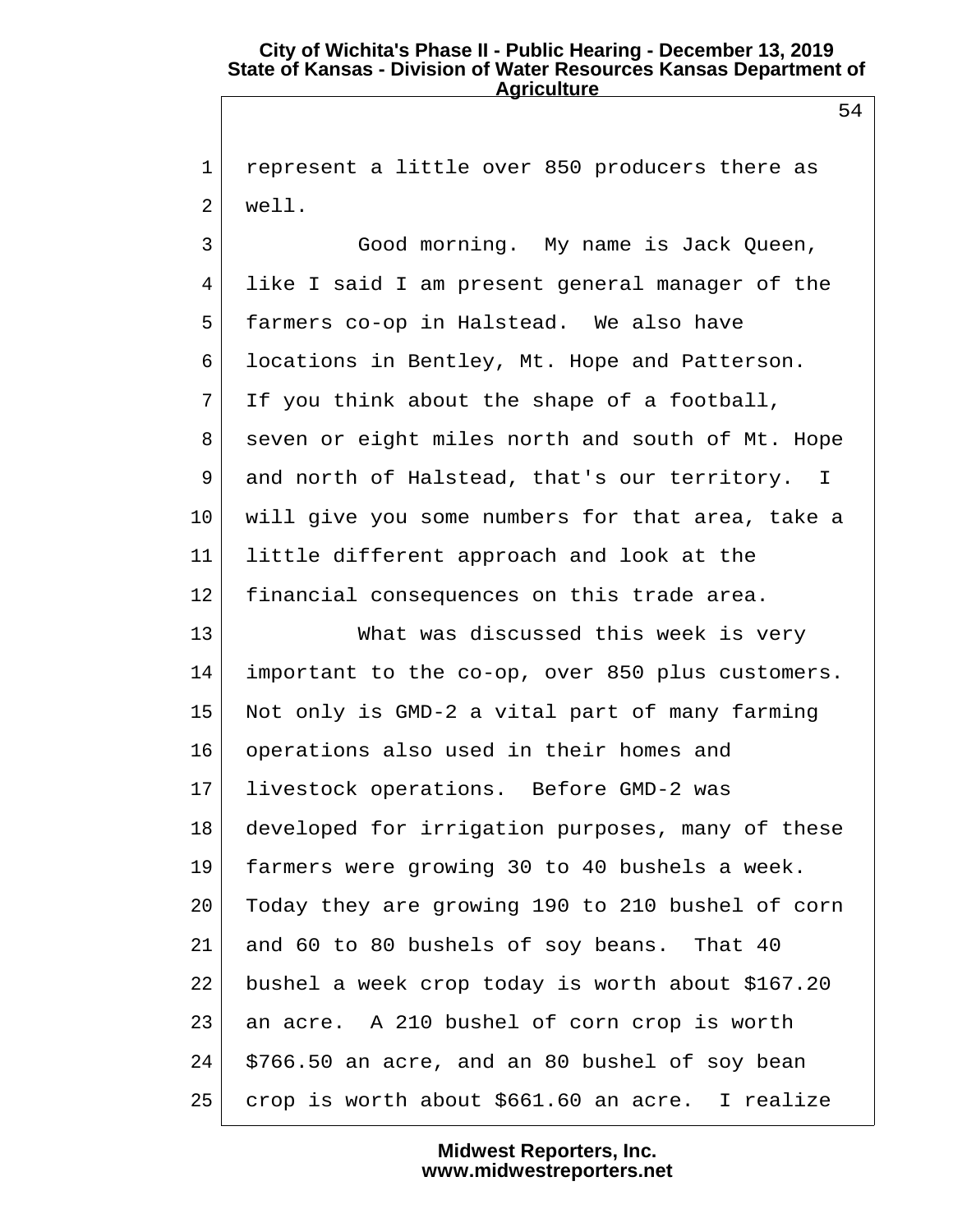1 the costs of inputs is different, but the same 2 is the more you put in the more you get out. 3 So here at Farmers Co-Op, the Elevator 4 Company, we receive about 4 million bushels of 5 corn in a year, about 1.7 million bushels of 6 soybeans a year. That's just what comes to us 7 and not counting what goes to other elevators or 8 kept in storage to be fed or shipped or 9 somewhere else. 10 Out of that roughly we figure annually 11 about 60 percent of the corn is irrigated, we 12 receive, and about 50 percent of the soybeans is 13 irrigated. So math tells us roughly 11,500 14 acres of corn that we receive is from irrigated 15 ground, and 10,600 acres of soybeans come from 16 irrigated ground. Roughly equates to 8.8 17 million dollars in irrigated corn, 7 million 18 dollars in irrigated soy beans, a total of 15.8 19 million dollars in our surrounding communities 20 from this irrigation activities. 21 If the City of Wichita is allowed to 22 pump these credits they don't pump back in the 23 ground and the water is unable to be pumped on  $24$  the land, and we will go back to the dry land 25 wheat days. So you can look at those 22,000

### **Midwest Reporters, Inc. www.midwestreporters.net**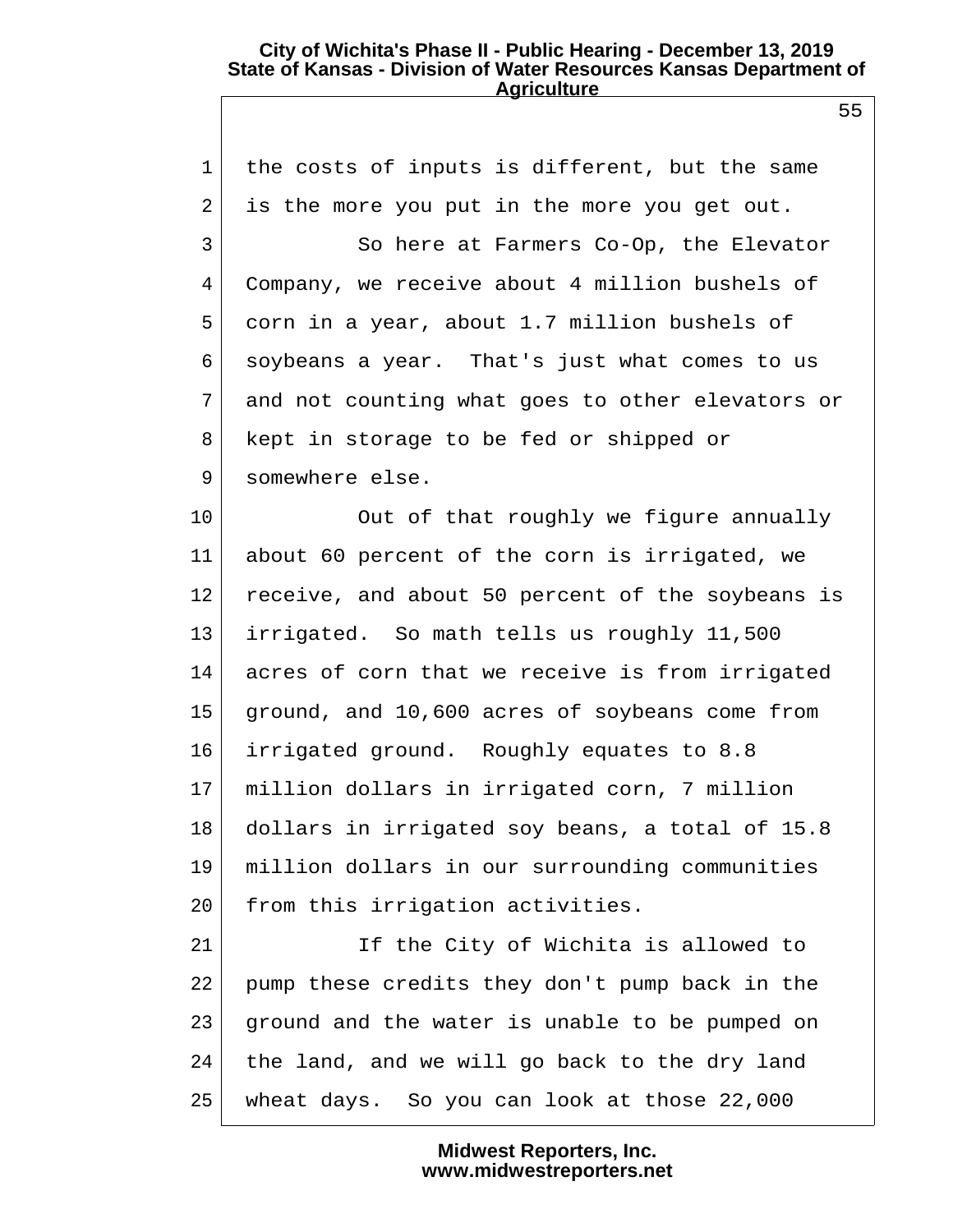1 acres that will provide 3.7 million dollars in 2 our communities, in this small area. Roughly 23 3 percent of that revenue generated from the 4 irrigation activities will be all that's left. 5 So roughly a little over 75 percent of 6 that money, of that \$15 million, will not be in 7 our communities to be spent on input costs, 8 stuff for their homes, different things like  $9$  that. 10 This project was started, in part, to 11 keep the Burrton salt water plume from migrating 12 into this highly productive agriculture area, as 13 well as help keep the chloride from the Arkansas 14 River in the Arkansas River. Both of these 15 issues would make this water unsuitable for 16 domestic uses, livestock and agriculture. It 17 appears to me that the City of Wichita wants to 18 take a wait-and-see approach if this experiment 19 happens, but by the time it happens, once it 20 happens it's too late. We'll lose the 21 irrigation for our homes and livestock and crops 22 that we grow today. These wells will likely 23 have to be abandoned as well. 24 All the folks who have made their homes 25 in rural Harvey and Sedgwick County will be

> **Midwest Reporters, Inc. www.midwestreporters.net**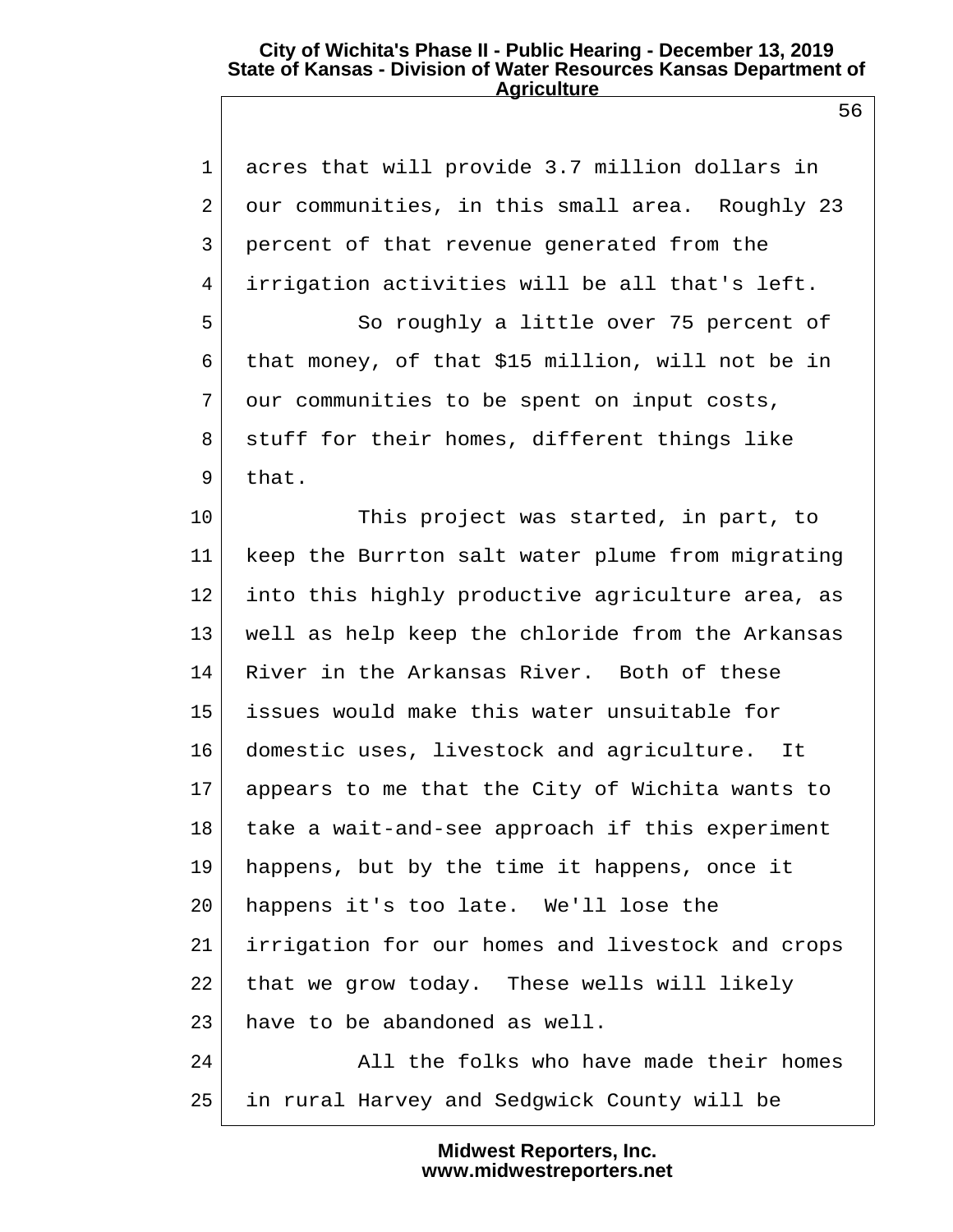57

 1 without water for their homes and livestock, and 2 will be forced to leave or face the high costs 3 of getting rural water pumped to their homes. 4 This appears to be a reckless attempt 5 to grab a resource that they will then sell to 6 the highest bidder, while all of those who have 7 their livelihood and GMD-2 will be lost. It is 8 my, and the 800 plus members of the co-op and 9 Elevator Company ask that this proposition be 10 denied and the City of Wichita look elsewhere 11 for the future needs. 12 As I said earlier, it is my 13 understanding that El Dorado Lake has plenty of 14 water that could be purchased and piped to 15 Wichita. 16 Thank you for your time and 17 consideration and listening to all of us speak 18 about this issue. Thank you. 19 THE HEARING OFFICER: Thank you. Steve 20 Jacob. David Jacob. David Wendling. 21 MR. WENDLING: Pass. 22 THE HEARING OFFICER: John Wendling. 23 MR. WENDLING: Pass. 24 THE HEARING OFFICER: Joe Trego. 25 MR. TREGO: Joe Trego, 806 Main,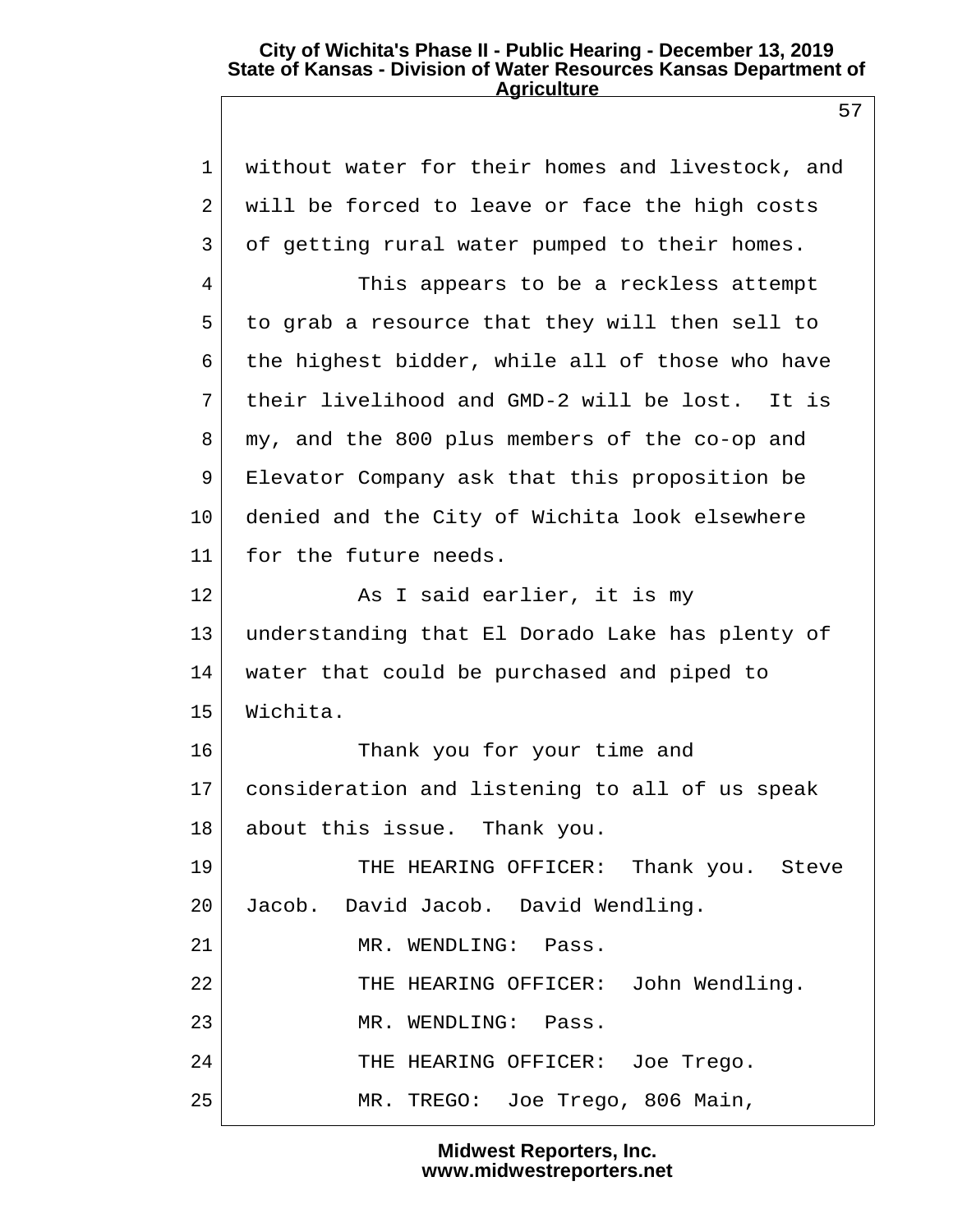58

 1 Halstead. And I think this is a gamble. It 2 might work and it might not. My work history I 3 worked for the City of Wichita well field in 4 1970s, and then became involved in the 5 irrigation world from '84 to '08. And when I 6 was working in Wichita for the City of Wichita, 7 a co-worker we had charts for water depth. It 8 coned. And we had to change these charts once a 9 week. And on well number 1, which is on Highway 10 50, the further, furthest north point, I worked 11 for, I was working with Bob Farber and the, he, 12 he commented that somebody turned the irrigation 13 well on and the water cratered. And it creates  $14$  a cone, and what the, and what I am concerned, 15 with the depletion of the cone, the water 16 depletion, will create a cone and we have 17 saltwater coming in from Burrton and saltwater 18 coming in from the river. And it never goes 19 away. And I don't want to gamble with that. 20 Thank you. 21 THE HEARING OFFICER: Thank you, sir. 22 Dan Andrew. 23 MR. ANDREW: Good morning. My name is 24 Dan Andrew. I live 4605 South Ridge Road, I 25 have lived there since '92, something like that.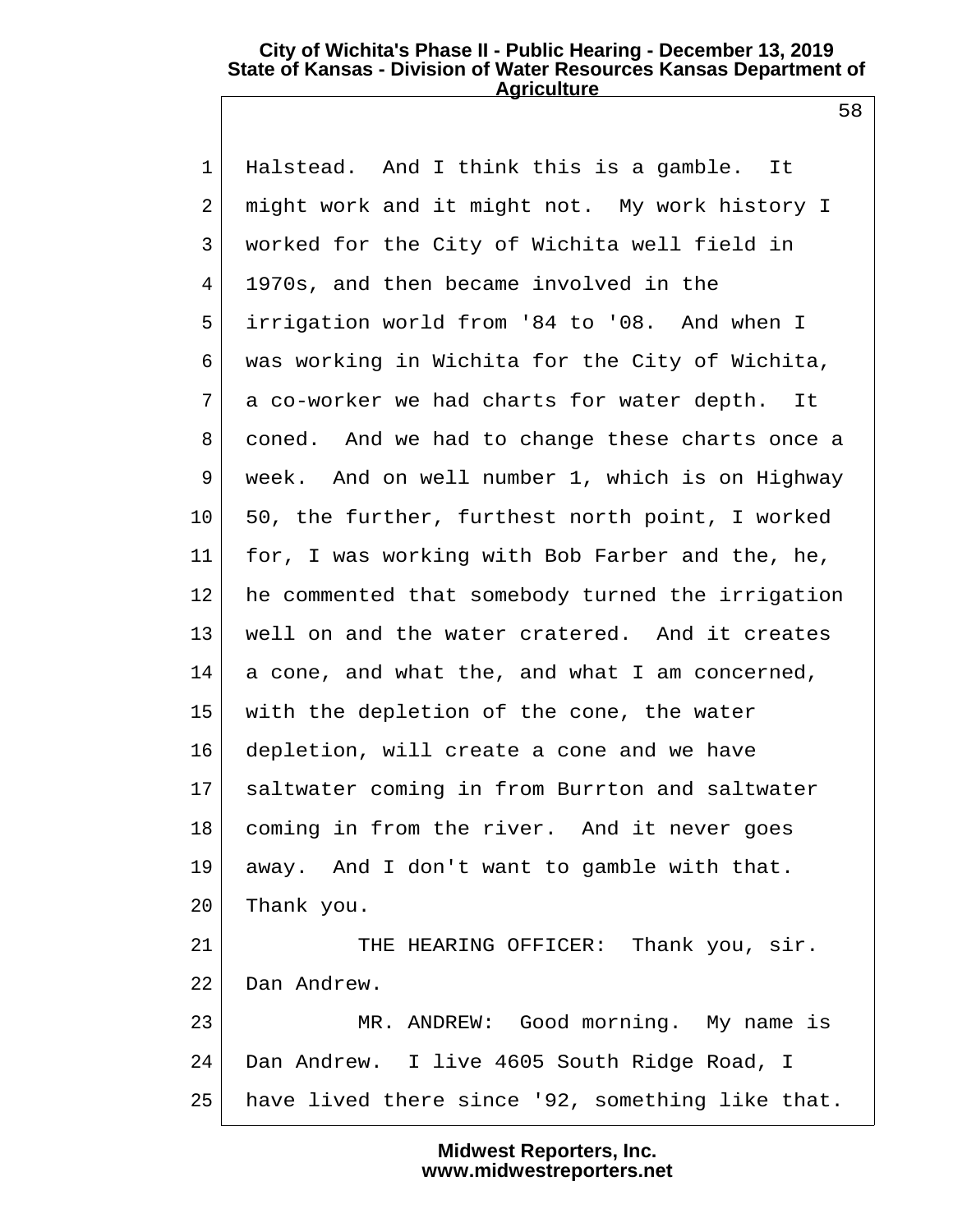1 I own two 80s right along Ridge Road we have two 2 irrigation wells and three circles. I think we 3 would like to believe that fresh clean water is 4 unlimited, we would like to believe that, but in 5 reality, fresh clean potable water is limited in 6 the sense that nature can only supply a certain 7 amount of water, as yet to be through this 8 | aquifer is yet to be determined what that is and 9 at what level. And we call that level, you 10 know, that quantity a safe yield.

11 The unknown is, what is that quantity 12 and that answer is what we see. The second part 13 of that is how it's best to be used. And I am 14 hearing new information here today that 15 Wichita's intended use of it, and quite honestly 16 it's very disturbing, at the least, and can be 17 very maddening at the most, I guess.

18 I have lived in rural areas most of my 19 life. I have talked with a few and fresh water 20 has been understood as long as I can remember. 21 So I have been keen on this topic my whole life 22 and try to practice the most conservative level 23 usage as possible, and I think most of my 24 neighbors in the agricultural community do the 25 same. It's been our nature to do that to make

> **Midwest Reporters, Inc. www.midwestreporters.net**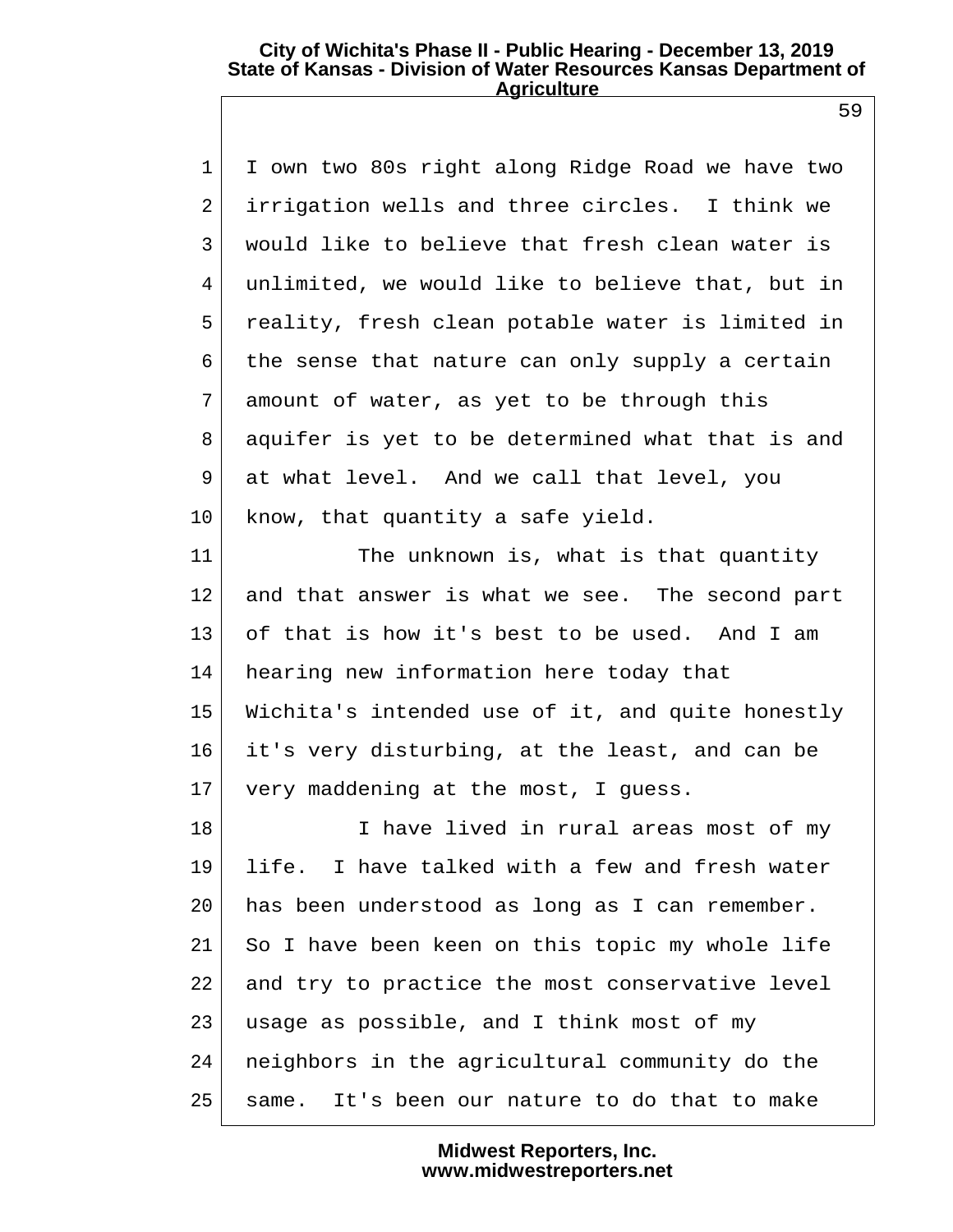60

| $\mathbf{1}$   | the most of what we have.                        |
|----------------|--------------------------------------------------|
| $\overline{a}$ | Water is, and everybody knows this,              |
| 3              | water is the life blood of all life. Water,      |
| 4              | without water the landscape around here would be |
| 5              | just like mars. In my world my domestic well is  |
| 6              | at the bottom of the aquifer to bedrock, the two |
| 7              | other are down to bedrock, along with these      |
| 8              | wells are monitoring wells to monitor wells      |
| 9              | monthly until certified usage could be           |
| 10             | determined.                                      |
| 11             | I watch the data supplied by GMD-2 very          |
| 12             | closely and with great interest. In recent       |
| 13             | years we benefited from timely growing season,   |
| 14             | rains to ease the demand on irrigation wells.    |
| 15             | However, that could change any time as we all    |
| 16             | know. The requested increase by Wichita is at    |
| 17             | least very shocking and at most very alarming.   |
| 18             | It's troubling that another entity can           |
| 19             | invade in to the rural areas and take the        |
| 20             | resources right from under the landowners. My    |
| 21             | deed to my land says I own the mineral rights.   |
| 22             | Oil companies have to get my permission if they  |
| 23             | will drill on my land and they will pay me a     |
| 24             | royalty if oil is discovered. What makes water   |
| 25             | any different? Wichita's request, I believe,     |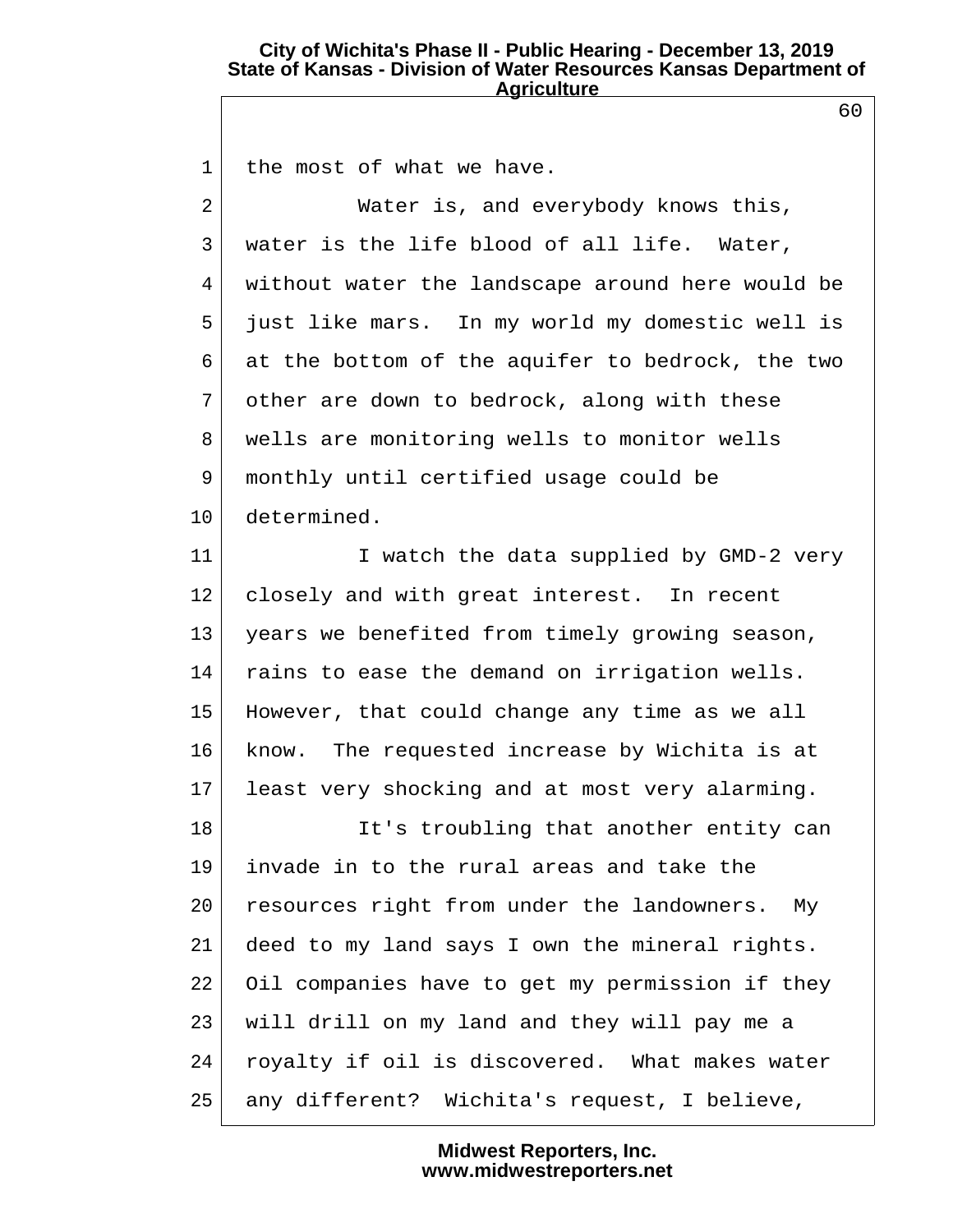1 goes beyond sustainable and threatens the 2 viability of the aquifer. And it threatens all 3 the users that use that aquifer.

 4 The increased demand threatens me and 5 every other user in the district. Texas has no 6 program to regulate water, that I am aware of. 7 And I was down there a few years ago to buy a 8 circle and the gentleman that I bought it from, 9 or was going to buy it from, says we have run 10 out of water because we pumped it dry. That 11 community is suffering because of the no water. 12 The cost of my wells is in the tens of thousands 13 of dollars. It's availability, the water, adds 14 to the value of the land, however, Wichita's 15 request threatens all of this and every user.

16 Clearly the limited aquifer must be 17 aggressively protected. Other sources, other 18 methods must be found and developed. Drilling 19 wells deeper is fool hearty, it simply pumps the 20 tub to a lower level. I think it's detestable 21 what Wichita would do, to pump water from right 22 underneath us and then sell it to somebody else. 23 We have heard the fall of the water levels in 24 the lifetimes of the older residents here. 25 These facts cannot be ignored. It is hard

> **Midwest Reporters, Inc. www.midwestreporters.net**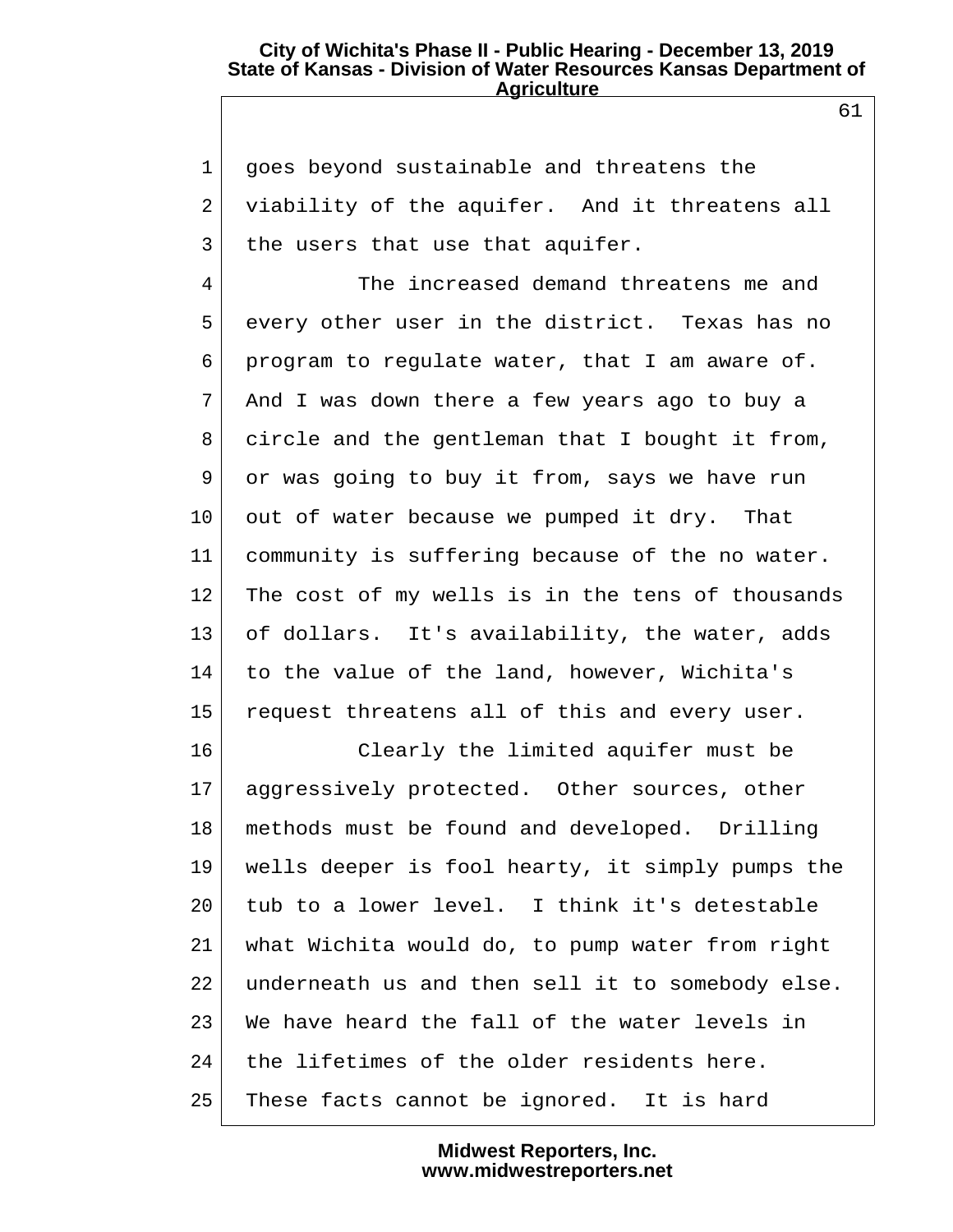62

 1 evidence of an ongoing trend. This trend needs 2 to be stopped and it needs to be stopped now. 3 Wichita's request will only accelerate and 4 continue this dangerous trend. 5 And I would like to change the 6 vernacular on this salt plume business, we keep 7 saying we need to slow that. No, I don't think 8 we need to slow it, I think we need to stop it 9 where it is right now so somebody else does not 10 lose their ability to water their garden or 11 drink the water from their well. 12 Thank you very, very much for hearing 13 us all out. I appreciate it. 14 THE HEARING OFFICER: Thank you. Bill 15 Carp. Pass. Joy Carp. Pass. Charles Esfel. 16 Do I have that right? Carol Dunno. Pass. 17 Laura King. Gina Bell. 18 MS. BELL: I am Gina Bell and I live at 19 3009 Cotton Hill Drive in Newton. I happen to 20 be the planning and zoning director. I am the 21 one that issues the domestic water well permits, 22 and I can tell you that we have already suffered 23 droughts. And those wells, of domestic quality, 24 have been a problem. I didn't really, I wasn't 25 ready to do this.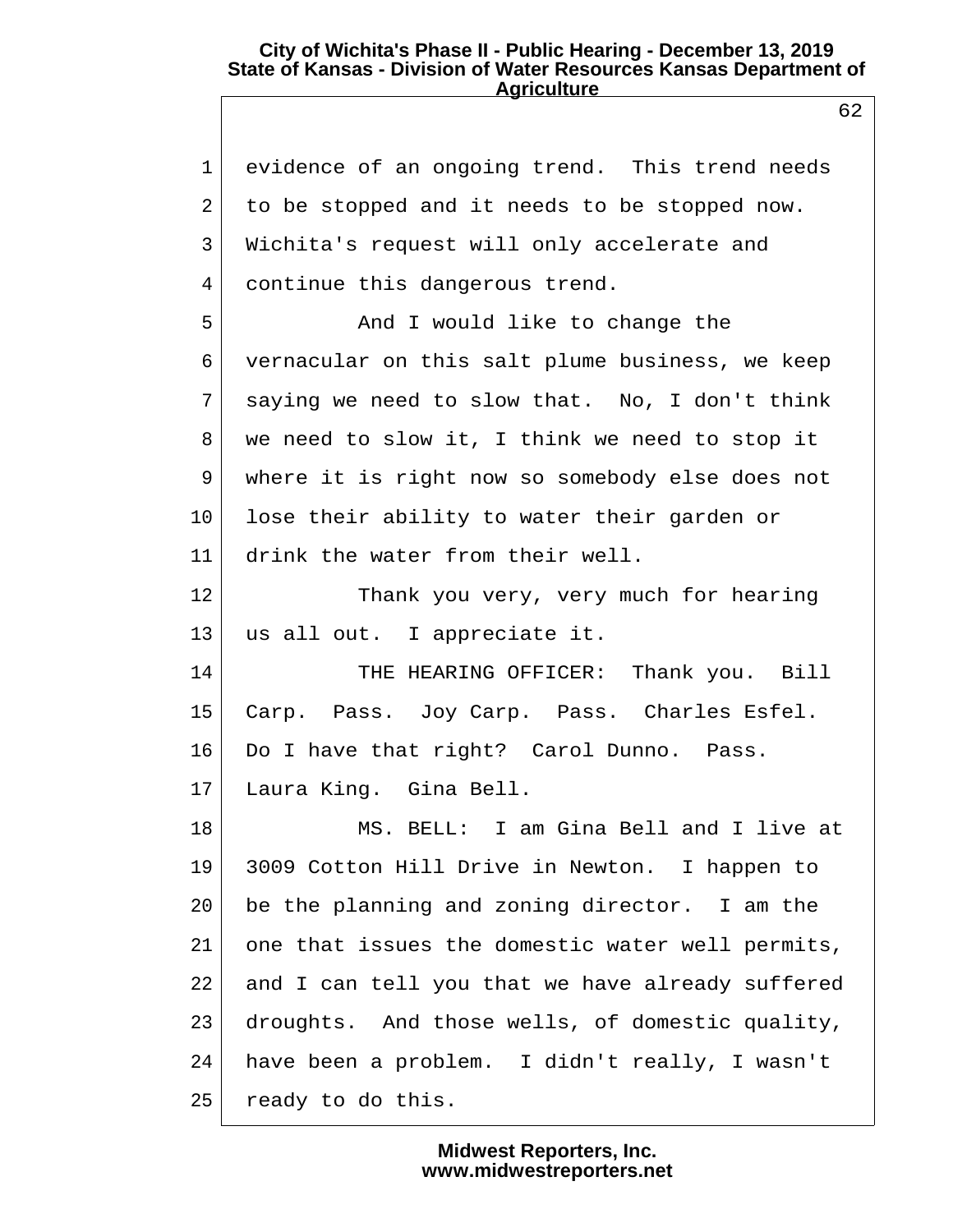| $\mathbf 1$    | Anyway, I think that Harvey County and           |
|----------------|--------------------------------------------------|
| $\overline{2}$ | I, I think Harvey County has already said this,  |
| 3              | are against being, with Wichita being able to    |
| 4              | lower the water levels any more. It will cause   |
| 5              | a problem. And if that does happen then Wichita  |
| 6              | needs to be responsible for making sure that     |
| 7              | people have domestic water. Thank you.           |
| 8              | THE HEARING OFFICER: Thank you, ma'am.           |
| 9              | Calvin Kissick. Pass. Kelly Holle. She           |
| 10             | passes. Floyd Holle, Sr.                         |
| 11             | MR. HOLLE: Name is Floyd Holle, I live           |
| 12             | at 11035 Southwest 84, Sedgwick. And I would     |
| 13             | like to read this from the Equus Beds            |
| 14             | Groundwater Management District 2 to start with. |
| 15             | I better put my glasses on.                      |
| 16             | THE HEARING OFFICER: You should                  |
| 17             | probably spell your last name.                   |
| 18             | MR. HOLLE: H-O-L-L-E. Dear Mr. Holle             |
| 19             | as per your request of January 3rd, 1980, this   |
| 20             | office has made an evaluation of the proposed    |
| 21             | well located near the center of the northwest    |
| 22             | quarter of section 26. The evaluation was made   |
| 23             | to determine if a permit for a well could be     |
| 24             | approved. According to the evaluation a permit   |
| 25             | for a well could not be approved for that        |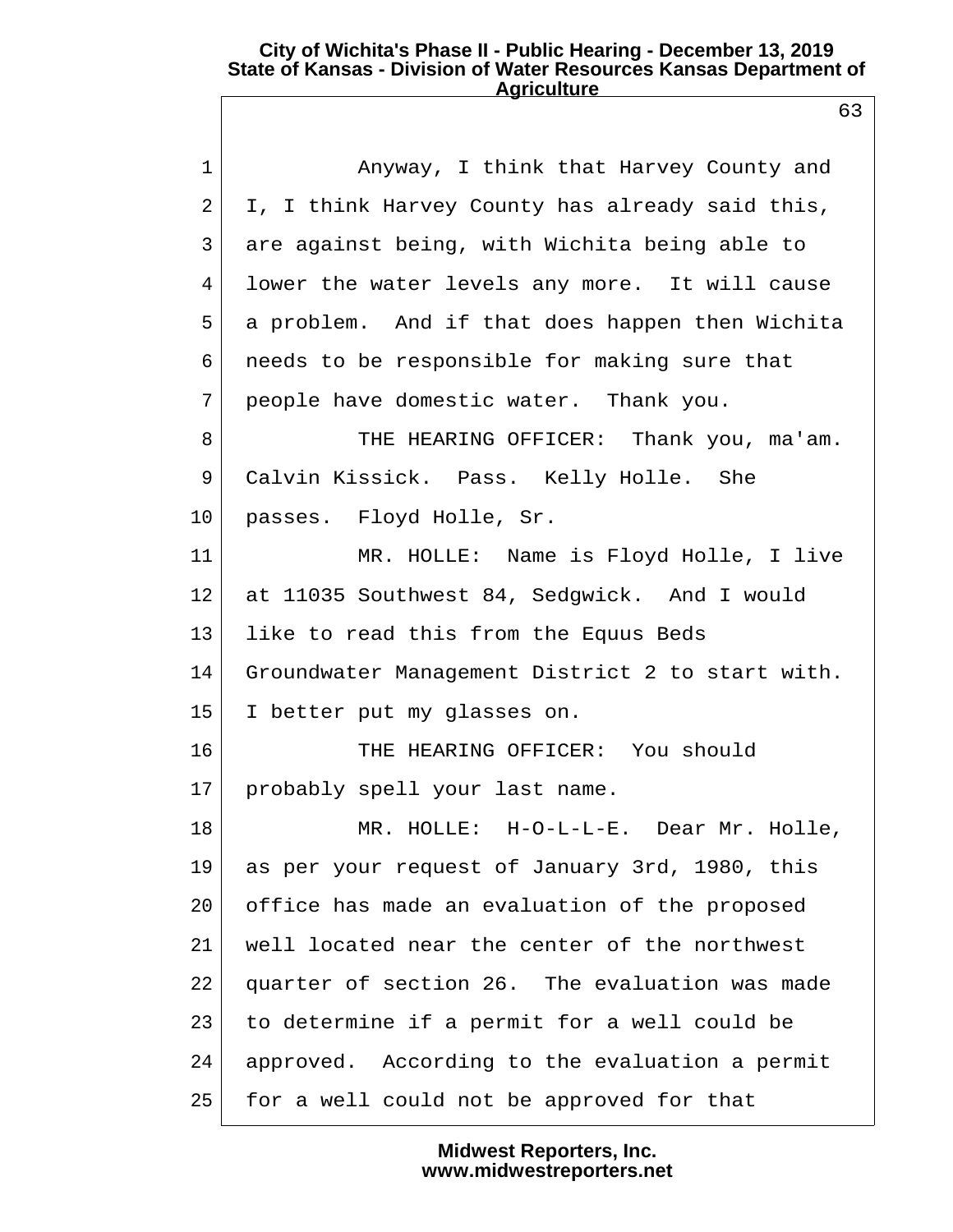1 location. The revised management program of the 2 Equus Beds Groundwater Management District 3 states that after April 11, 1979, no more than 4 4,025 acre feet of water may be appropriated 5 within a two mile radius of a proposed well 6 location. According to the evaluation, the 7 total appropriations for Wichita wells alone 8 within the two mile circle is 8,724, more than 9 twice the allowable rate. The total 10 appropriations far exceed the guidelines of 11 4,025 acre feet. Again, this means that an 12 application for a well at this location 13 described above could not be approved. Very 14 truly yours, Equus Beds Groundwater Management 15 District, Thomas bell.

16 So for the last 40 years permits have 17 been denied in order to maintain and sustain the 18 aquifer. It's been a good thing. We want to 19 maintain the aquifer. The ASR project is 20 promoted as a way to slow the salt movement. 21 That was a good thing, if it works. It seems 22 counterproductive to grant permission to lower 23 the aquifer, and speed the salt movement under 24 any circumstance.

25 The City of Wichita may be able to

**Midwest Reporters, Inc. www.midwestreporters.net**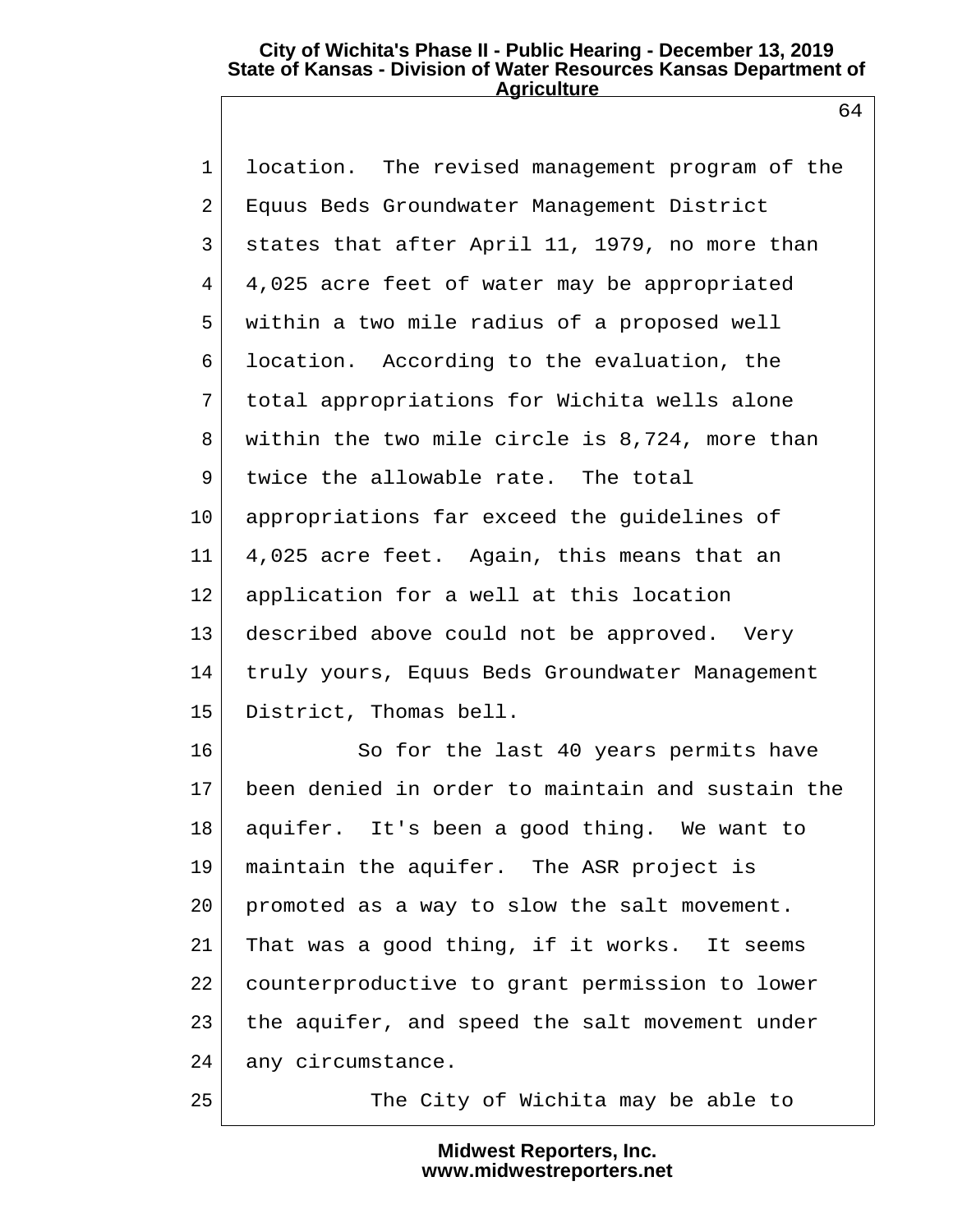| $\mathbf 1$    | afford dealing with saltwater, but the rest of   |
|----------------|--------------------------------------------------|
| $\overline{2}$ | us can't. We all try to teach your children not  |
| 3              | to give in to peer pressure. What I would say    |
| 4              | to Mr. Barfield is don't be pressured. Do the    |
| 5              | right thing. Just say no. Thank you.             |
| 6              | THE HEARING OFFICER: Thank you, sir.             |
| 7              | Nina Wendling. Pass. Jana, last name begins      |
| 8              | with a B. No. Bruce Seiler.                      |
| 9              | MR. SEILER: I live at 8310 North 199th           |
| $10 \,$        | West, Colwich. I lived in the northwest part of  |
| 11             | Sedgwick County all of my life.                  |
| 12             | THE HEARING OFFICER: Pardon me, sir,             |
| 13             | would you please spell your name.                |
| 14             | MR. SEILER: S-E-I-L-E-R. My wife                 |
| 15             | Theresa and I operate our family farm which sets |
| 16             | above the Equus Beds aquifer. We depend on the   |
| 17             | Equus Beds for domestic and irrigation water.    |
| 18             | As such, we recognize the importance of          |
| 19             | maintaining the quality and quantity of water in |
| 20             | our aquifer. We have invested time and money to  |
| 21             | ensure that our farm uses water in a very        |
| 22             | conservative water. All 20 of our irrigation     |
| 23             | systems have been updated with the most          |
| 24             | efficient nozzles available. We use application  |
| 25             | as a way to further conserve our water.<br>The   |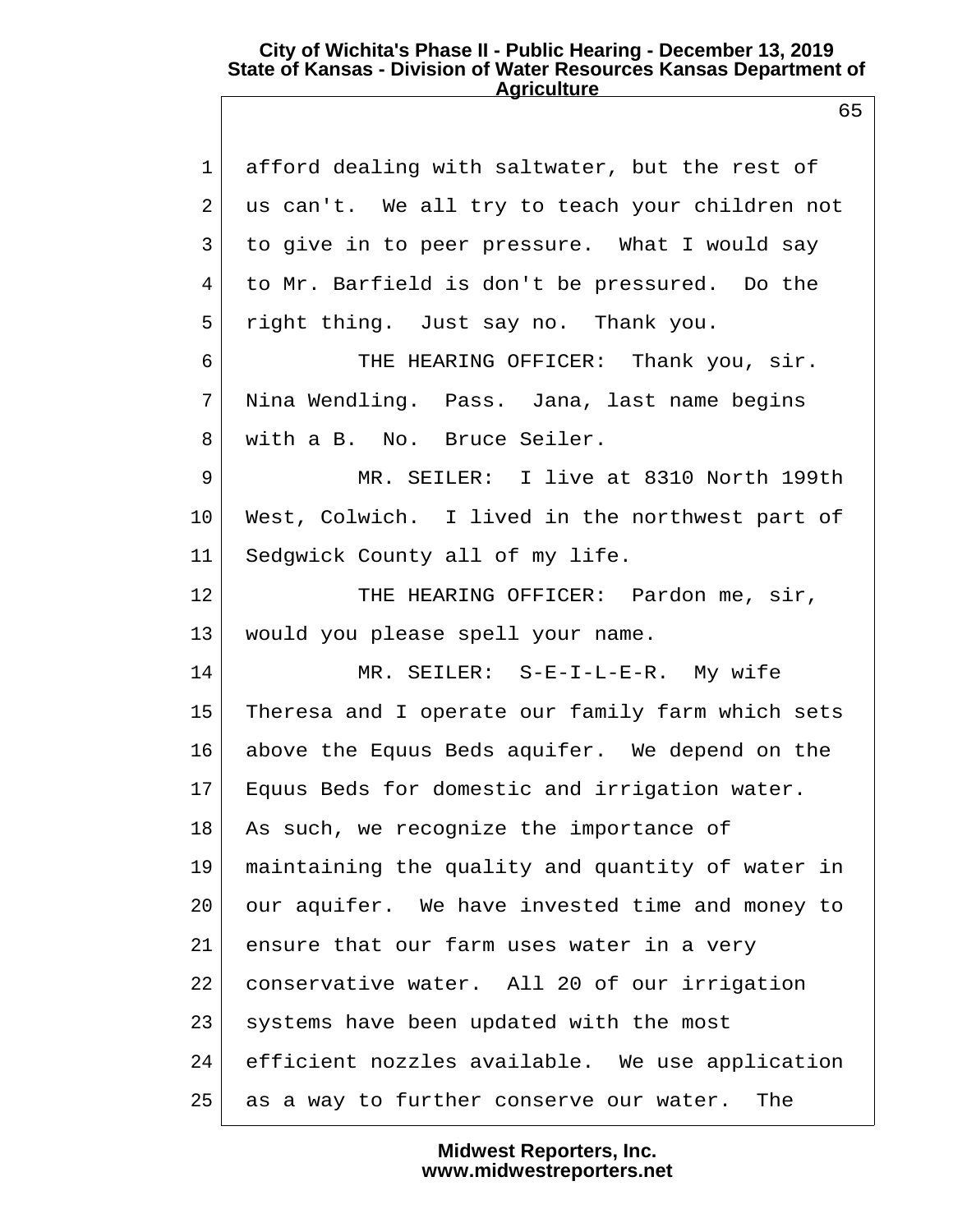1 water permits that we utilize have a total of 2 2,366 acre feet of authorized annual water 3 usage. However, our average usage has been 4 1,063 acre feet, which is less than 45 percent 5 of our allocation.

 6 We realize that our crops require more 7 than that amount of water and we are grateful 8 and blessed for rain as our alternative source 9 of water for our crops.

10 Furthermore, the majority of our farm 11 ground has a water table at five to 20 feet. 12 And we recognize that a portion of the water we 13 pump through our irrigation systems moves back 14 through the soil profile to recharge the 15 aquifer.

16 If we were allowed to operate under the 17 same agreement that the City of Wichita is  $18$  proposing, we would expect to be able to bank 19 credits for our water that we did not pump, due 20 to the use of our alternative water source, as 21 well as the water that we are returning to the 22 aquifer.

23 In turn, all users of the aquifer 24 should be entitled to credits for that same 25 reason. However, we are not asking for water

> **Midwest Reporters, Inc. www.midwestreporters.net**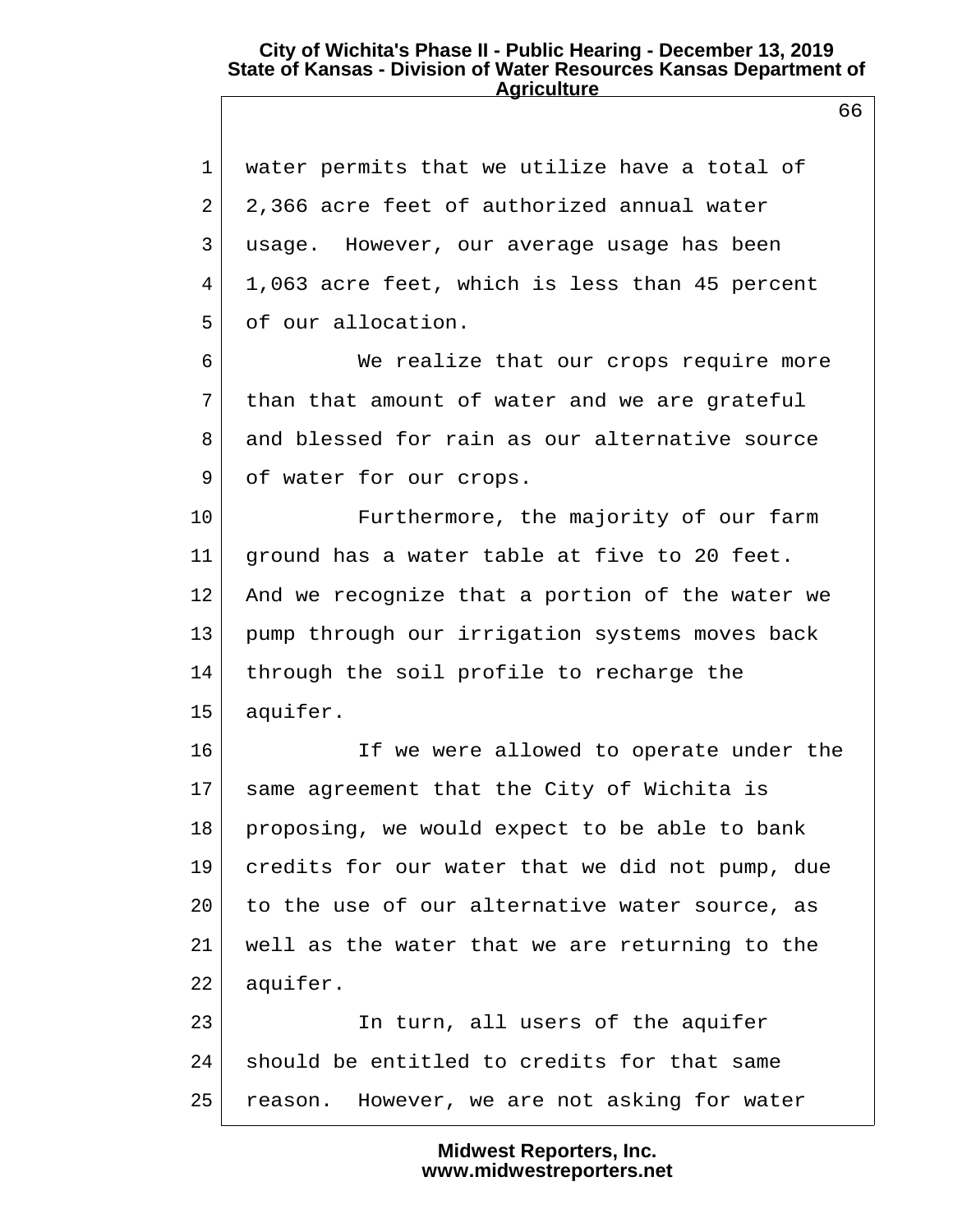1 credits of any kind because we believe that that 2 would be detrimental to the sustainability of 3 our aquifer. Why the City would ask for aquifer 4 maintenance credits when the aquifer is too full 5 to accept recharge is unfathomable. If the 6 aquifer is too full at any time to receive more 7 water, as it was earlier this year after an 8 abundant rainfall, then clearly the recharge is 9 unnecessary at that time.

10 Above normal rainfall is what refills 11 the aquifer most efficiently. If the City does 12 | not return water to the aquifer, it should not 13 receive credit. No one should be allowed to 14 claim credit for acts of nature. We are opposed 15 to the City of Wichita's plan that would allow 16 them to draw extra water from the aquifer in 17 times of drought due to these artificial 18 credits. During a drought everyone will need 19 extra water, not just the City of Wichita and 20 their customers. Thank you. 21 THE HEARING OFFICER: Thank you, sir. 22 Greg Gleason. Pass. Stan Jost. Pass. Bryson

23 Earl. Maybe I am not reading that right? Pass. 24 Edward Weber.

25 MR. WEBER: My name is Eddie Weber my

## **Midwest Reporters, Inc. www.midwestreporters.net**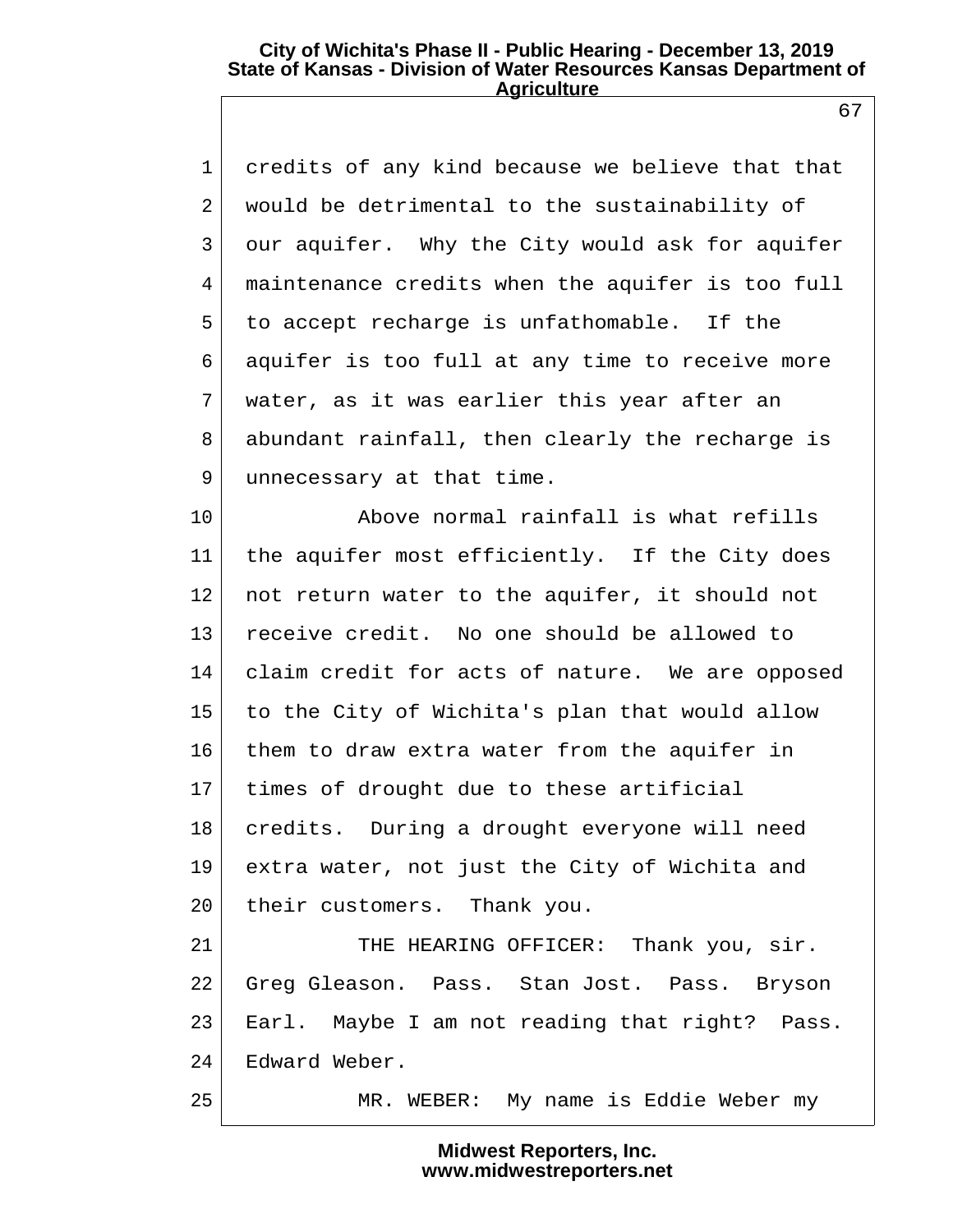1 address is 7 Lesley Lane, Halstead. My family 2 and I are water right holders and are residence 3 of the Equus Beds aquifer. We own or manage 4 water rights from index well number 2. On the 5 northern fringe of the well field through index 6 well 34 on the southern fringe of the well 7 field.

8 The City of Wichita has the reputation 9 of being an 800 pound gorilla. The Wikipedia's 10 definition of an 800 pound gorilla is an 11 American English expression where a person or 12 organization so powerful that it can act without 13 regard to the rights of others or the law.

14 This phrase reminds me of a riddle. 15 Where does an 800 pound gorilla sit? The answer 16 is, anywhere it wants to. In the case of the 17 City of Wichita acting as the 800 pound gorilla 18 one may change this riddle up a bit and say 19 where does the City of Wichita get its water 20 from? The answer, anywhere it wants to.

21 What I see as the biggest concern is 22 the chloride plume from the Burrton area and the 23 natural intrusion from the Big Arkansas River. 24 What the City is proposing has no regard to the 25 concerns. If anything, it will only increase

> **Midwest Reporters, Inc. www.midwestreporters.net**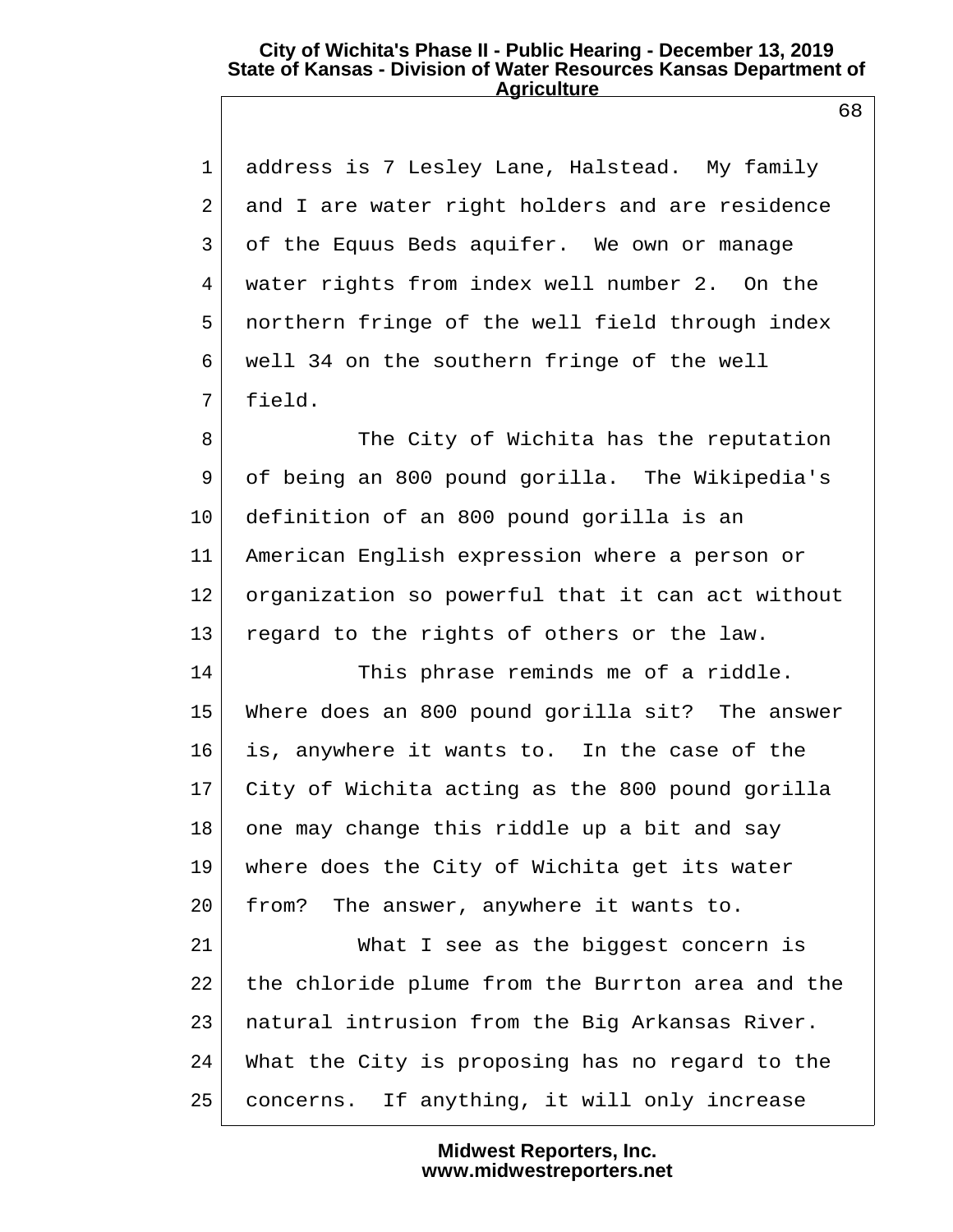69

| $\mathbf{1}$ | the problem when we get in to a drought          |
|--------------|--------------------------------------------------|
| 2            | situation, whether it be just a significant      |
| 3            | drought of 2011 and 2012 or a 1% drought.        |
| 4            | I feel that if we don't address the              |
| 5            | realization of the chloride plume contaminating  |
| 6            | the well field area we'll continually come back  |
| 7            | to the situation we have been in the last        |
| 8            | several years. And that is, fighting and not     |
| 9            | fixing the concern of contamination of chloride  |
| $10 \,$      | in to the well field.                            |
| 11           | My dad also told us in our family                |
| 12           | meetings about our farming operation that if you |
| 13           | bring a problem to the meeting then also bring a |
| 14           | solution to the problem. So I would like to      |
| 15           | throw out a solution. Can the moth ball Phase 1  |
| 16           | be utilized as a method to withdraw water from   |
| 17           | the nearby chloride plume in the Burrton area?   |
| 18           | Can the water be treated or blended and sent to  |
| 19           | Wichita? This method would lower the aquifer to  |
| 20           | allow room for recharge credits from the         |
| 21           | original bank storage wells along the Little Ark |
| 22           | and the northern area of the well field.         |
| 23           | Would this, over time, dilute the                |
| 24           | chloride plume as natural recharge replaces the  |
| 25           | chloride contaminated water that was withdrawn?  |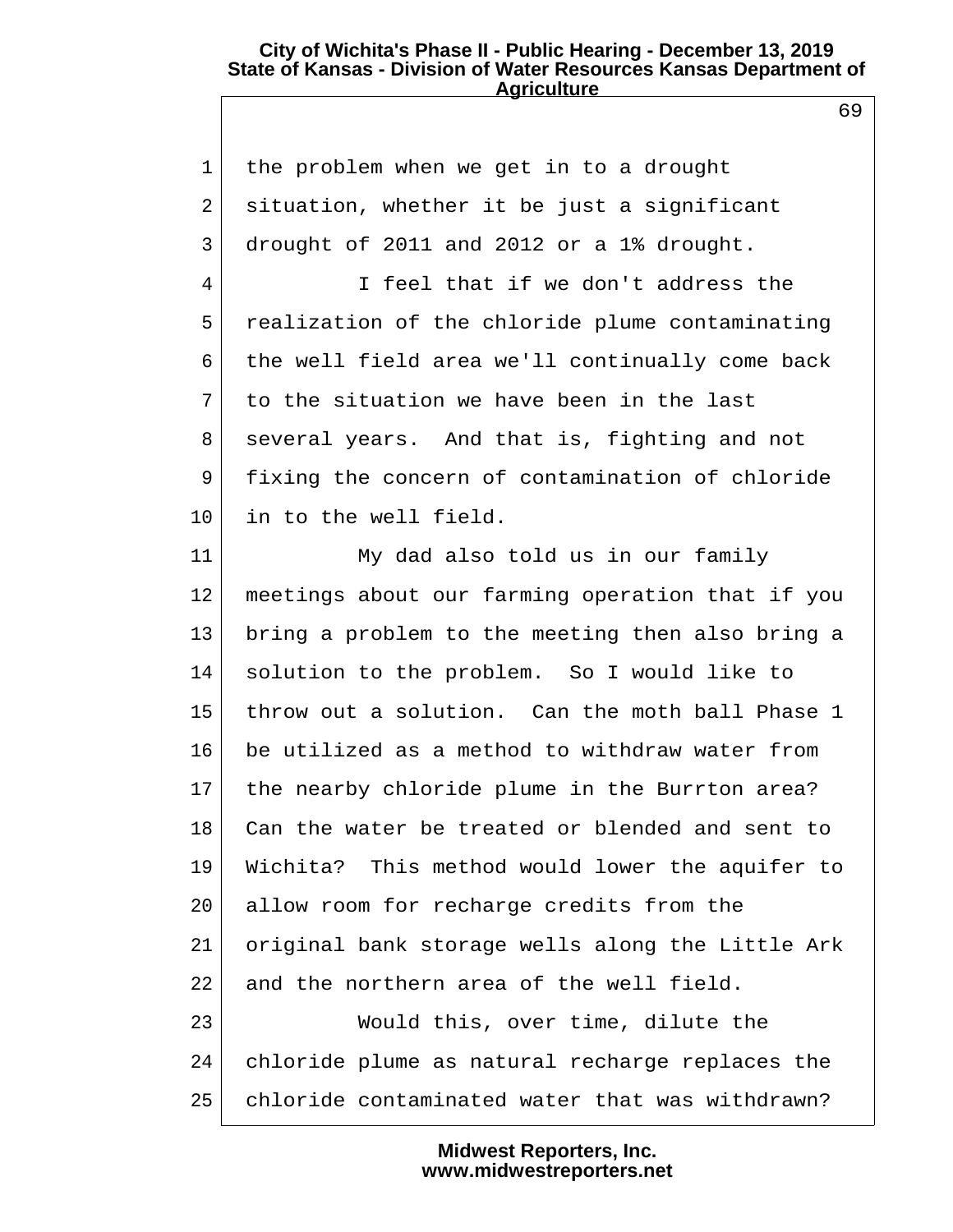1| Would this create more storage in the aquifer of 2 good water?

 3 In closing, Ms. Owen, I would like to 4 state that the City of Wichita doesn't have the 5 best track record of accurate projections or 6 forecasts. There is too much at risk here to be 7 wrong. There have been good and talented people 8 on both sides of the room this week, but I would 9 hope and pray that your recommendation to the 10 chief engineer is to deny this proposal and send 11 it back to the drawing board with solutions to 12 the chloride plume. Thank you.

13 THE HEARING OFFICER: Thank you, sir. 14 Tim, were there more sheets? Thank you. Terry 15 Jacob. Last name William, first name begins 16 with W. I can't read it. No. Dan Dyck. 17 MR. DYCK: I came here a little late, 18 but our family -- 19 THE REPORTER: Sir, can you spell your  $20$  name. 21 MR. DYCK: D-Y-C-K, Daniel Dyck.

22 THE HEARING OFFICER: Sorry for

23 mispronouncing it.

24 MR. DYCK: Happens all the time. Our 25 family lives in Hutchinson but our family has an

> **Midwest Reporters, Inc. www.midwestreporters.net**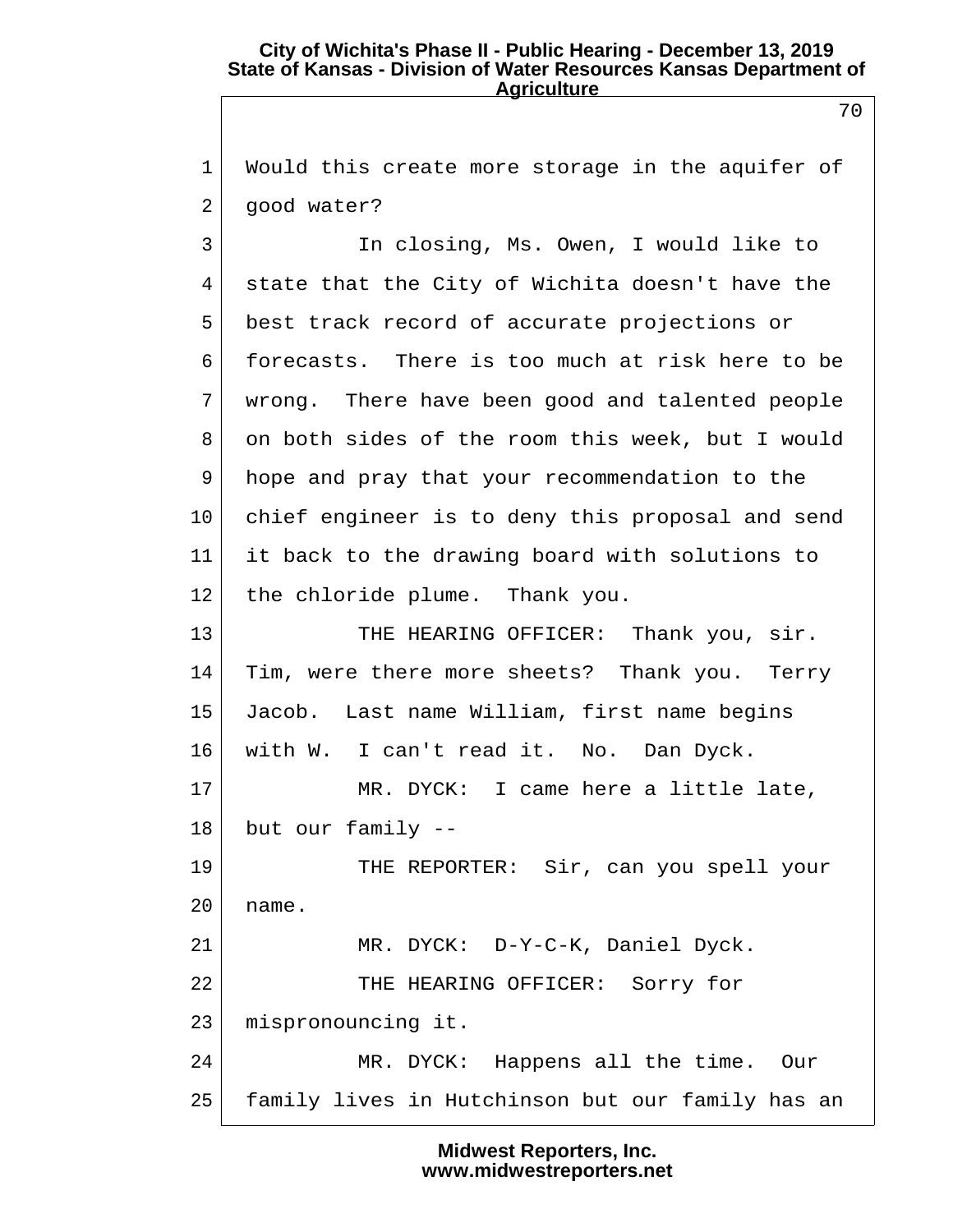71

 1 interest in the Halstead area, I have farmland 2 here, we have had interests here for over 100 3 years. And I negotiated an injection well with 4 the City of Wichita many moons ago. And I 5 remember I also got up and spoke and my, one of 6 my main concerns is water has a value. And at 7 that time when I spoke I, I said, is there a 8 formula, if the City of Wichita takes the water,  $9$  too much water, is there a formula to help those 10 that have the earlier numbers for a water 11 rights? And at that time they, the City, just 12 said, oh, there is no need for that, we have it 13 all worked out, we have a web page you can see 14 that we are not going to do any harm, et cetera. 15 And as I said, my point is, it looks like there 16 has been some, and I know it has been quite a 17 few years ago, but that there has been some 18 mission creep where the City of Wichita needs to 19 change the rules. And so my main point is, I  $20$  feel that there should be a formula, if they 21 start damaging crops or other industrial 22 interests there should be a formula to help 23 those with the senior rights financially. 24 So basically that's what I have to say. 25 Thank you.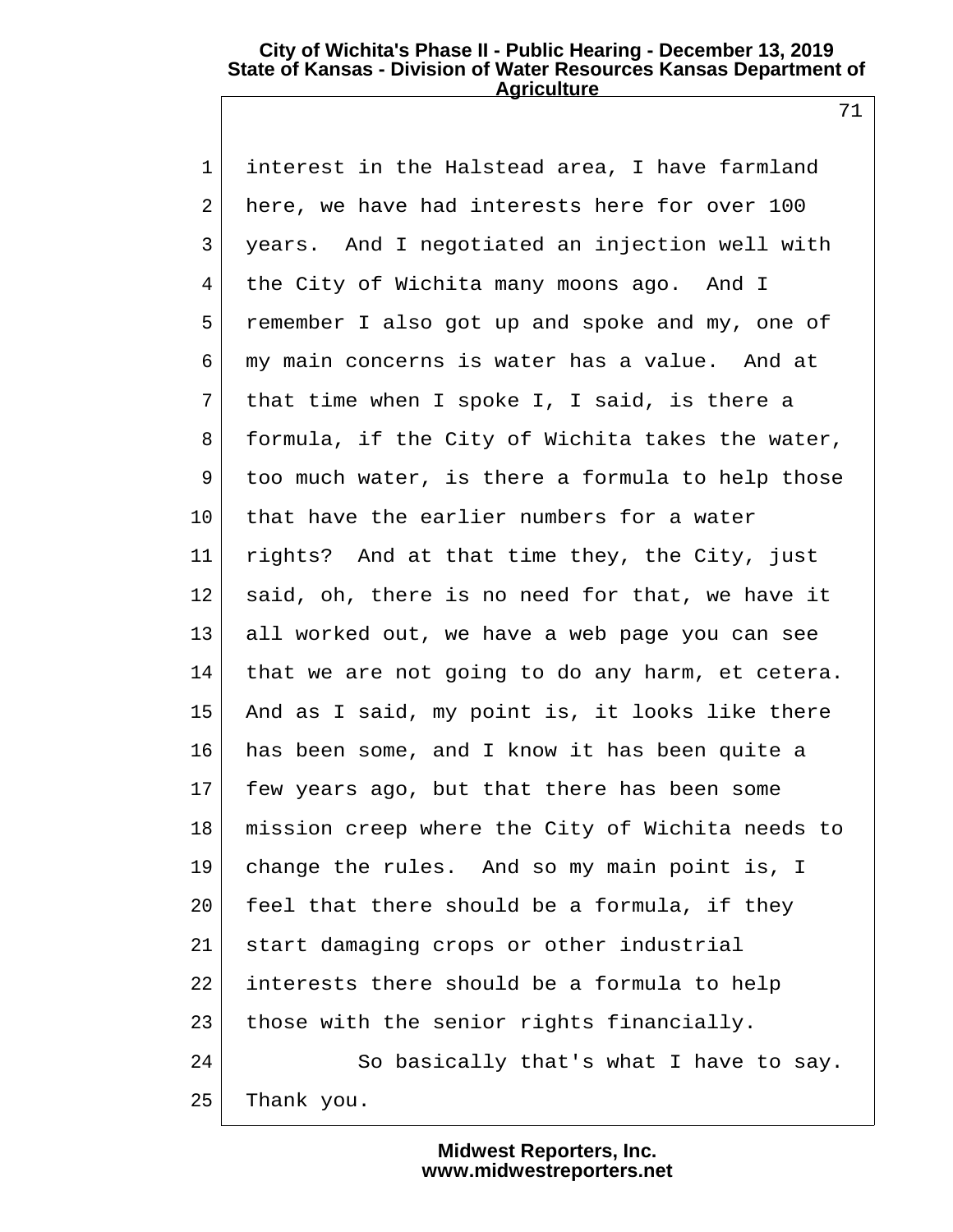1 THE HEARING OFFICER: Thank you. Josh 2 Mueller.

 3 MR. MUELLER: Good morning. I will 4 make my comments pretty short. I don't have a 5 prepared statement. A little bit of my 6 background, our family farm ranches in the area 7 pretty much of all within the Equus Beds. Also 8 feed and run several cattle in the area so we 9 have several stock wells around also. And with 10 my basic, all of my immediate family living 11 within the Equus Beds also, I guess really water  $12$  quality is an issue that I think is on the top 13 of all of our minds, number one. And with the 14 project in mind further depletion and serious 15 depletion of the Equus Beds can cause some 16 serious water quality issues and especially for 17 our immediate community. I guess that would be 18 my number one concern.

19 And then as well the land and the 20 livestock I mean obviously that's our 21 livelihood. So I think in severe cases what we 22 have been discussing and talking about the last 23 several months or over a year, there could be 24 serious repercussions for that. Basically  $25$  that's all I have to say.

> **Midwest Reporters, Inc. www.midwestreporters.net**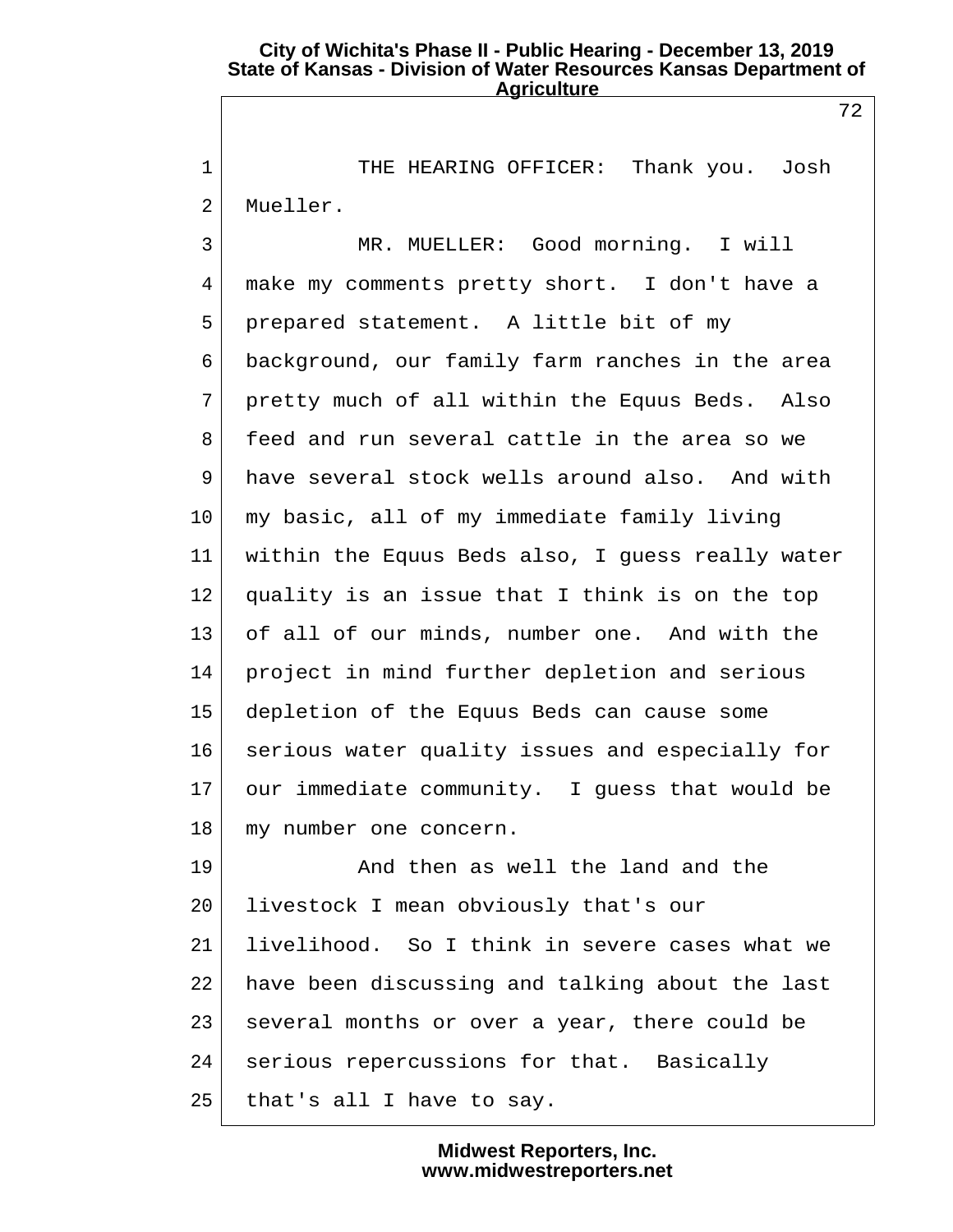73

| $\mathbf 1$ | THE HEARING OFFICER: Thank you, sir.             |
|-------------|--------------------------------------------------|
| 2           | MR. BENDER: I guess I am next.                   |
| 3           | THE HEARING OFFICER: Are you Jeff                |
| 4           | Bender?                                          |
| 5           | MR. BENDER: Bender, B-E-N-D-E-R last             |
| 6           | name, Roman numeral III. I am not here           |
| 7           | representing the Harvey County Planning          |
| 8           | Commission, although I am a member of that       |
| 9           | commission. I have been on that commission for   |
| 10          | 11 years. And part of our duties as              |
| 11          | commissioner is to have a comprehensive plan for |
| 12          | development of the county in a uniform way, the  |
| 13          | way that will benefit the county. A lot of       |
| 14          | people in Harvey County are not on a water       |
| 15          | system served by the city of any of the cities   |
| 16          | within the county. A lot of us have wells.       |
| 17          | With my property just east of here I             |
| 18          | have approximately 125 trees, I have a pretty    |
| 19          | nice garden, on about three acres. And I have a  |
| 20          | lot of farmers that live near me and they use a  |
| 21          | lot of water. I have been involved in this       |
| 22          | matter for a few years, I actually testified     |
| 23          | before the Water Board in Manhattan a couple of  |
| 24          | years ago. And at that time I expressed a        |
| 25          | concern about what was being proposed by         |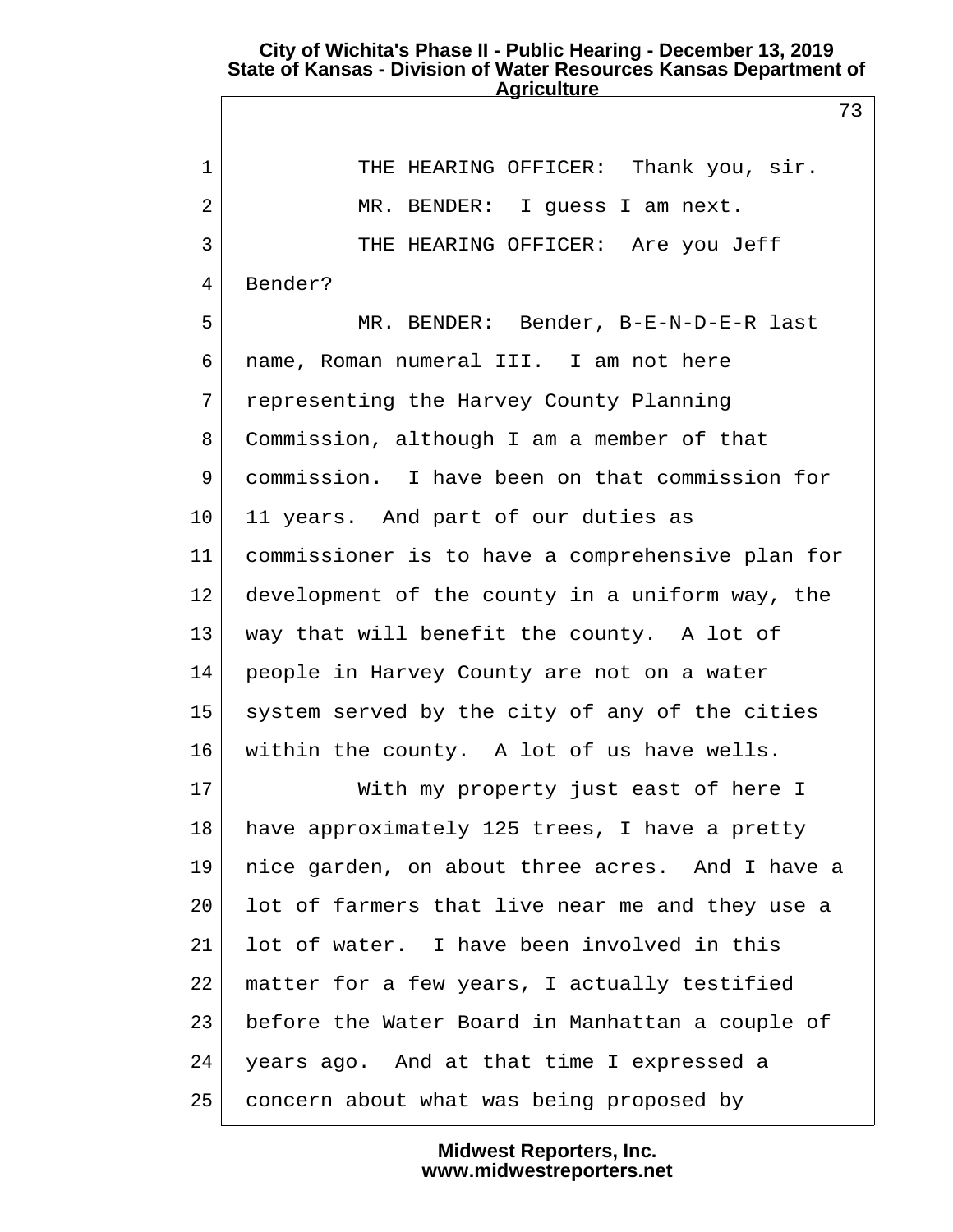74

| $\mathbf{1}$    | Wichita. I still have that concern.              |  |
|-----------------|--------------------------------------------------|--|
| 2               | I am concerned about the quality of              |  |
| 3               | life, what will I do for water if my water dries |  |
| 4               | up because of what is being proposed?            |  |
| 5               | Approximately, I don't know, five or six years   |  |
| 6               | ago, my water table dropped considerably. I had  |  |
| 7               | very little water pressure to supply my          |  |
| 8               | household. Luckily, since then the water level   |  |
| 9               | has gone up. And I have been able to use my      |  |
| 10              | well water for both my yard use and my household |  |
| 11              | use.                                             |  |
| 12              | I wish to express to you the fact that           |  |
| 13              | I am not the only person in this county, as you  |  |
| 14              | well know, that have these concerns. I ask for   |  |
| 15 <sub>1</sub> | you to consider our comments in a very serious   |  |
| 16              | way. The future of this county is at stake. We   |  |
| 17 <sub>2</sub> | don't want to be known as the desert of South    |  |
| 18              | Central Kansas. Thank you.                       |  |
| 19              | THE HEARING OFFICER: Thank you, sir.             |  |
| 20              | Charles Esfeld.                                  |  |
| 21              | MR. ESFELD: Good morning. My name is             |  |
| 22              | Charles Esfeld, spelled E-S-F-F-E-L-D. I live    |  |
| 23              | at 4316 South Halstead Road. If he is next it    |  |
| 24              | looks like I am last.                            |  |
| 25              | I have sat through some of the three             |  |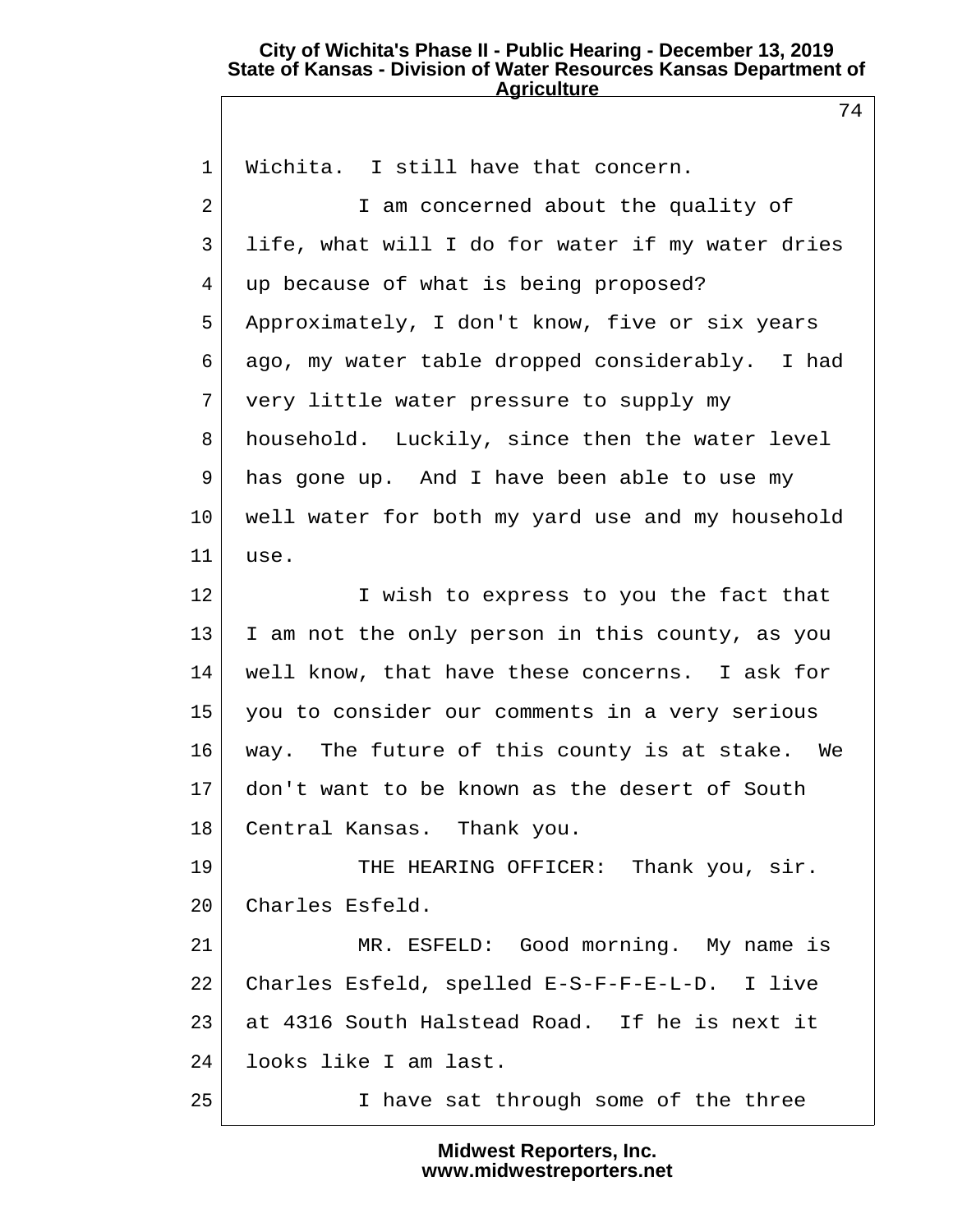75

| $\mathbf 1$    | days of testimony and then through the comments  |  |
|----------------|--------------------------------------------------|--|
| $\overline{2}$ | today and something that I have not heard        |  |
| 3              | mention is a possibility of trying to stop that  |  |
| 4              | salt plume. And I don't know what has been done  |  |
| 5              | out there before in the area, I have done work   |  |
| 6              | in the area oil field 30 or 40 years ago, but I  |  |
| 7              | don't know what's happening out there now. But   |  |
| 8              | to relay, well, I lived in Great Bend and we had |  |
| 9              | farm ground on the outside edge of Great Bend    |  |
| 10             | and there is a salt plume along the drywall of   |  |
| 11             | that creek at Great Bend. And we knew it was     |  |
| 12             | there in high school, we were farming on one     |  |
| 13             | piece of ground and eventually after my dad got  |  |
| 14             | out of it. Well, we had the ground and it        |  |
| 15             | crossed the road and got in a well on the other  |  |
| 16             | side of the road. And unfortunately we got       |  |
| 17             | caught in to the groundwater controller bottoms, |  |
| 18             | that's one third, and that's every year, not     |  |
| 19             | just when it's dry. So that well is not going    |  |
| 20             | to be redrilled, dry land on that.               |  |
| 21             | When that was happening I visited with           |  |
| 22             | a man named Errol Clark (ph) and some of you may |  |
| 23             | know him. I don't know if you ever worked in     |  |
| 24             | this area. But he did well water work in Kansas  |  |
| 25             | City helping cities and irrigators with wells    |  |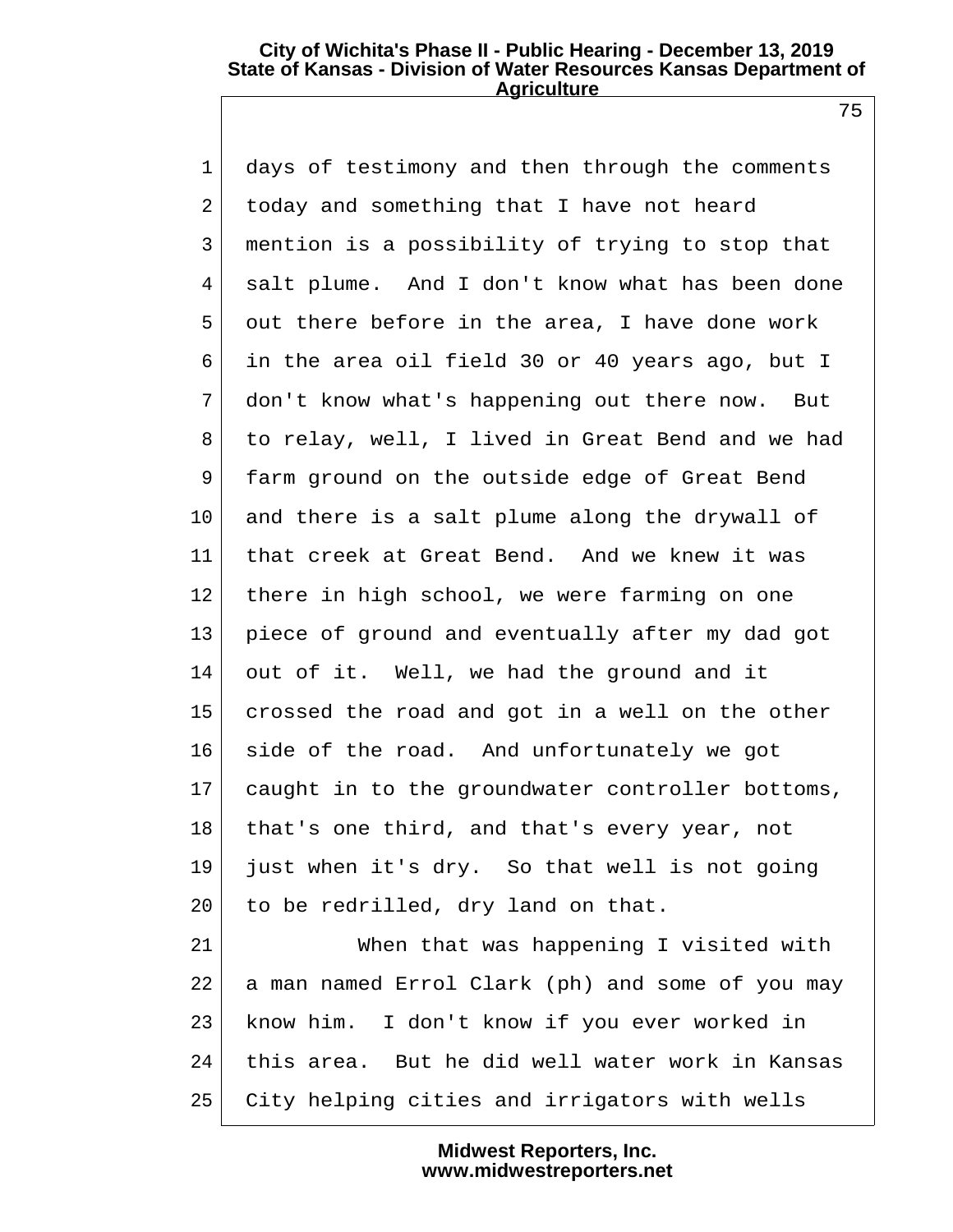76

| $\mathbf{1}$ | and installations. And I asked him about the     |
|--------------|--------------------------------------------------|
| 2            | salt plume on the north edge of Great Bend. He   |
| 3            | made the comment if you want to find it you just |
| 4            | hire us and for enough money we'll find it.      |
| 5            | With the testing and drilling                    |
| 6            | capabilities today, compared to 40 years ago, a  |
| 7            | water driller here now that could probably tell  |
| 8            | us what it would take to take a water well rig   |
| 9            | and grid that area and drill it. I think there   |
| $10 \,$      | are testing companies in Wichita that might test |
| 11           | that and be able to trace those saltwater leaks  |
| 12           | back too whichever well it's coming from.<br>EPA |
| 13           | does it. They will show you where somebody       |
| 14           | poured five gallons of oil on the ground and     |
| 15           | they have testing to show that now.              |
| 16           | So my recommendation would be to back            |
| 17           | up and see where it's coming from and see if we  |
| 18           | can solve that particular elephant in the room   |
| 19           | and then still have to contend with Wichita.     |
| 20           | Thank you very much.                             |
| 21           | THE HEARING OFFICER: Thank you, sir.             |
| 22           | Those are all the names that I have so far. Is   |
| 23           | there anyone else that would like to speak?      |
| 24           | Please do, sir. Please let us know who you are.  |
| 25           | MR. JACKSON: My name is Alan Jackson,            |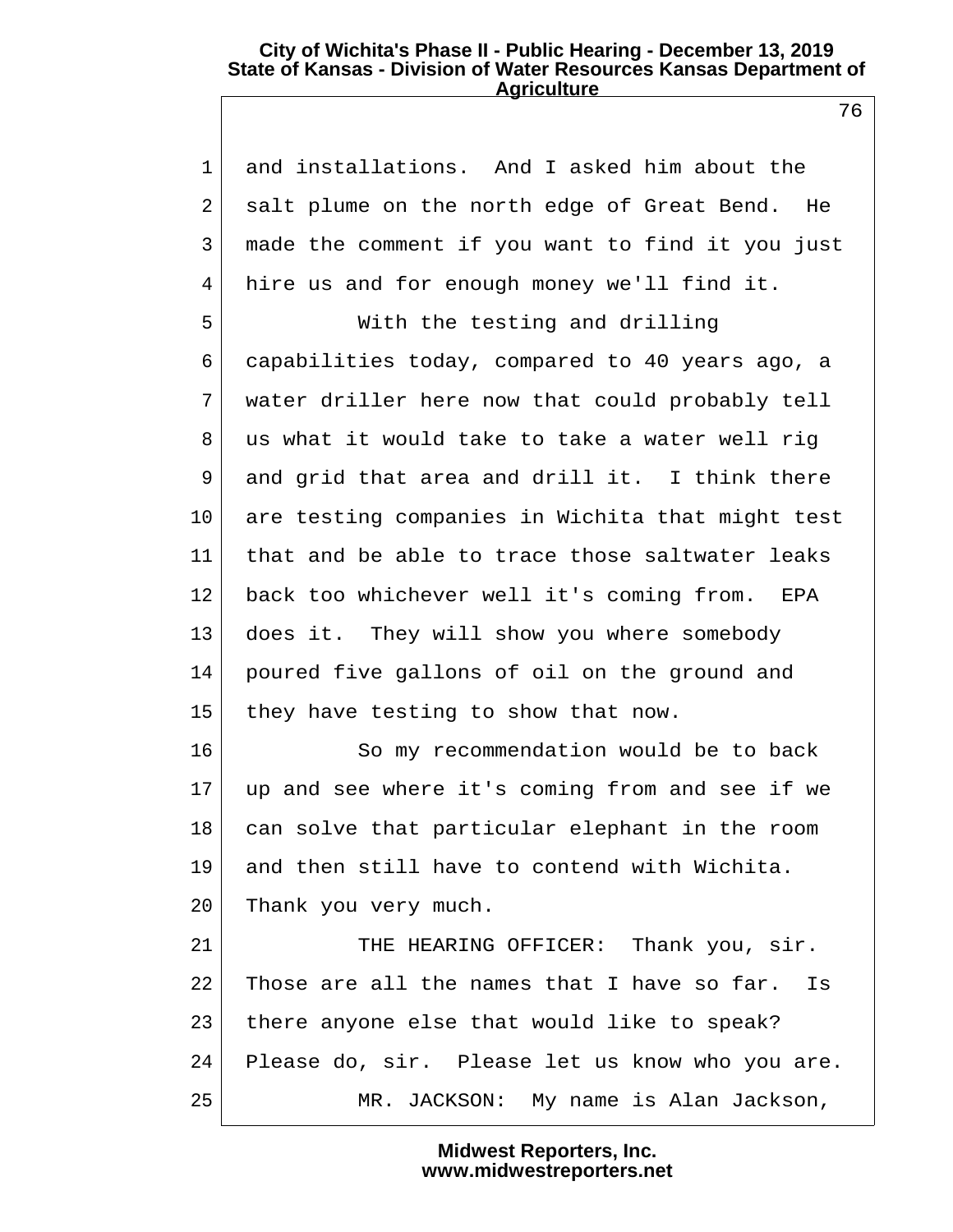1 I passed earlier. I live at 2009 South 2 Hershberg Road, Main Street in Halstead. I am a 3 very mall irrigator. I promised myself I 4 wouldn't speak today, but listening to the 5 gentleman from Farm Bureau I changed my mind. 6 I can't add anything more to the

 7 immediate facts at hand. I have listened to the 8 testimony through the week and what I wanted to 9 add is a note of caution. To give you a little 10 bit of background why I add that, in my past 11 life and my license is now retired, but I was a 12 licensed mechanical engineer for 35 years. I 13 have had responsibility of daily management of a 14 \$20 million product line for quite a few years. 15 And with that I understand the business side and 16 the responsibility you have as a businessman to 17 take advantage of any opportunities that are 18 provided you.

19 In listening to the testimony this week 20 we have had some unintentional consequences of 21 the rules we have set forward. One is the 22 gentleman in Farm Bureau suggested was if we 23 allow the changes what requirements are there to 24 actually do a recharge? I hadn't thought of  $25$  that, but that would a possible, an

> **Midwest Reporters, Inc. www.midwestreporters.net**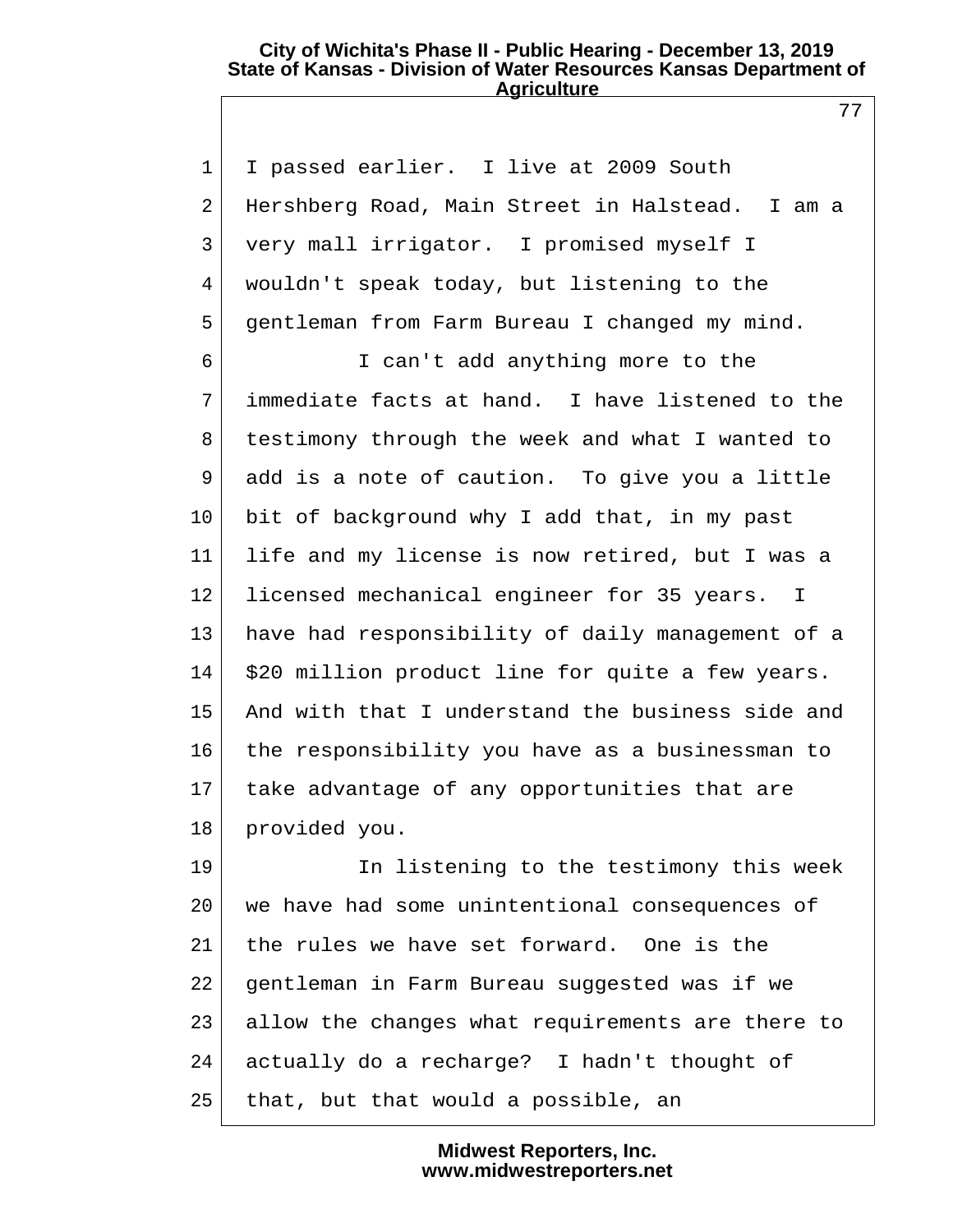1 unintentional consequence of a rule we tried to  $2$  improve things, and maybe didn't. 3 Earlier in the week Wichita's made the 4 comment several times that they would be 5 required to withdraw their credits early because 6 of the lower level set. And I have to give 7 everybody credit for being upfront with the 8 process when it was decided earlier, but that's 9 an unintentional consequence. 10 If I understand their logic, it would 11 be to be concerned that they couldn't recover 12 those credits at a later date because the water 13 level is too low, so they used them early, they 14 would pump additional waters from the Equus 15 Beds, and I couldn't understand how that was a 16 gain, but the gain probably, and again I am not 17 an expert, would be to leave water in Cheney to 18 do that. 19 As the result they would have an 20 opportunity to go back later to get that water 21 from Cheney. Unfortunately that water is 22 subject to evaporation and other losses more so 23 than the Equus Beds. So we have created, 24 through our rules, with good intentions on both

25 sides, a situation where in the long run we have

**Midwest Reporters, Inc. www.midwestreporters.net**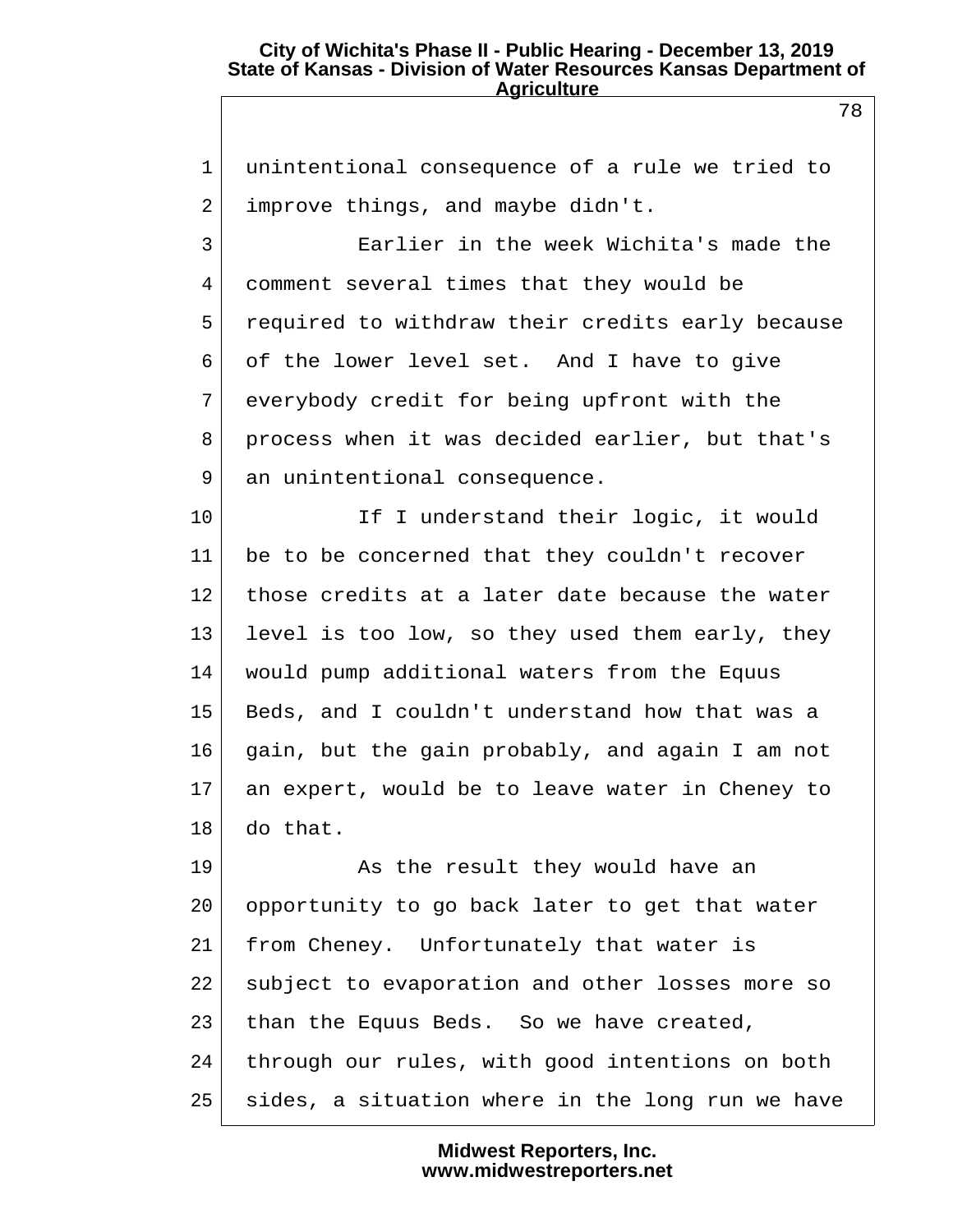79

 $2$   $\vert$  at the same time and I have had the 3 privilege of being able to understand a little

1 really done ourselves a detriment.

 4 bit of the lingo. They talk about modeling and 5 in a different life and environment I have done 6 a little modeling, and one of the modelers said 7 he run a 150 plus scenarios. I understand that. 8 You don't guess at the best possible solution, 9 you try to get close to it, and then you run a 10 bunch of scenarios on both sides. You actually 11 look at the whole area of where you think the 12 best solution is and pretty soon you start 13 finding other opportunities. You educate 14 yourself and you continue to try to improve the 15 best optimum results.

16 So as we change our rules, assuming 17 that we do, you have to understand that as a 18 responsible, that it's a responsibility to the 19 people of Wichita, and the City of Wichita has 20 the resources to do this, to absolutely carpet 21 bomb that area with analysis to make sure that 22 they are using whatever rules are given to their 23 best possible ability.

24 So even though we do it with best 25 intent, I trust Wichita to be coming to us with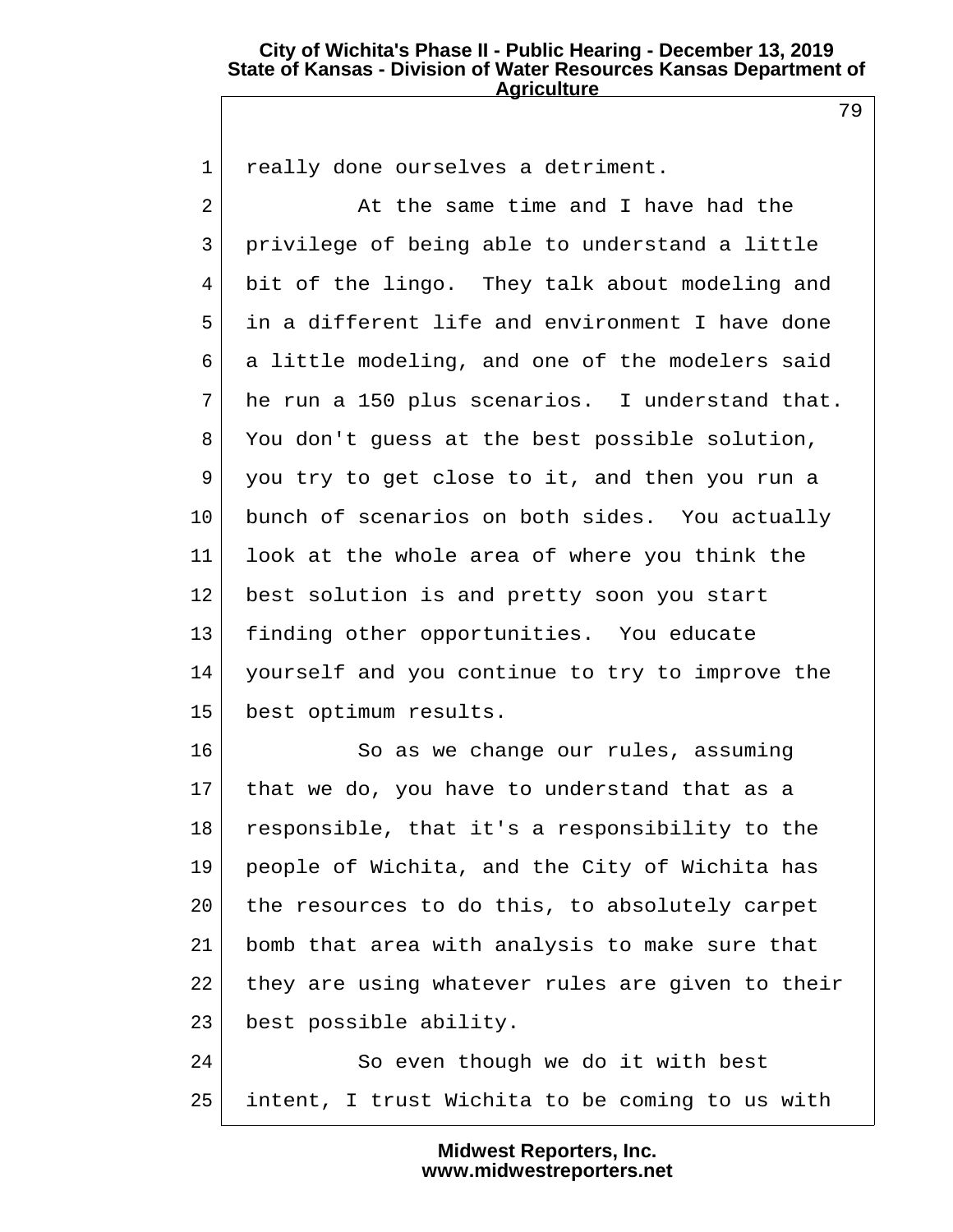80

| $\mathbf{1}$    | their best intent, because they have             |
|-----------------|--------------------------------------------------|
| 2               | responsibilities, too. You need to be cautious   |
| 3               | what changes we allow that we don't create a     |
| 4               | situation where we have unintentional losses     |
| 5               | where we try to get gains. Thank you for your    |
| 6               | time.                                            |
| 7               | THE HEARING OFFICER: Thank you, sir.             |
| 8               | Is there anyone else that would like to speak    |
| 9               | this morning? Yes, sir.                          |
| $10 \,$         | MR. SARANCHUK: Sorry, I hadn't signed            |
| 11              | in yet. My name is Ted Saranchuk,                |
| 12              | S-A-R-A-N-C-H-U-K. I hadn't planned on saying    |
| 13              | anything this morning. And I live at 3302        |
| 14              | Dartmouth Road, Hutchinson, Kansas. I am within  |
| 15 <sub>1</sub> | the city limits, I am not a water rights holder. |
| 16              | However, I have heard several references to the  |
| 17              | salt plume here in Burrton. There is an ongoing  |
| 18              | effort that has started to mitigate that. I      |
| 19              | think one of the things that needs to be done is |
| 20              | to bring that to the forefront of the            |
| 21              | legislatures in this state. Thank you.           |
| 22              | THE HEARING OFFICER: Thank you.                  |
| 23              | Anyone else? I know it's 11:00 o'clock but we    |
| 24              | can keep going. Okay. Well, thank you very,      |
| 25              | very much. I sincerely appreciate the time. I    |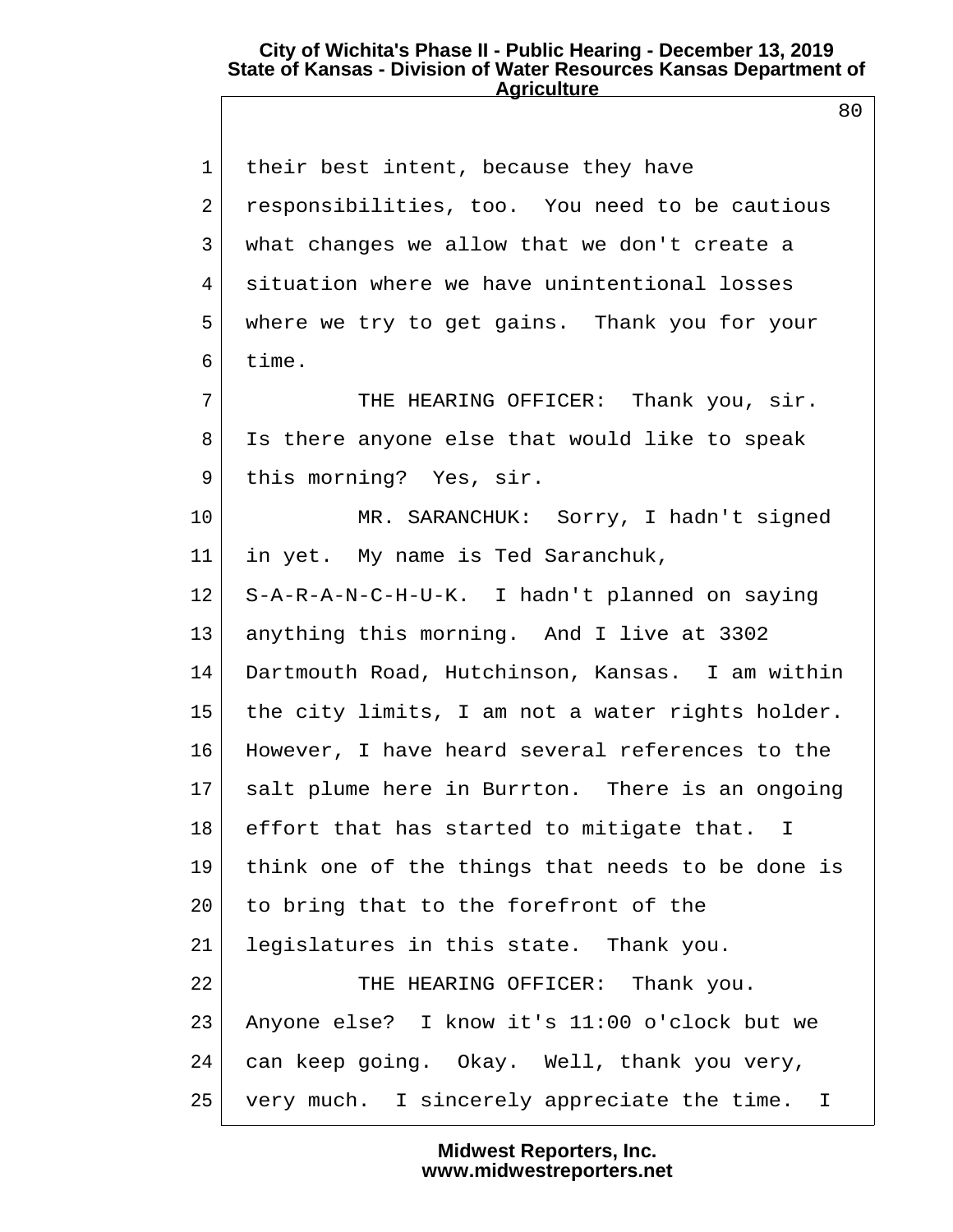| know many of you have taken time off work and       |
|-----------------------------------------------------|
| sacrificed and traveled to get here and I really    |
| appreciate that. I value your input very            |
| highly. I will consider it very carefully.          |
| I have my own notes and I will have the             |
| transcripts of what you said, so that I won't       |
| miss anything. If you would like to submit more     |
| comments at any time, that's perfectly fine.        |
| The previous orders about this hearing              |
| indicated that January 17 was the last day to       |
| submit written comments. That is no longer true     |
| because the hearing didn't finish up yesterday      |
| and we have to continue it another day. We'll       |
| continue to accept written comments until a         |
| point in time after that formal phase is over.      |
| So please be aware that that January                |
| 17<br>17th deadline no longer applies. So with that |
| being said, thank you very much for coming and      |
| for being concerned and participating. I am         |
| very grateful. And right now it's about 11:05       |
| and we'll adjourn for today.                        |
|                                                     |
|                                                     |
|                                                     |
|                                                     |
|                                                     |